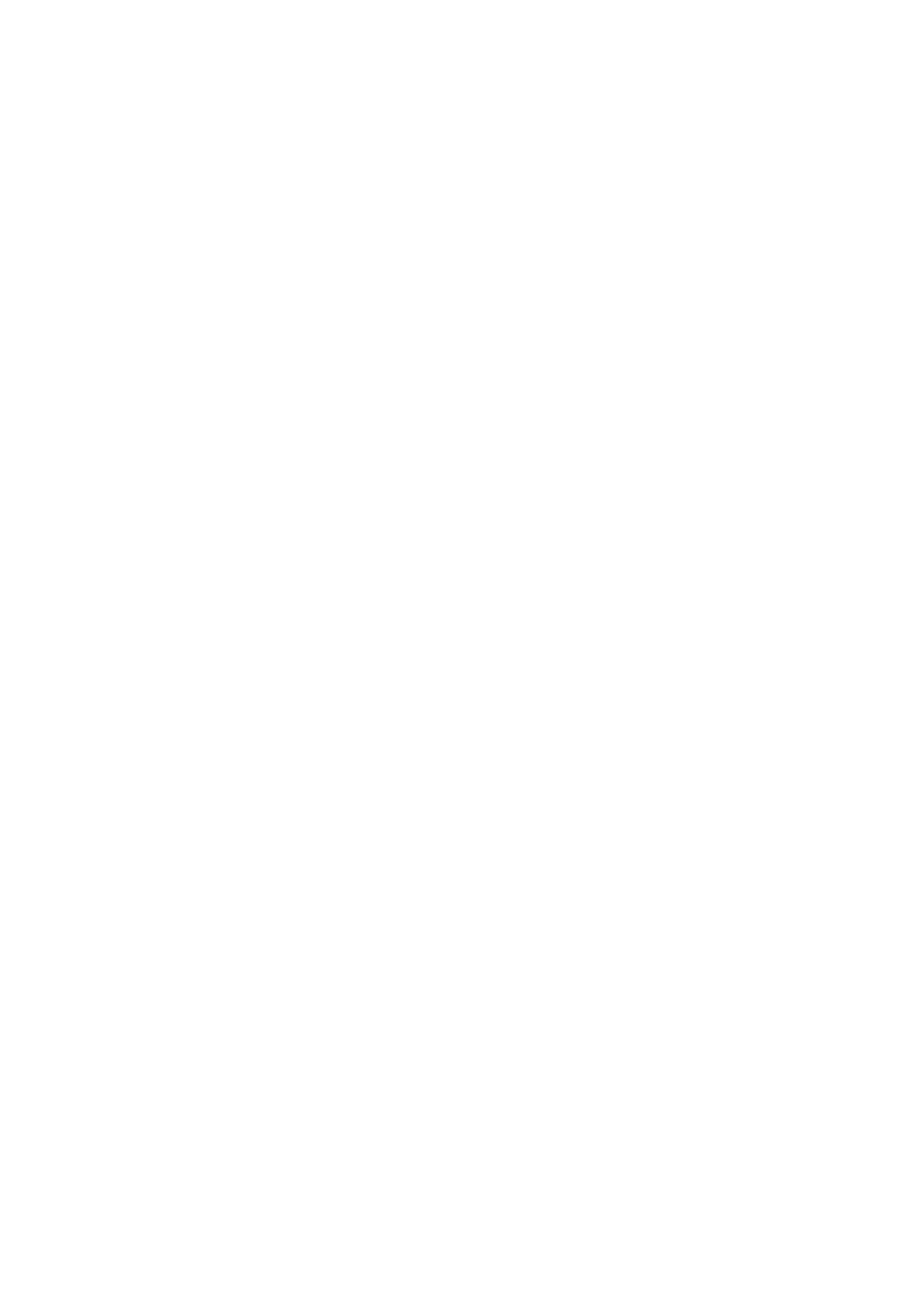# **EXECUTIVE AGENCY FOR HIGHER EDUCATION AND RESEARCH FUNDING – ROMANIA**

# **THE FOR-UNI BLUEPRINT**

# **A Blueprint for Organizing Foresight in Universities**

Coordinator:

**ADRIAN CURAJ** 



EDITURA ACADEMIEI ROMÂNE THE PUBLISHING HOUSE OF THE ROMANIAN ACADEMY Bucharest, 2010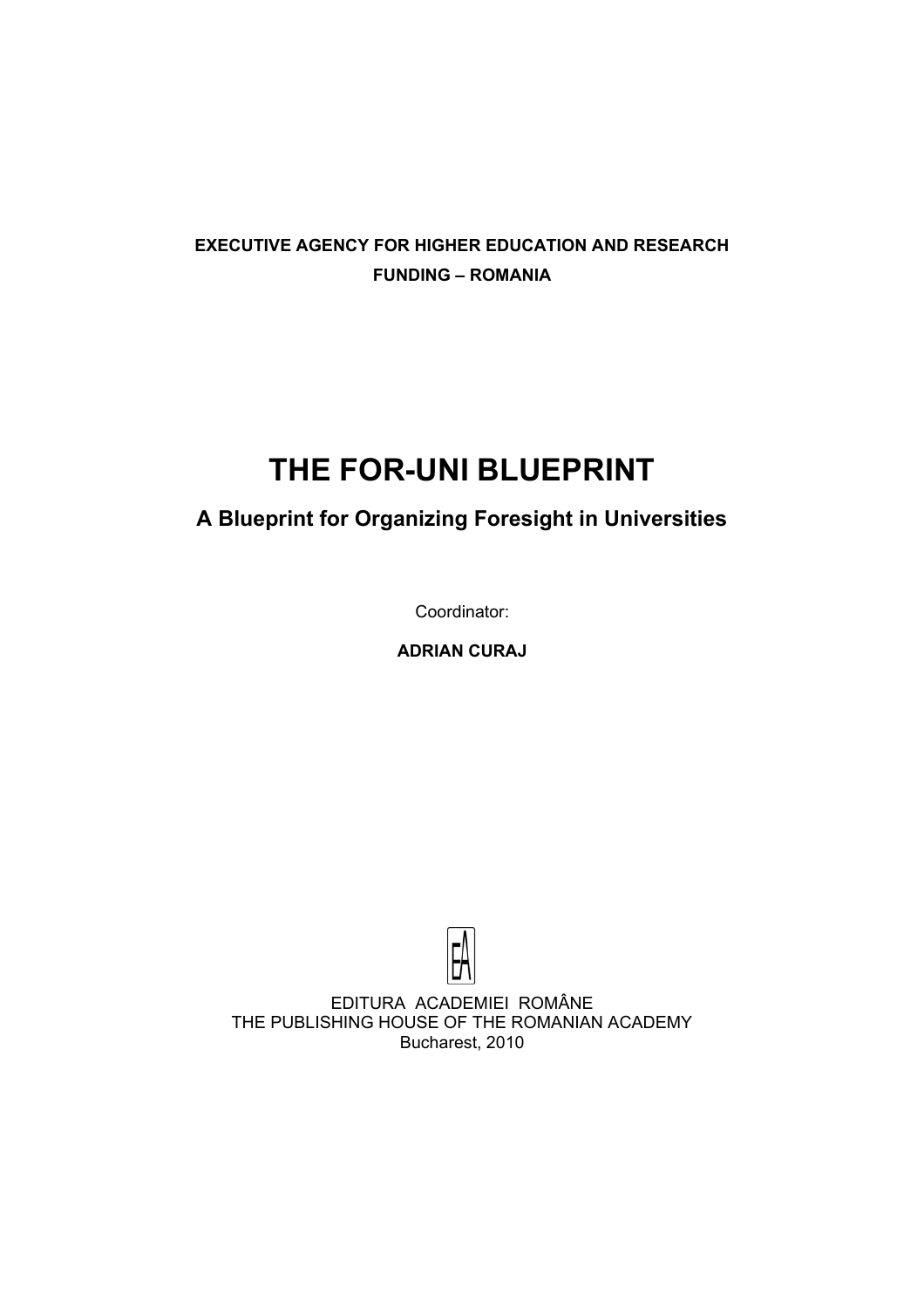Copyright © Editura Academiei Române, 2010 All the rights of this edition is reserved to the Publishing House of the Romanian Academy.

> EDITURA ACADEMIEI ROMÂNE THE PUBLISHING HOUSE OF THE ROMANIAN ACADEMY Calea 13 Septembrie nr. 13, Sector 5 050711, Bucureşti, România Tel: 4021-318 81 46, 4021-318 81 06 Fax: 4021-318 24 44 E-mail: edacad@ear.ro Adresă web: www.ear.ro

**Descrierea CIP a Bibliotecii Naţionale a României** 

**The for-uni blueprint : a blueprint for organizing foresight in universities** / coord.: Adrian Curaj. – Bucureşti : Editura Academiei Române, 2010 ISBN 978-973-27-1965-7

I. Curaj, Adrian (coord.)

378

Redactor: Monica STANCIU Tehnoredactor: Doina STOIA Coperta: Constantin MARINCEA, Mariana ŞERBĂNESCU Bun de tipar: 24.09.2010. Format: 16/70 × 100 Coli de tipar: 5 C.Z. pentru biblioteci mari: 378(4)(082) C.Z. pentru biblioteci mici: 37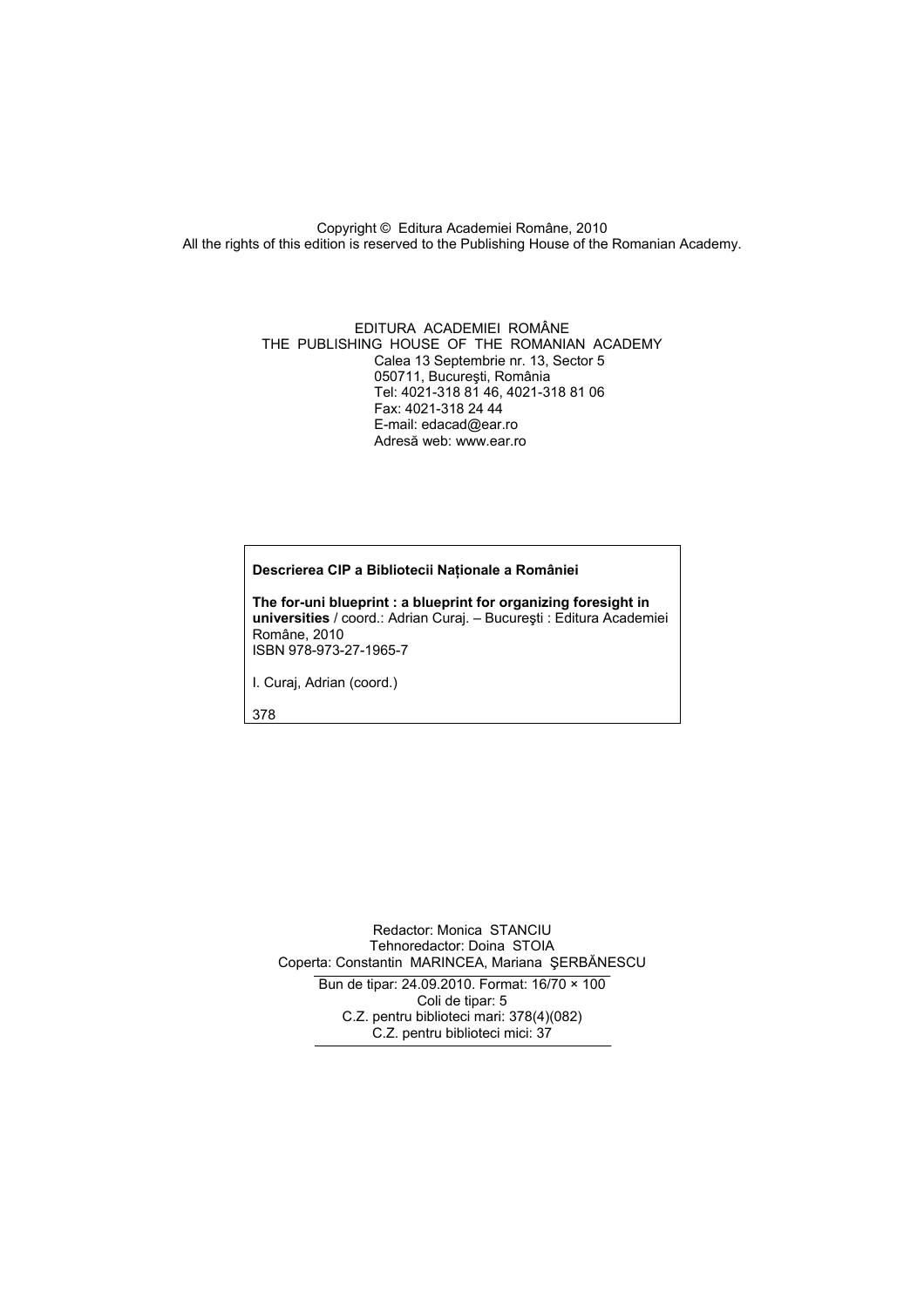# **THE FOR-UNI WORKING GROUP**

#### **Chairman**

**ADRIAN CURAJ**, National Authority for Scientific Research (Romania) adrian.curaj@ancs.ro

#### **Contributors**

**ALAIN MICHEL**, Futuribles (France) ajlmichel@orange.fr **OZCAN SARITAS**, University of Manchester (UK) ozcan.saritas@mbs.ac.uk **PIERRE ROSSEL**, Ecole Polytechnique Federale de Lausanne (Switzerland) pierre.rossel@epfl.ch **ILKKA TUOMI**, Meaning Processing Ltd. (Finland) ilkka.tuomi@meaningprocessing.com **RIEL MILLER**, Institut d'études politiques de Paris (France) rielm@yahoo.com

# **Rapporteur**

**DAN GROSU** (Romania) dan.grosu.08@gmail.com

**Secretary** 

**MIHAELA GHIŞA** (Romania) mihaelaghisa@yahoo.se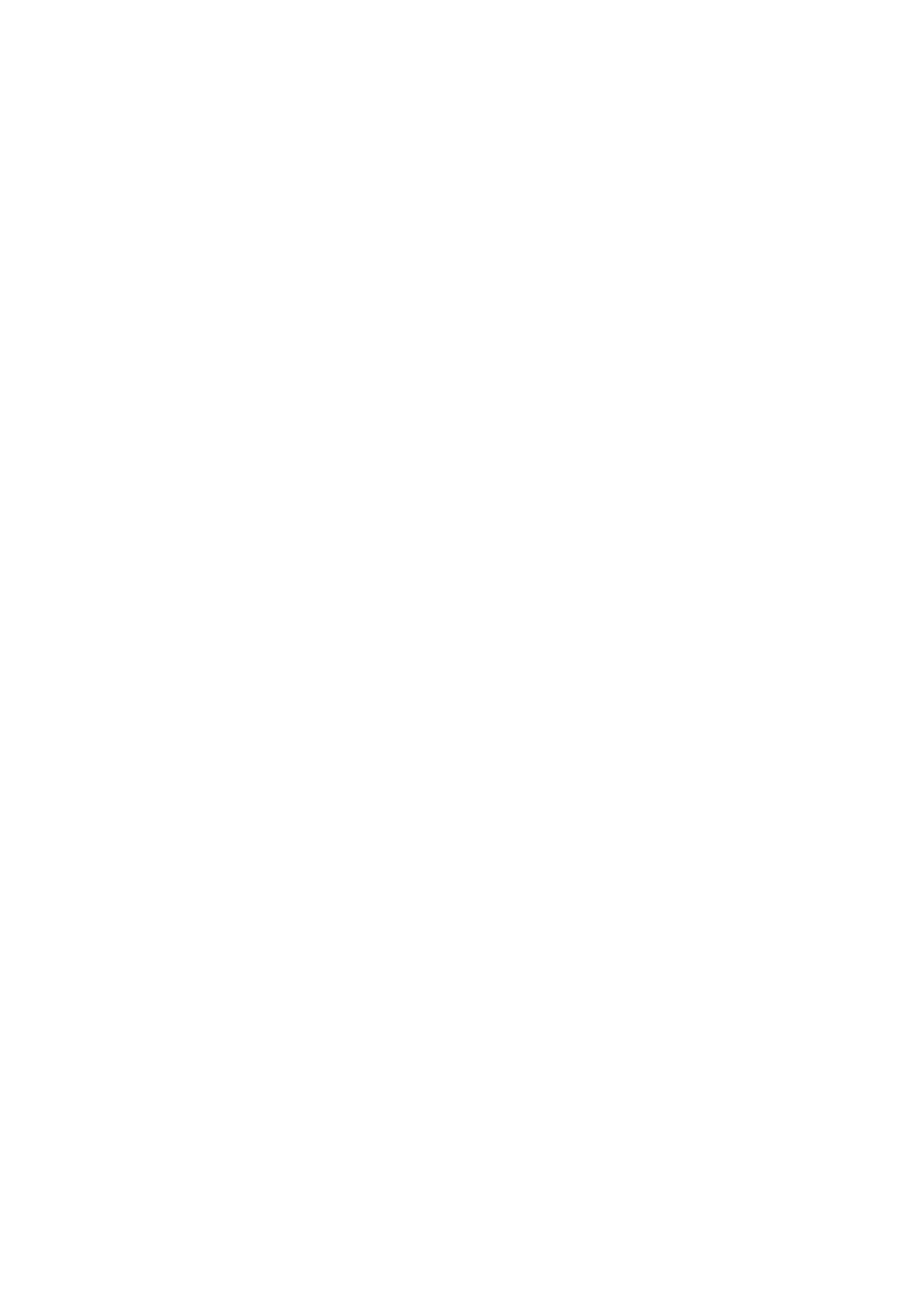# **BLUEPRINT FOR ORGANIZING FORESIGHT IN UNIVERSITIES EXPERT GROUP**

*In order to fully develop their potential, universities need to widen their focus beyond the short-term needs of the immediate environment, and explore new challenges, as well as future opportunities. Foresight is a key element in creating more future-oriented strategies and policies. But, even though many university managers understand the need for a way to tackle an uncertain future, doubts about the usefulness of a foresight process undermine efforts to develop systematic approaches towards understanding the university's future. There is a distinct deficit of knowledge regarding the importance of foresight activities, as well as about the practical know-how for designing and implementing a foresight project. Easy to understand blueprints are needed, providing knowledge on how to set up foresight activities that suit the specific circumstances of university management.* 

*A blueprint for organizing foresight in universities is not a how-to guide, and certainly not a substitute for foresight manuals. It does not provide a roadmap for developing foresight exercises in every single university in the world. However, this report offers insights on the problems an academic manager might face while trying to put together a foresight process in his university, and possible ways to tackle such problems. It is built upon real questions from real universities, with strong stakeholder involvement.* 

*The expert group which produced the report was composed out of highlevel experts on foresight processes. Their initial work was put to test during a focus group research conducted in Romanian universities, and the results were incorporated in the final report. The work started in November 2009 and ended with the dissemination conference on September 30, 2010.* 

Professor Adrian Curaj, Chairman President of the Romanian National Authority for Scientific Research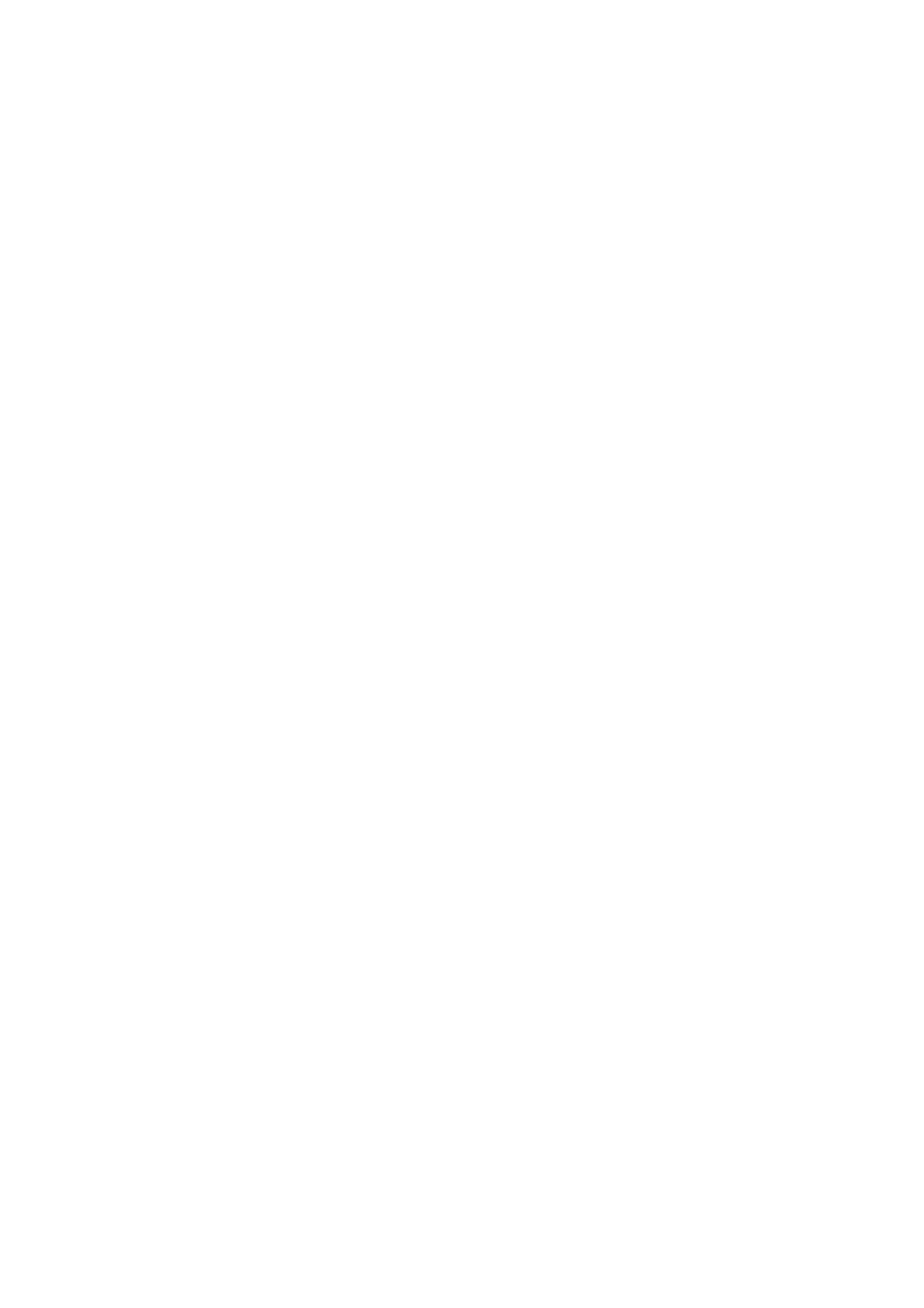# **CONTENTS**

|                                                                                                                               | 11 |
|-------------------------------------------------------------------------------------------------------------------------------|----|
| 2. MAIN CHALLENGES FACING THE FUTURE OF HIGHER EDU-                                                                           | 13 |
| 2.1. Universities Must Prepare Students To Live In A Fast Changing                                                            | 14 |
| 2.2. Universities Must Find Out the Right Balance between Coope-<br>ration and Competition, as well as between Mass Education | 16 |
| 2.3. What Public Policy and What Mode of Governance for Higher                                                                | 19 |
| 3. SYSTEMIC FORESIGHT METHODOLOGY (SFM) (Ozcan Saritas)                                                                       | 21 |
| 3.1. Systemic Foresight Methodology (SFM) Process                                                                             | 23 |
|                                                                                                                               | 24 |
|                                                                                                                               | 26 |
|                                                                                                                               | 26 |
|                                                                                                                               | 27 |
|                                                                                                                               | 28 |
| 3.2. Introducing Systemic Foresight Methodology in Universities                                                               | 29 |
| 4. LOOKING FOR INSPIRATIONAL STUDIES (Pierre Rossel)                                                                          | 33 |
|                                                                                                                               | 33 |
| 4.2. Interesting Cases of University Foresight                                                                                | 35 |
|                                                                                                                               | 35 |
|                                                                                                                               | 36 |
|                                                                                                                               | 37 |
|                                                                                                                               | 38 |
|                                                                                                                               | 39 |
| 4.3. Beyond Specific Cases: Generic Contributions                                                                             | 40 |
|                                                                                                                               | 42 |
|                                                                                                                               | 42 |
|                                                                                                                               | 42 |
|                                                                                                                               | 43 |
|                                                                                                                               | 44 |
|                                                                                                                               | 45 |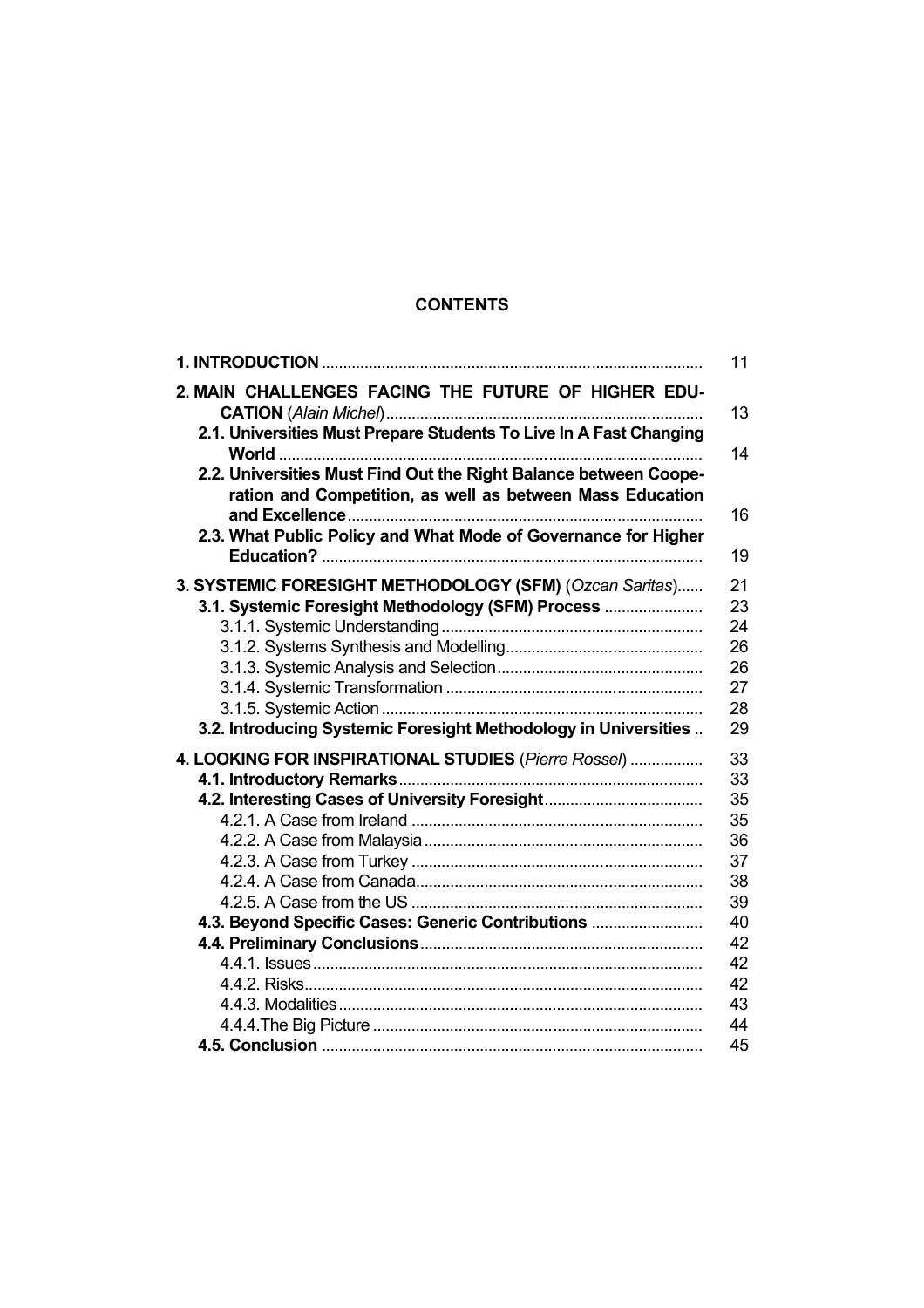| 5. FORESIGHT-AWARE STRATEGIC MANAGEMENT (Ilkka Tuomi)               | 47<br>47 |
|---------------------------------------------------------------------|----------|
|                                                                     | 49       |
|                                                                     | 51       |
|                                                                     | 51       |
|                                                                     | 53       |
|                                                                     |          |
|                                                                     | 55       |
| 5.3.4. Planning at a New Level of Abstraction: Strategy as a Combi- |          |
|                                                                     | 57       |
|                                                                     | 61       |
|                                                                     | 62       |
| 6. WHICH ANTICIPATORY SYSTEM FOR UNIVERSITY FORESIGHT?              |          |
|                                                                     | 65       |
|                                                                     | 65       |
|                                                                     | 66       |
| 6.3. Distinguishing Anticipatory Systems Based on Categories of     |          |
|                                                                     | 68       |
|                                                                     | 68       |
|                                                                     | 69       |
|                                                                     | 70       |
|                                                                     | 71       |
|                                                                     | 72       |
|                                                                     | 73       |
| 6.6. Context Makes a Difference: More or Less Contingency,          |          |
|                                                                     | 74       |
| 6.7. History: Values and Means - Locating an Exploratory Learning   |          |
|                                                                     | 75       |
|                                                                     | 77       |
|                                                                     |          |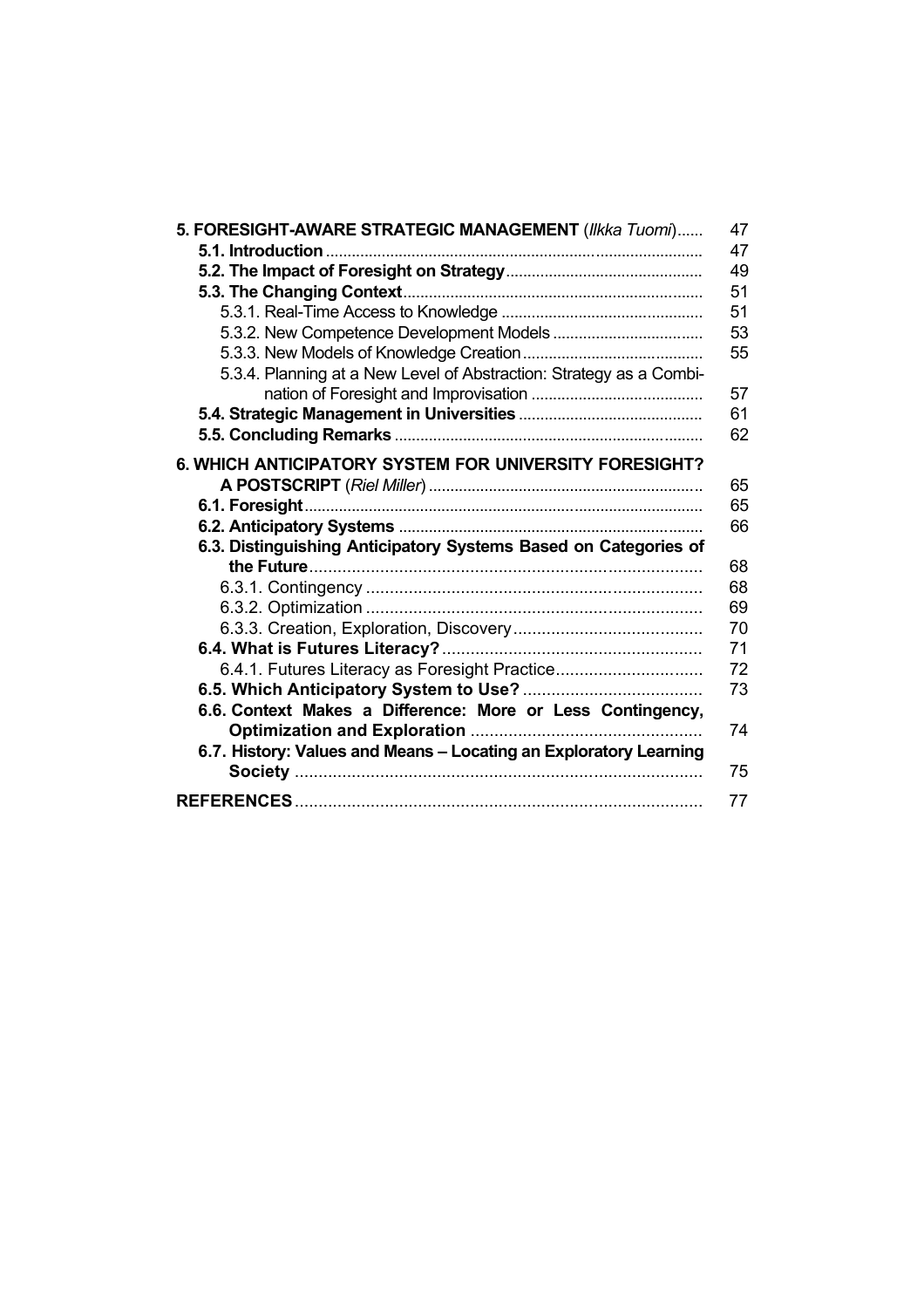#### **1. INTRODUCTION**

There is one dream that humanity has been chasing since its most early ages, and that is the dream of understanding the future. From the shaman altering his consciousness to produce vivid images of the tribe's fortunes to the televised pundit of a post-modern era, experts who claim to posses unique understandings of past and present events had always been called in by the *phulē* in uncertain times, and asked to predict the future. As much as, at one moment in time, the Temple from Jerusalem was hosting a school of prognosticators, with thousands of students. Even though only the stories of those predicting doom were included in the canon laws of Abrahamic religions, we must assume that the bond between education and futurism had already been forged in those distant times.

The purpose of this report is not that ambitious. *Foresighting* the future is not the same thing as *foreseeing* it. For its proponents, *Foresight* seems to mean shared visions, inclusive methodologies, and collective learning. It is not aimed at predicting the future, but rather at understanding it. During the foresight processes strategic dialogues are created, and common anticipations are proclaimed.

If educators are guardians of the gate towards the future, than what do we make of the ancient question *quis custodiet ipsos custodes?* In other words, how can educators – citizens who perform one of the most futureoriented services for the community – be educated about challenges and opportunities that their students are expected to face? And what kind of challenges and opportunities are we actually talking about? How do universities react to these types of challenges? And how does this process alter their strategic management capabilities? All these questions fall within the scope of this report.

The *Blueprint for Organizing Foresight in Universities* is a report produced during the project *Quality and Leadership for Romanian Higher Education*. Its primary purpose is to help generate or enhance the prospective function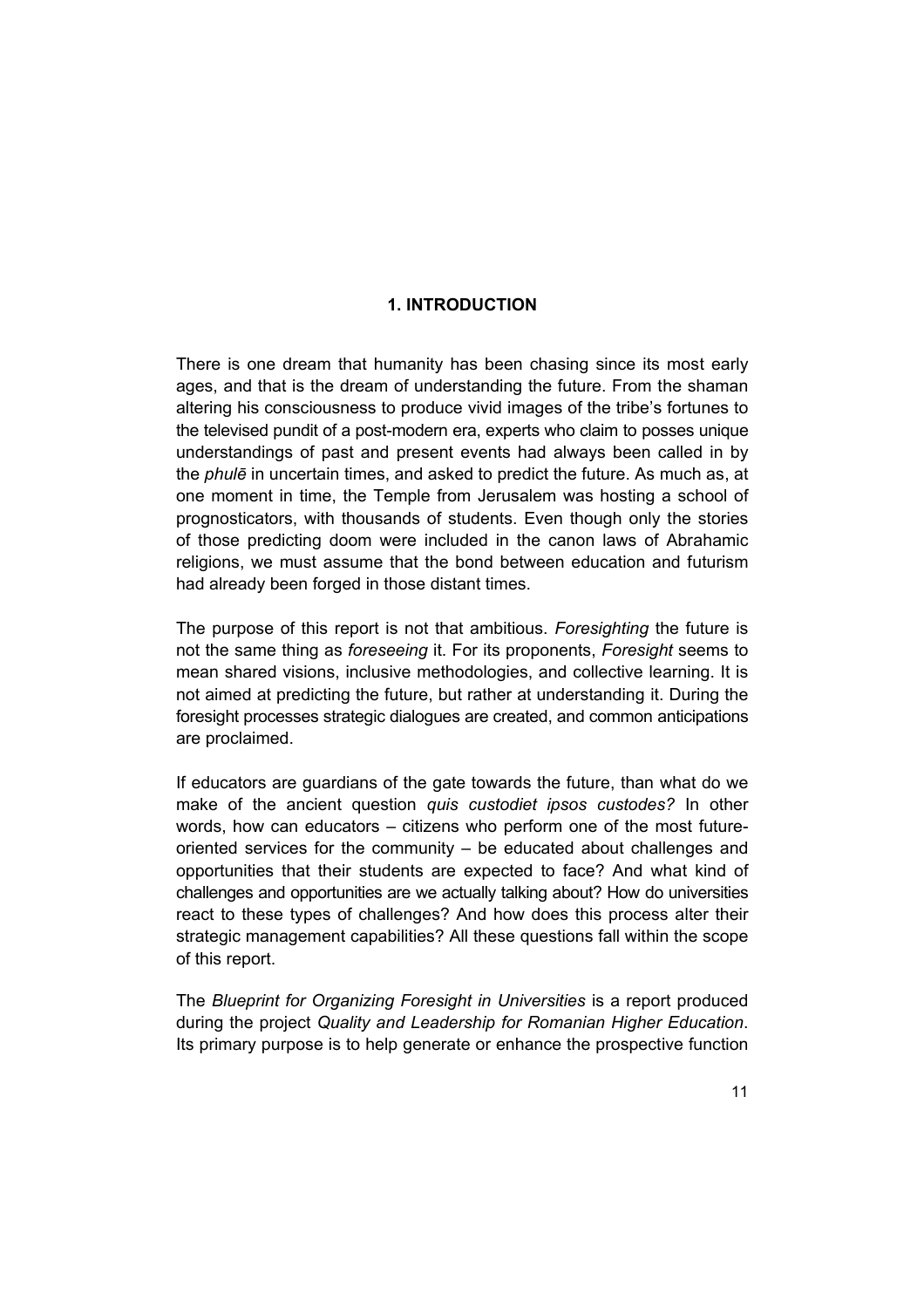of Romanian universities. However, most of its content is not aimed specifically at Romanian higher education institutions, and any university manager might find it extremely useful. This is an outcome that the reader would surely expect after a reflection on futurism and higher education, given the intimate nature of the University, which is being both universal and local at the same time.

The *Blueprint* has been structured as follows. Chapter 2 outlines specific challenges which concern higher education. Chapter 3 deals with the actual stages of a foresight process. The reader is expected to get a clear picture of what is usually involved in a Foresight process. However, we must underline that the Systemic Foresight Methodology presented in this *Blueprint* is not considered by the authors to be an optimal approach, or even a recommendable approach, but rather one alternative among many. Chapter 4 examines cases which may resemble the type of studies we expect to be carried out. Five cases of university foresight from Ireland, Malaysia, Turkey, Canada and US were chosen, providing essential findings and diverse alternatives. Other studies were also deemed as worthy to be mentioned, for they are offering us an interesting thematic substance and geographicalinstitutional diversity. Chapter 5 is dedicated to ways in which foresight studies influence organizational strategic management, and also to speculations on the university's strategic management. The final Chapter 6 deals with the more delicate question of the transformations a university might undergo during the foresight process, and introduces the challenging concept of *futures literacy*.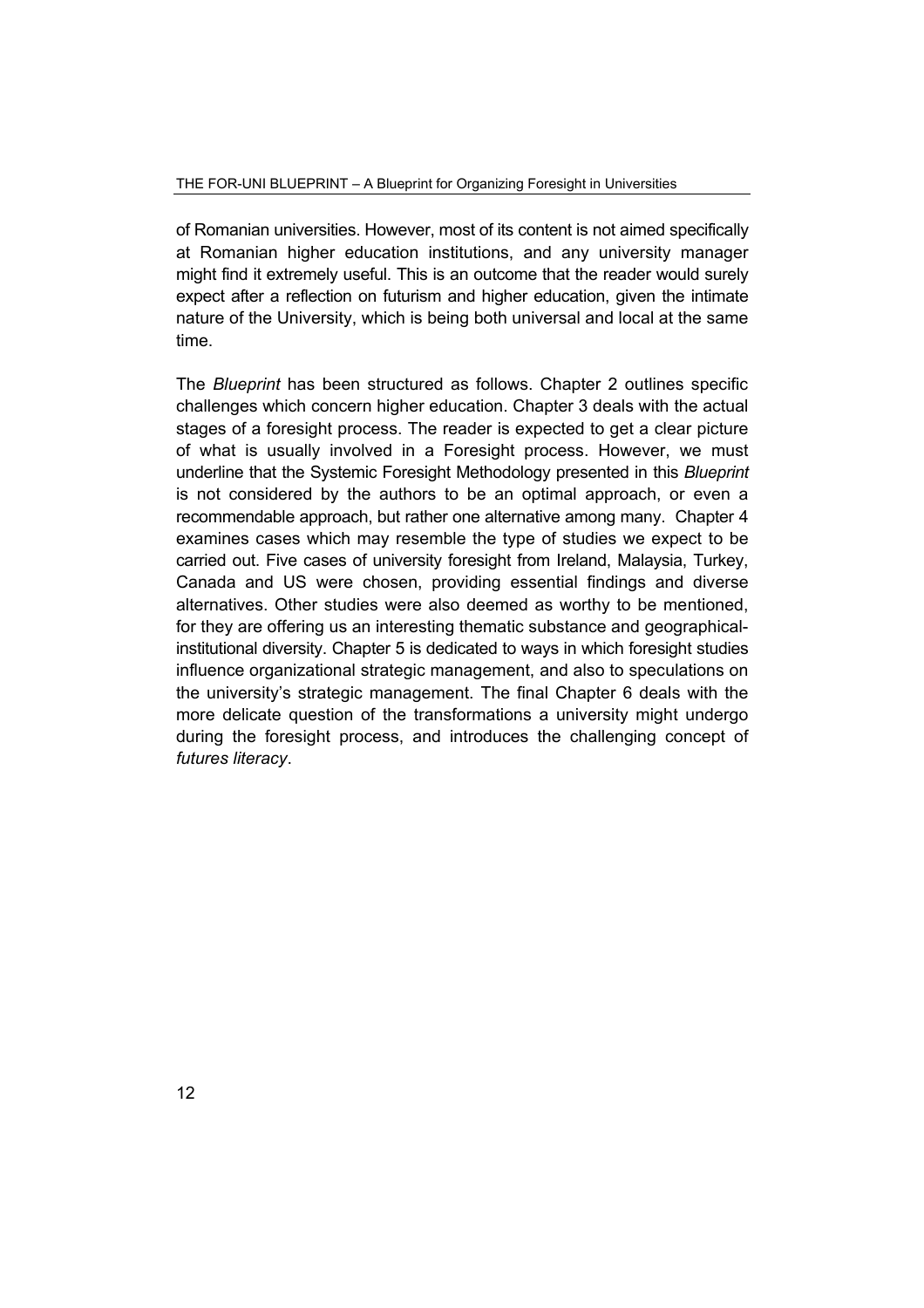#### **2. MAIN CHALLENGES FACING THE FUTURE OF HIGHER EDUCATION**

#### By ALAIN MICHEL $^1$

The pace of change in our societies is such that, more than ever, those in charge of higher education, including of course the teaching staff and the students themselves, must make decisions or choices by regarding not only the present situation but also the future. This is not only because the nature of jobs and the working conditions are changing faster, but more generally in order to adapt as early as possible to the fundamental evolutions within our world. Moreover, higher education must take into account the possible alternative futures in order to make every student aware of the consequences of some current trends and enable them to have some impact on the course of events. It is why in a way *foresight* – or *forward-looking activities* (FLA) – can be regarded as the opposite of fatalism and resignation.

But beyond this general reason for adopting a foresight posture, there are some more specific challenges which concern higher education. One such challenge is certainly the process of internationalisation/globalisation in this domain, which has been steadily increasing, particularly over the last 20 years, leading to both issues of increasing cooperation and competition between universities, and more and more at a national policy level [1]. One dramatic aspect of such internationalisation at a political level is the implementation of the Lisbon Strategy and the Bologna process that led to the gradual building of a real "European Area of Higher Education"[2] by facilitating student and teaching staff mobility within Europe and developing new patterns of governance, evaluation of learning outcomes, and quality standards and procedures [3].

Another challenge which deserves much attention is the fact that higher education must meet the need of mass education, for both equity and efficiency reasons – because the so-called knowledge society requires new competences and a higher level of qualification of the manpower –, but also

l

<sup>&</sup>lt;sup>1</sup> Futuribles (France), email: ajlmichel@orange.fr.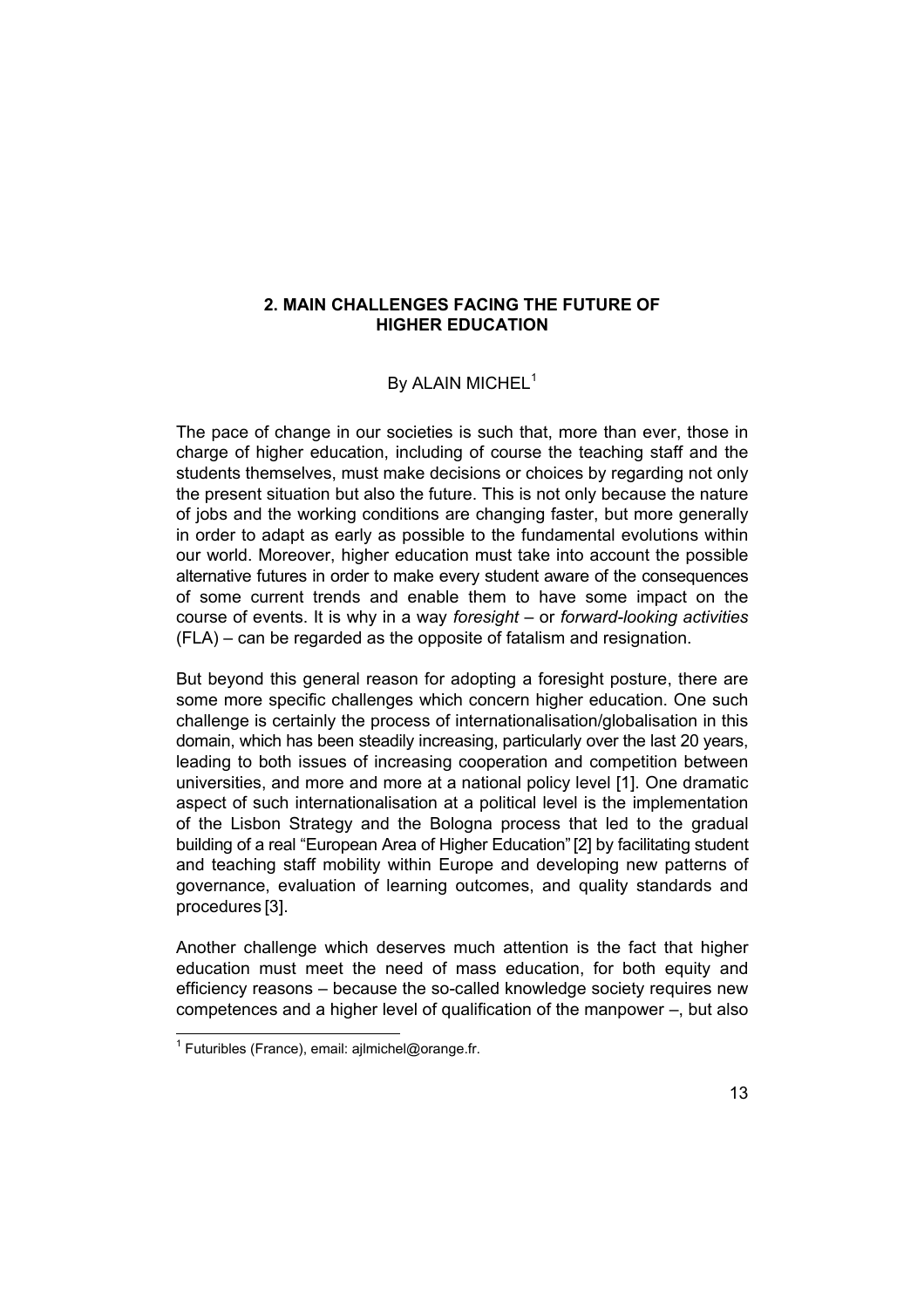the need of excellence in the context of a keener economic competition among countries. New current trends in higher education show also an increasing tension between two objectives: raising the level of general culture and better fitting to the needs of the labour market by giving more importance to the notion of employability. This, in particular, requires new ways of cooperation between business and the academic community.

Another issue which makes the future of the organisation of higher education still more uncertain is the change of the landscape enhanced by the fast transformation of information and communication technologies (ICT), the development of networks, and the dynamic interaction between technological innovation and social organisation [4].

Last but not least, most of the major innovations seem to be more and more related to interdisciplinary or trans-disciplinary research, and some outcomes of such research are raising new fundamental ethical issues (such as brain research or genetics) [5].

All these challenges and their implications for the future of higher education are now going to be further analysed. But already, it is worth to underline that they imply, more than ever in the past, strategic and forward thinking. In particular, the speed of all these fundamental changes requires analysing the possible long-term consequences of today's choices. This was well illustrated by the French philosopher Gaston Berger's metaphor: "When you travelled at night in a handcart drawn by a horse, in order to see the road, you only needed a lantern, when you are driving a fast car, you need long-range headlights."

# 2.1. UNIVERSITIES MUST PREPARE STUDENTS TO LIVE IN A FAST CHANGING WORLD

The simultaneous development of the virtual global village and the resurgence of nationalism and regionalism tropisms brought about new challenges for education at all levels and not only for higher education [6]. Globalisation and instant network communication along with the acceleration of scientific and technological change are pushing towards a predominance of immediacy to the detriment of an appreciation of the longer term, towards a preference for zapping and surfing on the web over a continuous effort for acquiring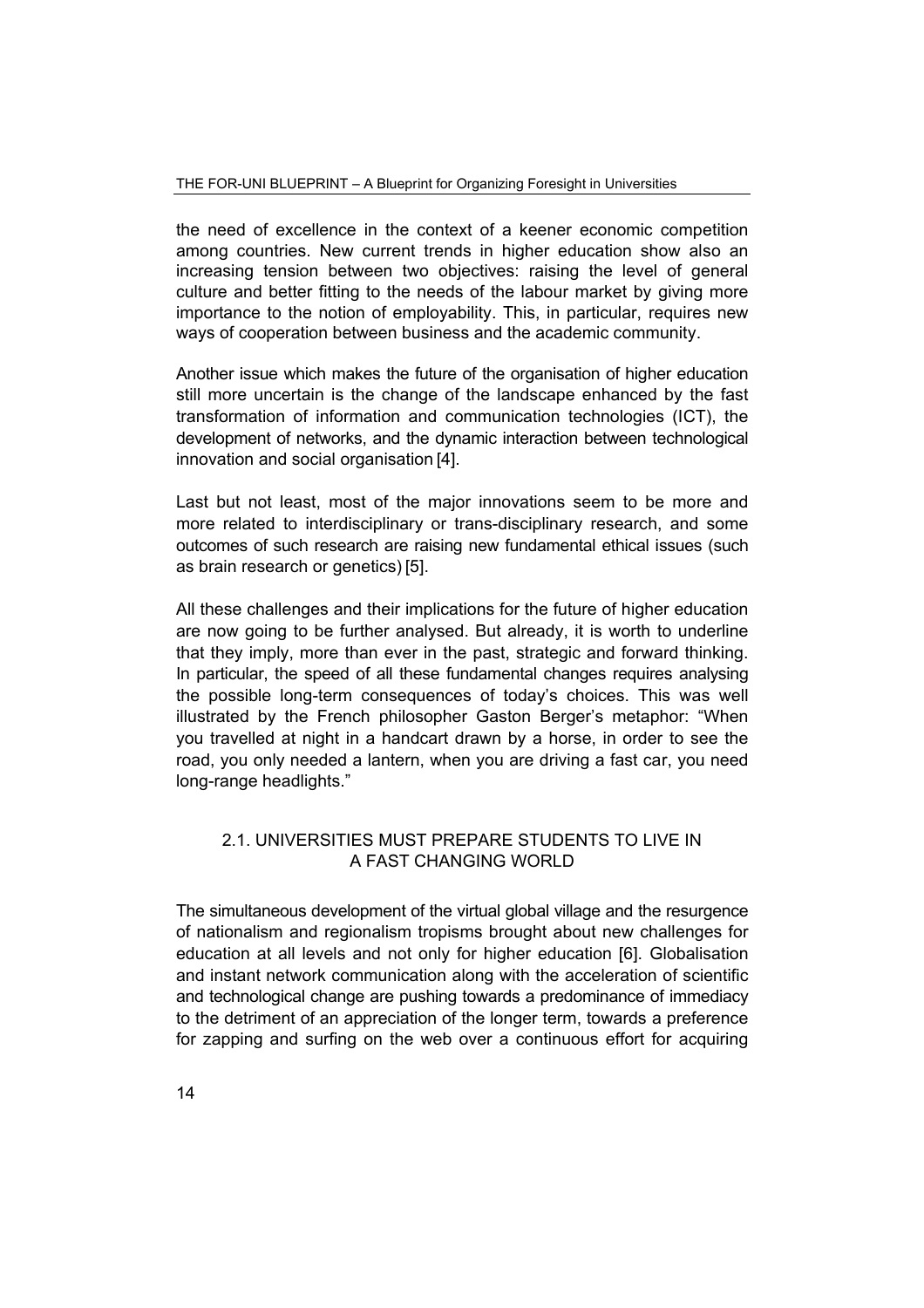real knowledge. The bywords of such "short-termism" are mobility and flexibility. Fast adaptation and speed of reaction are regarded as more important than strategic thinking based on societal visions in the long run.

The blind belief in self-regulating mechanisms instead of strategic governance has been without a doubt the main cause of the recent financial and economic depression worldwide. Indeed, the dominant ideology in the recent period was to believe in the capacity of competition and market mechanisms to optimise the welfare of people, forgetting that the "invisible hand" needs some strategic vision and governance in order to operate efficiently in the medium and long run. If the cybernetic regulation through the signals given by the price variations on a market can be efficient in the short run, subject to certain conditions, it is not the case in the long run, because, as it is well stated in economic theory, markets are short-sighted.

Thus, it appears that if education must prepare students to accept fast change as a quite usual thing, which requires questioning any previously acquired knowledge, it must also prepare students to question the results of change and to assess them with respect to some basic ethic values related to humanist principles. One must remind of Rabelais's warning stated as early as the 16<sup>th</sup> century: "Knowledge without conscience is but the ruin of the soul".

To prepare students to be able to react and innovate in fast changing contexts also requires thinking about the new competences and skills which should be most enhanced. For example, the ability to anticipate, the ability to react quickly to a new context, and the ability to communicate in intercultural environments are likely to become increasingly crucial competences in the near future. Moreover, as it was previously mentioned, more and more innovations require interdisciplinary research. In this respect, universities are still very often conservative in their organisation and in their curriculum. Strategic thinking based on foresight activities is a "must" in order to adapt the curriculum to the future needs of the students and to new paths for research. Such evolutions require a new organisation of universities and new relationships between disciplinary departments.

The new context also requires developing new links with industry and business so as to try to anticipate as early as possible new competences and skills, especially transversal competences, which will be required by the labour market in the next 10 or 15 years. This must not be done in an "adequationist" perspective but rather in a perspective that takes into account the dynamic interaction between the supply of qualifications by the universities and the demand of qualifications by the labour market.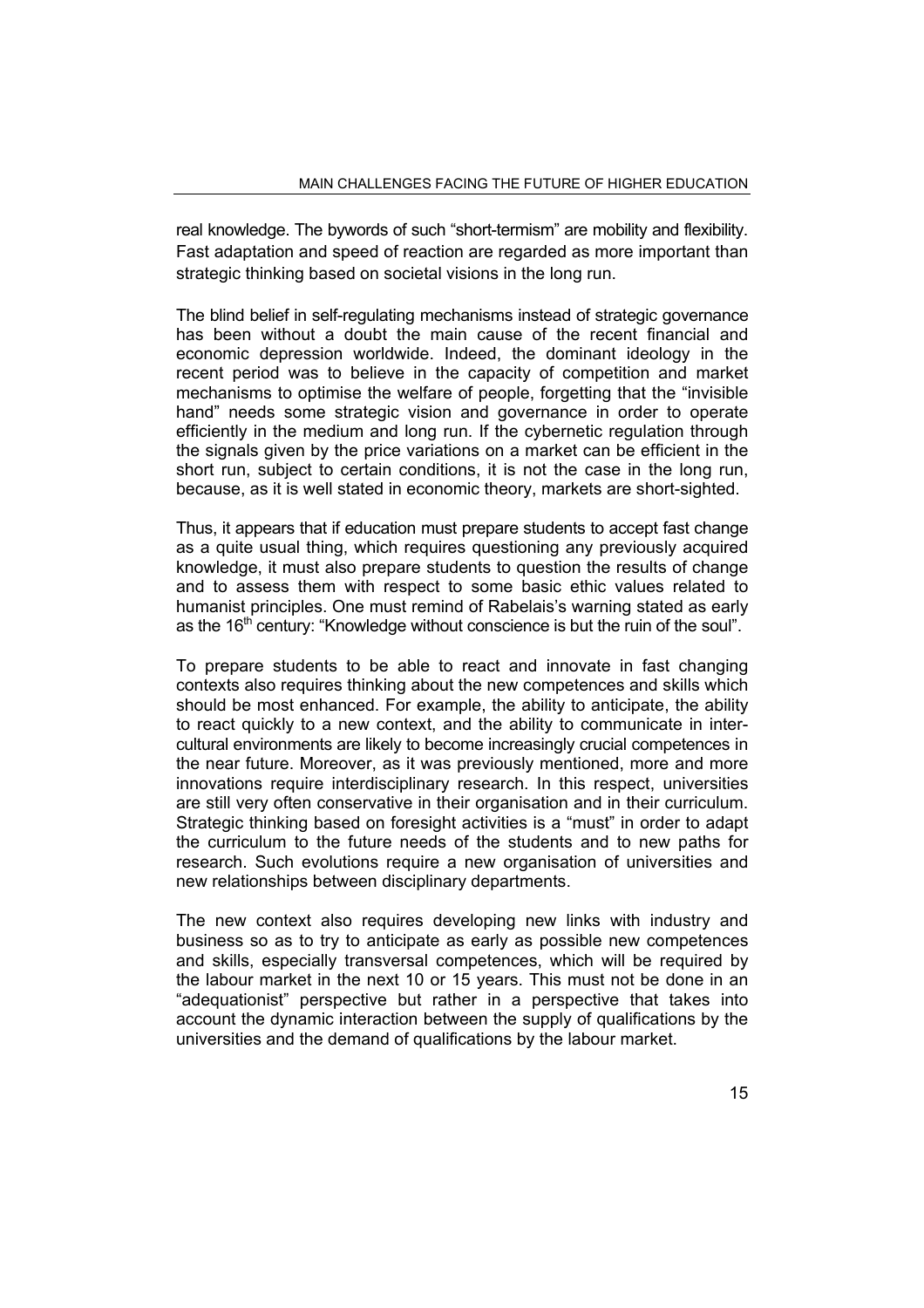#### THE FOR-UNI BLUEPRINT – A Blueprint for Organizing Foresight in Universities

#### 2.2. UNIVERSITIES MUST FIND OUT THE RIGHT BALANCE BETWEEN COOPERATION AND COMPETITION, AS WELL AS BETWEEN MASS EDUCATION AND EXCELLENCE

In the context of globalisation, Stephan Vincent-Lancrin suggests six possible scenarios for the future of higher education, each of which could be pursued by some universities, while others could follow other paths [7]:

- a traditionalist scenario, which stops or slows down the movement towards mass education, marketisation, use of ICT and adult education;
- an embrace-change scenario, bringing in private funding under the control of the higher education institutions;
- a market-driven scenario, in which organisations look for some specialised niches, developing international partnerships and use of ICT for distance learning;
- a lifelong learning scenario, with some universities certifying courses and other traditional functions moved to the private sector;
- a learner-led scenario, in which learners design their *cursus* and select courses from a global network of universities and industrial partners;
- an informal learning scenario, in which formal higher education is shrinking and eventually disappearing<sup>2</sup>.

As it is well mentioned in the chapter 5 ("The future of Higher Education") of the UNESCO World Report *Towards Knowledge Societies* (2005, *op. cit*.), in the context of an increasing international competition, very few universities can pretend to be "world-class" and belong to the "happy few". But international rankings, like the Academic Ranking of World Universities (ARWU), compiled by the Shanghai Jia Tong University<sup>3</sup>, or the Times Higher Education World university ranking, had an important impact that needs to be analysed. Beyond the methodological limits of the different parameters used to set up such rankings, one should underline that they are not relevant for all higher education institutions. The main criterion for establishing such rankings is the quality of research recognised by prestigious awards (Nobel Prize, Fields Medal, etc.) or publication in international scientific journals (such as "Nature"). The ranking also takes into account the fame of these institutions through surveys among university professors, which is much correlated with the previous criterion.

 $\frac{2}{3}$  These scenarios can be compared with those related to education as a whole and built by the CERI/OCDE: Michel, A. (2001), "Six scenarios sur l'école", *Futuribles*, no 266. This analysis of the scenarios by A. Michel can also be found in the UNESCO World Report 2005, "Towards Knowledge Societies", pp. 76–77.

 $3$  The methodology of this ranking designed by N.C. Liu and Y. Chang in 2003 has been criticised by many authors.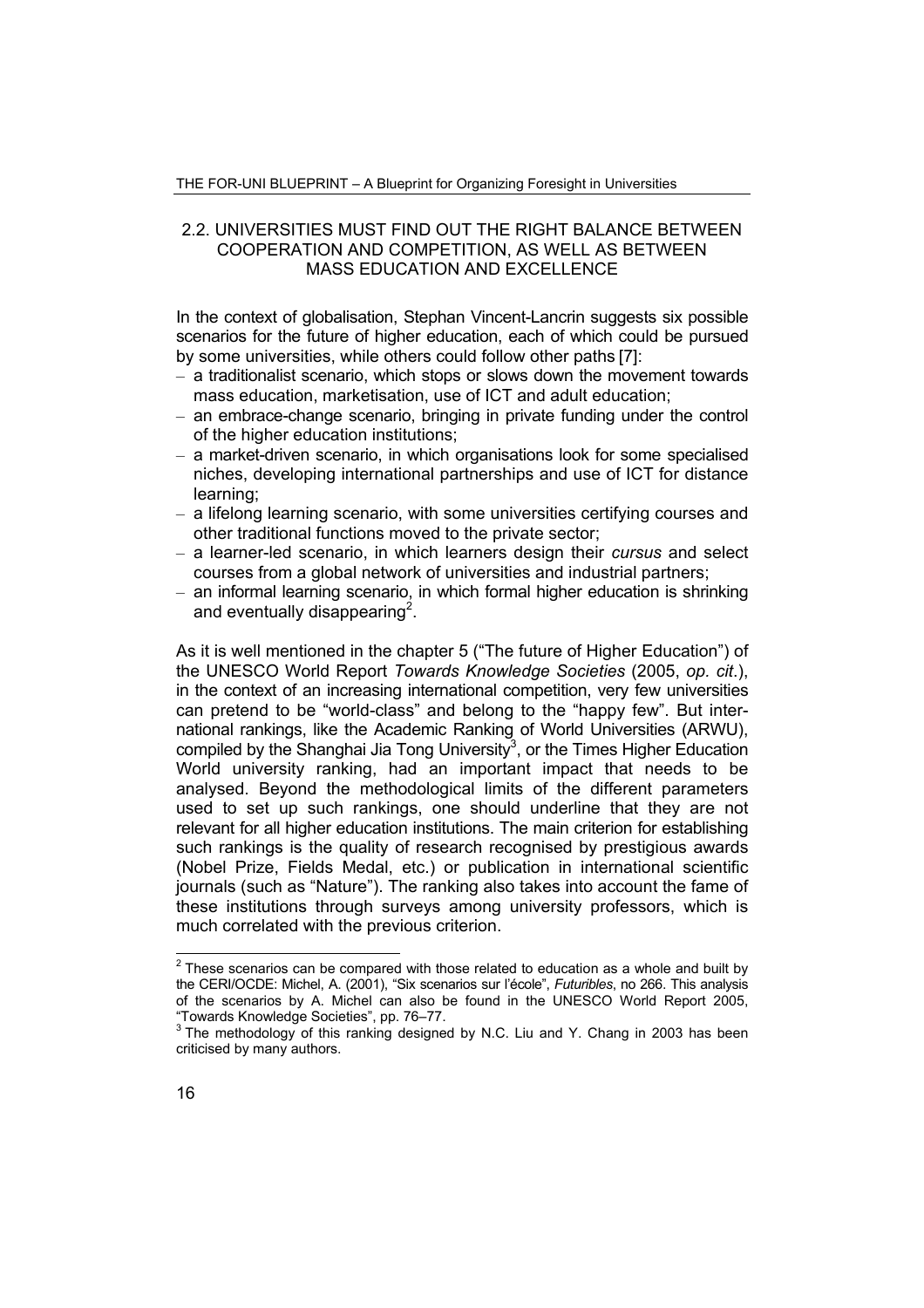Only few universities can aim at such international recognition. Therefore, each country and each higher education institution must organise some strategic thinking in order to consider what are the best choices given today's constraints and what will be possible in the next years.

Given the increasing strategic importance of higher education and research in the Knowledge Society and of attracting good students and scholars, debates about the priorities to set up have been organised at European, national, and university levels. In order to introduce a European point of view, the European Commission has launched a long-term project of designing a European ranking aimed at helping European universities to assess their respective positions internationally and thus improve their strategy of development [8]. The call for tenders published by the Commission in December 2008 invited bidders to design and test a new multi-dimensional ranking system that would include the various missions of higher education institutions (education, research, innovation, impact on local development, internationalisation, etc.).

Nationally, many initiatives were taken over the last years in order to create *pôles d'excellence* able to compete with the best universities internationally: It was the case for instance in Germany and in France where 10 universities were selected for receiving special grants.

These initiatives at European and national levels were generally taken along with initiatives for giving more autonomy to the universities and setting up new modes of governance, most of the time inspired from the model of the most famous American Universities (such as Harvard, Stanford or Berkeley).

The ongoing changes raise important issues which need large forwardlooking debates at national, regional, and university levels. One first issue is about the division of labour between universities. Indeed, pragmatism and realism are leading to the singling out of a few universities that concentrate financial efforts and competences, in search of excellence, in some domains of research. But to what extent should we have a specialisation of universities, with some prestigious institutions mainly oriented towards research and some others specialised in mass tertiary education? If it sounds reasonable to establish some specialisation, is it socially relevant to separate two kinds of institutions as they have them in the US, *i.e*. colleges and universities? In other words, is it relevant to consider that some universities must specialise in teaching (initial and lifelong education), without any commitment to research activities?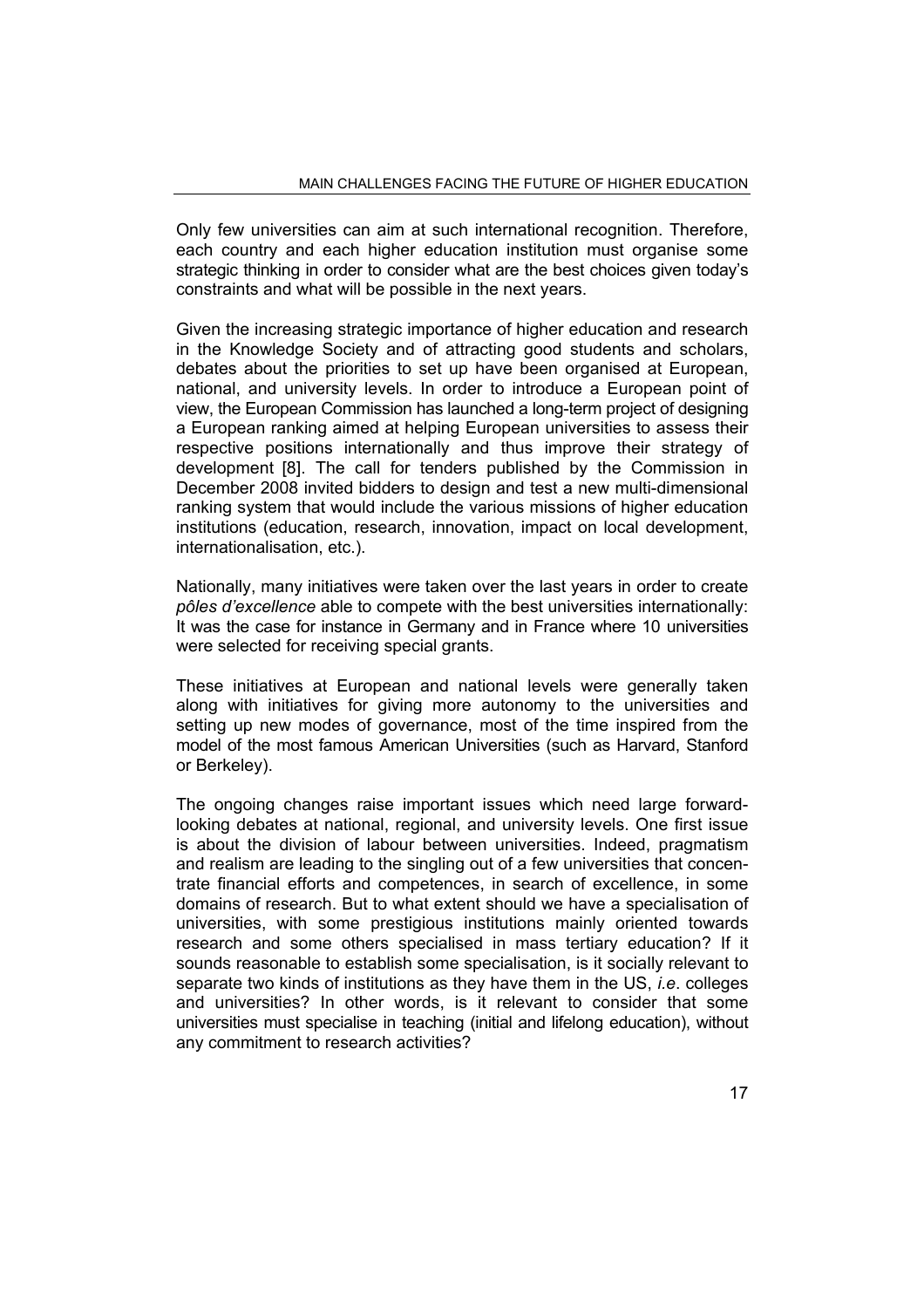Another aspect of the division of labour between universities is related to the issue of the contribution to the regional economy and to town and country planning. As one of the missions of universities is to contribute to the development of human and social capital within their regional environment in order to enhance regional development but also social cohesion by decreasing unemployment in their area and increasing the real income of the population, this also needs to be taken into account in any debate about the future role of any university.

Still another aspect of the division of labour is the importance which should be given to adult education in the perspective of lifelong learning. What complementarity should there be between education provided by the university and education/training provided by the employers? How should such a balance evolve in the next years? Should the priorities change, mainly at the regional level given the economic evolution and the development of new economic activities?

Even though a small-sized higher education institution does not have the vocation to do fundamental research, is it not relevant to maintain some applied research or R&D activity in relationship with the local and regional firms? Many examples of important innovations can be attributed to such small institutions.

Another aspect to be taken into consideration, when having a debate about the "strategic positioning" which would fit best the possibilities, the constraints, and the future perspectives of any university, is how to define the quality of the services provided. In particular, the definition of the curriculum and the assessment of student learning outcomes must guarantee a certain level of quality without discouraging too many students. The curriculum and the assessment tests must be demanding but not at the cost of high drop-out rates. "How good is good enough" is an important question which should not be eluded as it is too often the case.

Taking into account all these issues raises the question of the possible evolutions of the relationship with other higher education institutions at regional, national, and international levels, with business and various public utilities, associations, unions, etc. This implies a debate with all the stakeholders involved. Another important issue is the most appropriate public policy and the possible modes of governance of the universities themselves necessary to increase efficiency and equity.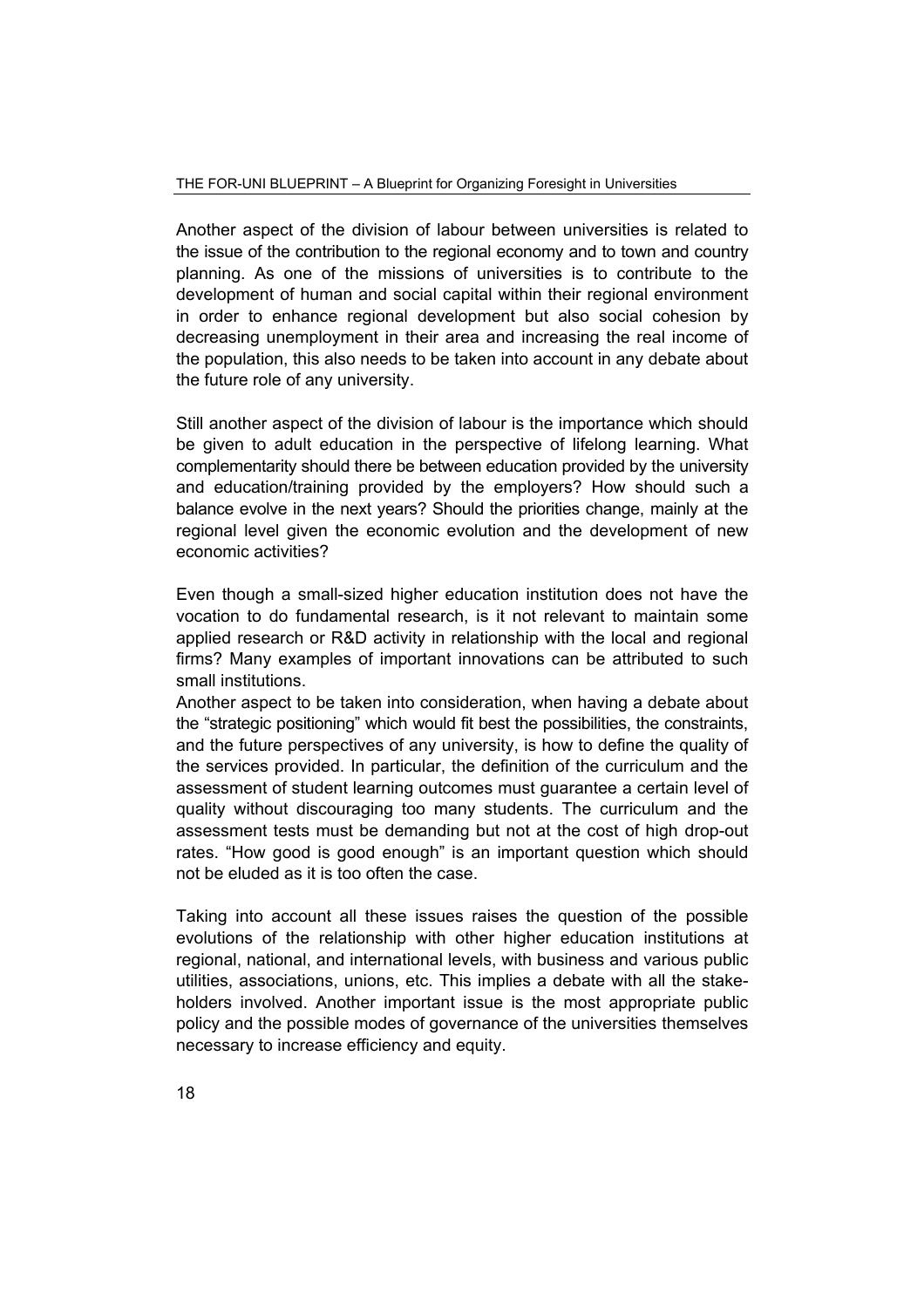#### 2.3. WHAT PUBLIC POLICY AND WHAT MODE OF GOVERNANCE FOR HIGHER EDUCATION?

We will use here and comment the conclusions and recommendations of a recent report written by a commission coordinated by Philippe Aghion, Professor of Economics at Harvard University about "University excellence: Lessons from International Experience<sup>"4</sup> [9]. These conclusions could be an initial contextual framework for strategic foresight thinking at university level.

In November 2009, the commission was invited by the French Minister of Higher Education and Research (Mrs Valérie Pécresse) to formulate some conclusions and recommendations based on an analysis of the recent evolution of some higher education institutions worldwide. The interim report presented in January 2010 aims at feeding a debate about the possible ways of developing some poles of excellence, able to compete with the best universities worldwide, while ensuring some quality of performance throughout the higher education system and, in particular, a good insertion for students on the labour market.

The observation of various policies shows that promoting excellence is not aiming only at improving a few universities with an exceptional potential but creating a positive impact on a higher education system as a whole. The main conclusions are the following:

- Academic excellence is a major factor of potential growth for industrialised countries. In order to enhance such excellence 3 main instruments must be used simultaneously: increase university autonomy, increase financial support, and adopt an incentive policy in providing financial resources for research.
- Academic excellence requires a mode of governance ensuring a balance between administrative and academic functions with, on one hand, a "board of trustees" including a large share of external partners, which appoints the president of the university and an executive committee, and, on the other hand, an "academic senate" which advises the president and the ad hoc committees (including teaching staff of the university and outside) that approve or reject the proposals of appointments or promotions submitted by the various departments. The core of any pole of excellence

 4 The other 9 members of the commission of the report included professors from various countries (Belgium, Germany, Netherlands, and USA) and former professors involved in university reforms. The other 9 members of the commission of the report included professors from various countries (Belgium, Germany, Netherlands, and USA) and former professors involved in university reforms.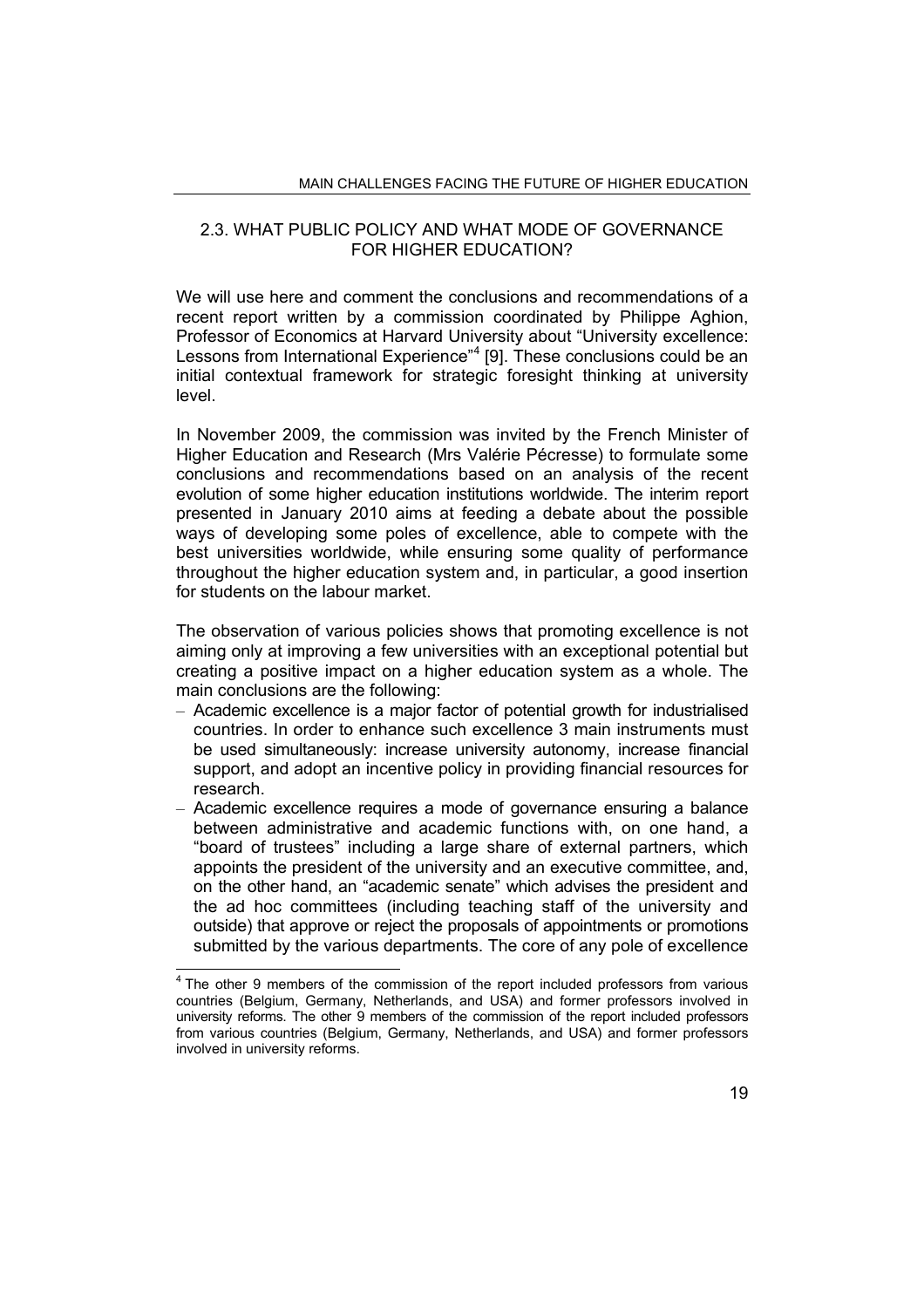THE FOR-UNI BLUEPRINT – A Blueprint for Organizing Foresight in Universities

should be the doctoral college of the department in various disciplines. But a university looking for excellence must accept a strong leadership allowing for a certain coherence and unity of the set of disciplinary departments.

At the European level and in some European countries, some policy measures were taken, with some common features: pluri-annual funding concentrated on some institutions for enhancing their attractiveness and their competitiveness, implication of the scientific community in the steering of such initiatives, bottom-up approach through calls for projects. These initiatives were taken in the context of overall reforms of the modes of governance and financing procedures (more autonomy of the universities: curriculum, finance and human resources management), and they were supported by a large part of the scientific community. More importance is given to interdisciplinarity and coordination between scientific departments.

The incentive policy is considered as fundamental in stimulating relevant research and its quality. The main characteristics are:

- transparency (explicit rules);
- bottom-up approach;
- evaluation by peers;
- assessment of the peers themselves.

Such an incentive policy was adopted by the European Council for Research, and many European countries like France, Germany, and the UK. But this logic of incentives must avoid taking into account only short term objectives. In order to allow for some risk taking and creativity, the quality of research must be assessed in the long run. Also, it does not prevent cooperative strategies between universities. All these challenges require that every university should include in its organisational chart a strategic body able to develop a foresight reflection about the evolution of the curriculum<sup>5</sup>, of the missions of the university and of the new possible ways to accomplish them, the best way of combining cooperation and competition, the new partnerships to be developed, the required changes in the internal organisation of the universities, and the possible ways of gradually changing mindsets and attitudes of all the stakeholders involved.

<sup>&</sup>lt;sup>5</sup>The impact of globalisation on the curriculum must be considered in a lifelong learning perspective. This is the main theme of a recent issue of the *European Journal of Education (EJE)* (2010) vol. 45, issue 1: "Knowledge, Globalisation and Curriculum". See, for example: Young, M., and Muller, J., "Three Educational Scenarios for the future: Lessons from Sociology of Knowledge".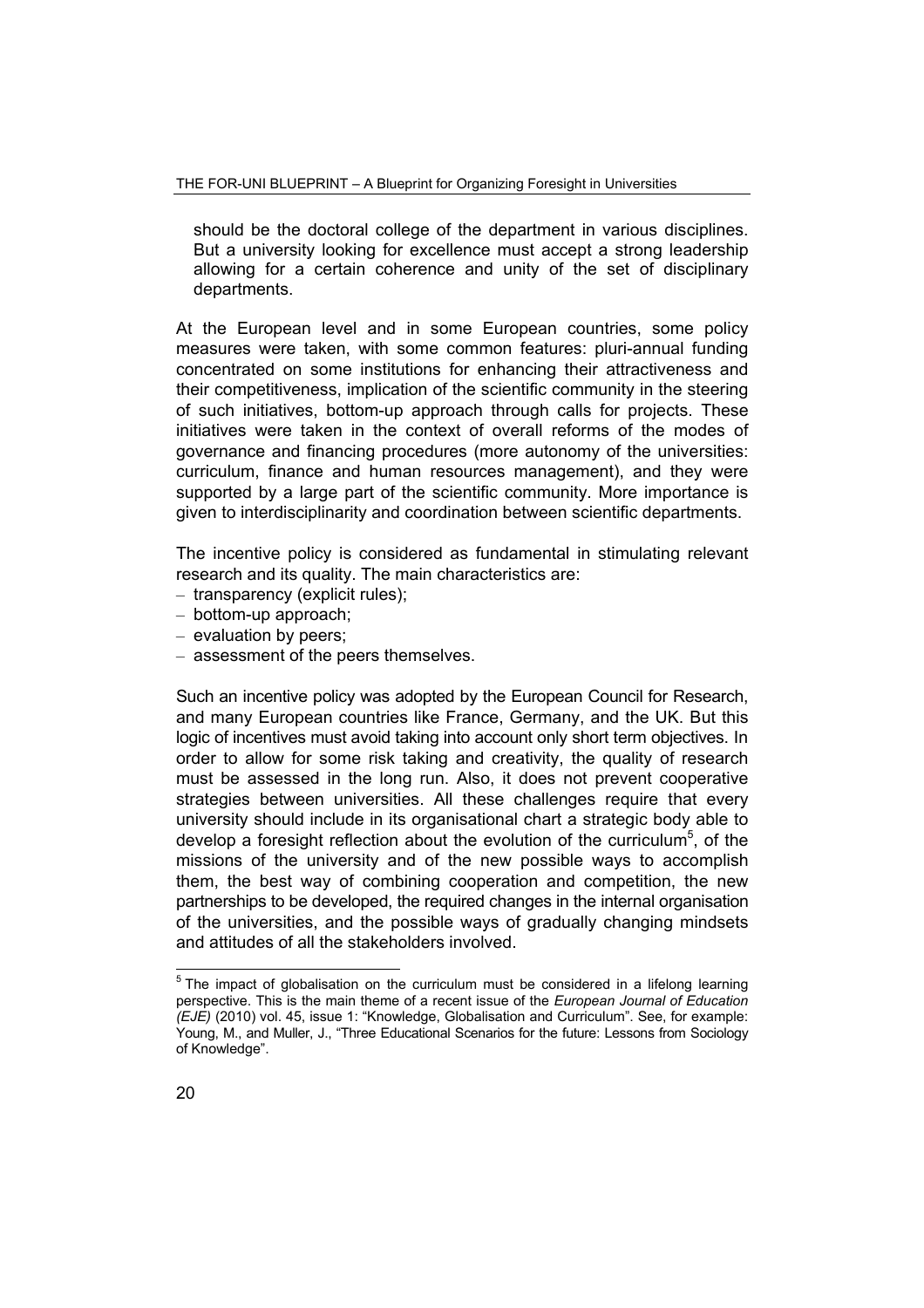# **3. SYSTEMIC FORESIGHT METHODOLOGY (SMF)**

# By OZCAN SARITAS<sup>6</sup>

As an unavoidable human trait of thinking about the future, "foresight" is not a new concept. It has been there since the existence of the first human being on the earth surface, and humans have always been concerned about their future actions and the consequences of those actions on them. The use of individual foresight in a collective and participative way is a rather new phenomenon, which led to today's more formal, "institutional", Foresight practice. More recently Foresight has been a widely acclaimed activity associated with policy making by government, industry, and other organisations to shape the future of the society.

Foresight practice as an institutional activity has evolved in time as the situations in the world changed. Societies have been more concerned with the future and endeavoured to predict and shape it in times when they faced uncertainty and transformations. These are the times when Foresight practice evolved and new ideas were introduced due to a growing need for dealing with changing contexts and related situations. These emerging new situations became increasingly complex and more difficult to deal with, and earlier approaches were usually unable to deal with them.

The 2000s have witnessed increasing complexities in societies. Although the world has got better for some, for the vast majority it appears vulnerable to social and economic instability and hostility due to the economic recession, lack of fresh water, food, and energy supply, climate change, regional conflicts, and respective population movements. The new global context suggests increased financial, trade and investment flows in leading to a more interconnected and interdependent world, which is accelerated by rapid technological progress in areas such as ICTs, biotechnologies, fuel cells and nanotechnologies. The new ICT-enabled society demands inclusiveness and equity through freedom of association and expression, with full protection of

e<br><sup>6</sup> University of Manchester (UK), email: ozcan.saritas@mbs.ac.uk.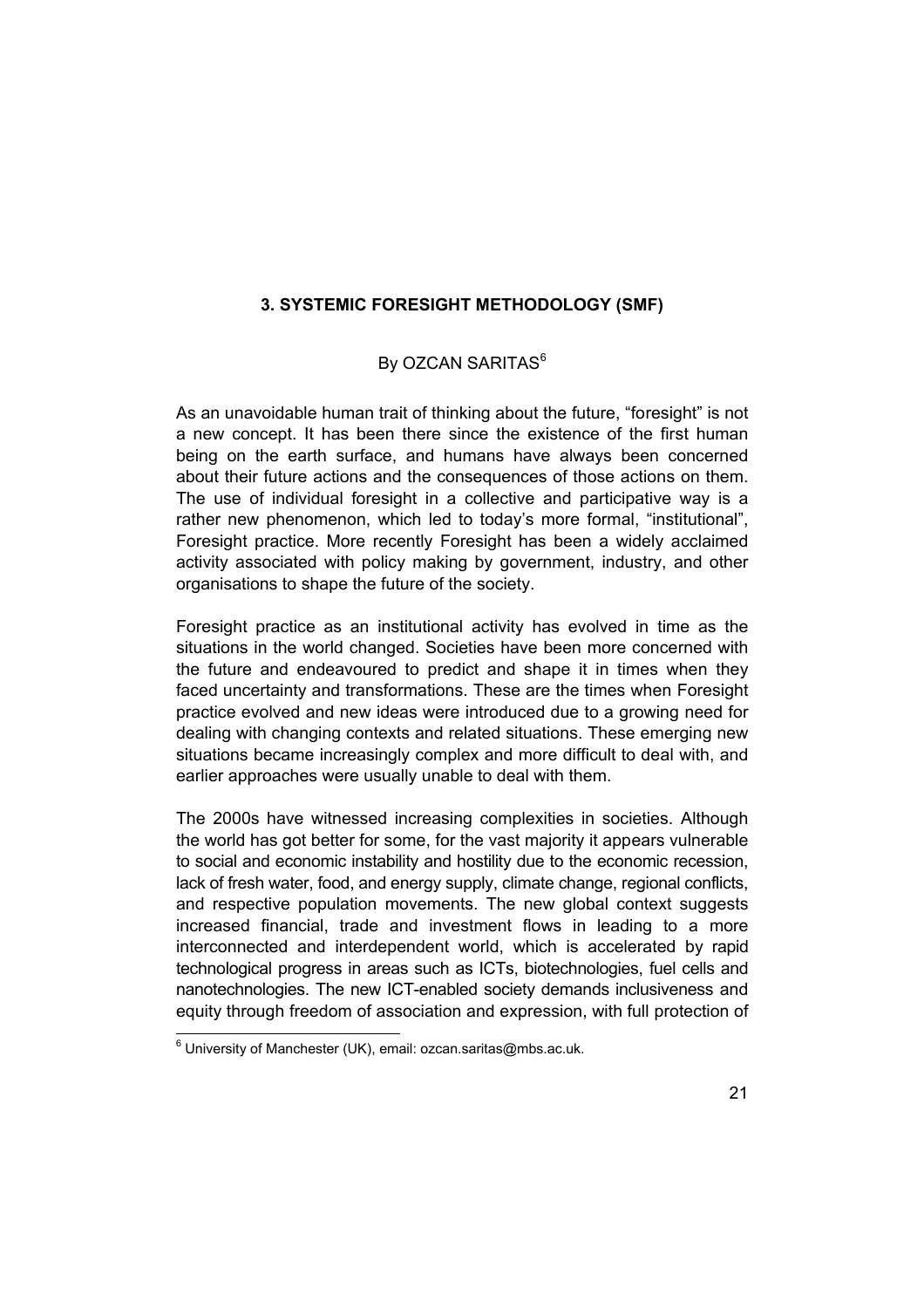human rights. There is now an emerging need for new international regulations and standards to govern trade, quality, labour, environment, and intellectual property rights.

As a result of these developments, it has been observed that the scope and focus of foresight activities widened to cover a wide variety of issues. Although, it is observed that the nature of the situations has changed and has become more complex and uncertain, the way foresight deals with them remains largely unchanged. "Systematic" method-bound foresight processes are suggested to tackle with "systemic" situations involved in human and social systems, which are "open" in nature. The notion of "open" system comes from the unpredictability of the behaviours of the system elements. In this respect, systems, particularly human and social systems, behave differently, both spatially and in time, under different circumstances. Therefore, investigations into these systems require specific approaches each and every time, which are developed following a comprehensive "understanding" phase, which includes understanding the context, content and process of Foresight (Saritas, 2006).

Any change activity, like foresight, should be linked to a broader context. The lack of attention to the context, whether it is global, national, or regional, leaves the critical issues unrecognized, which has been the case in methodologically-bound activities. Thus, it is recognized that foresight should not strive to understand the issues as episodes divorced from the historical, organizational and/or economic and social systems from which they emerge. The content of the foresight activity is constructed from its context by capturing the promising points of leverage that can provide social, economic and environmental benefits in the future. The process of foresight under the guidance of the systemic foresight methodology (SFM) is then designed in line with the characteristics of its context and content.

Another important feature of SFM is its emphasis on inclusivity and behavioural matters involved in foresight. Because of their overt technoeconomic purpose, earlier foresight studies relied on the opinions of a relatively narrow body of technologically-oriented people. However, there is now a greater need for widening the scope of consultation in foresight to turn it into a much wider social process. This need is largely prompted by the recognition of the limitations of foresight regarding participation, the lessons learned from the corporate sector regarding the benefits of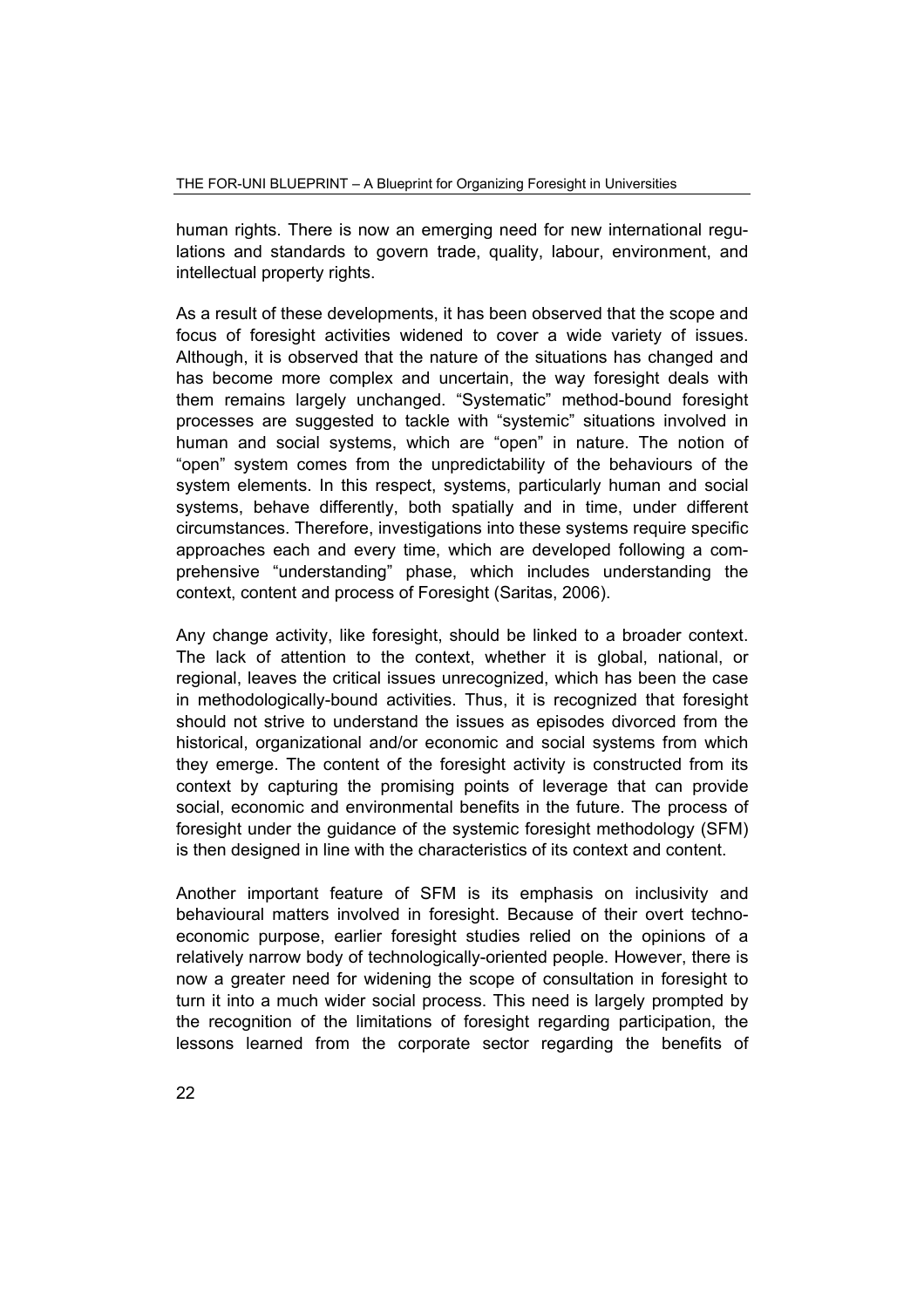stakeholder inclusion, and trends for increased inclusivity across all areas of policy making. In order to achieve this inclusivity, the practitioners of the activities need to put much effort into understanding the behavioural matters. Therefore, the important drivers for the development of SFM are:

- To learn to anticipate, with the intention of being prepared for or preparing for whatever might follow from the ongoing and future social, economic and political mayhem, with a rich understanding of existing systems and procedures, their history and possible futures.
- The analysis of different stakeholder perspectives and their social relations in the system, which can affect and be affected by the process.
- The impacts of formal and informal networks and procedures, which can be in favour or in conflict with other systems.

SFM suggests a "systemic" foresight approach, beyond usual methodologybased approaches, in order to place thinking and understanding situations at the forefront of the foresight process.

#### 3.1. SYSTEMIC FORESIGHT METHODOLOGY (SFM) PROCESS

The SFM sets out to create systemic concepts that are useable for futureoriented idea creation in complex human and social systems. It considers the Foresight activity as a "systemic inquiry" where the actual design of the system can only be partially specified in advance of system operation. This is because, when human and social systems are dealt with, the most thoughtful and carefully designed systems may have unintended consequences. System behaviour and informal structure emerge only through system operation regardless of the detail or diligence in design efforts prior to system deployment. The over-specification of a system's requirements (i) wastes limited resources, (ii) reduces system autonomy, which means the agility and flexibility of the system to respond to environmental shifts are reduced, and (iii) fails to permit subsystem elements to self-organise based on their contextual knowledge, understanding and proximity to the operating environment.

The SFM sees the design of an institutional Foresight activity as a creative process that will be engaged in designing a future system to fulfil goals and expectations. Therefore, the SFM specifies only the minimal requirements necessary to achieve the systems objectives. Thus, the SFM suggests a learning system, which structures a systems-based debate to formulate the basic "mental acts":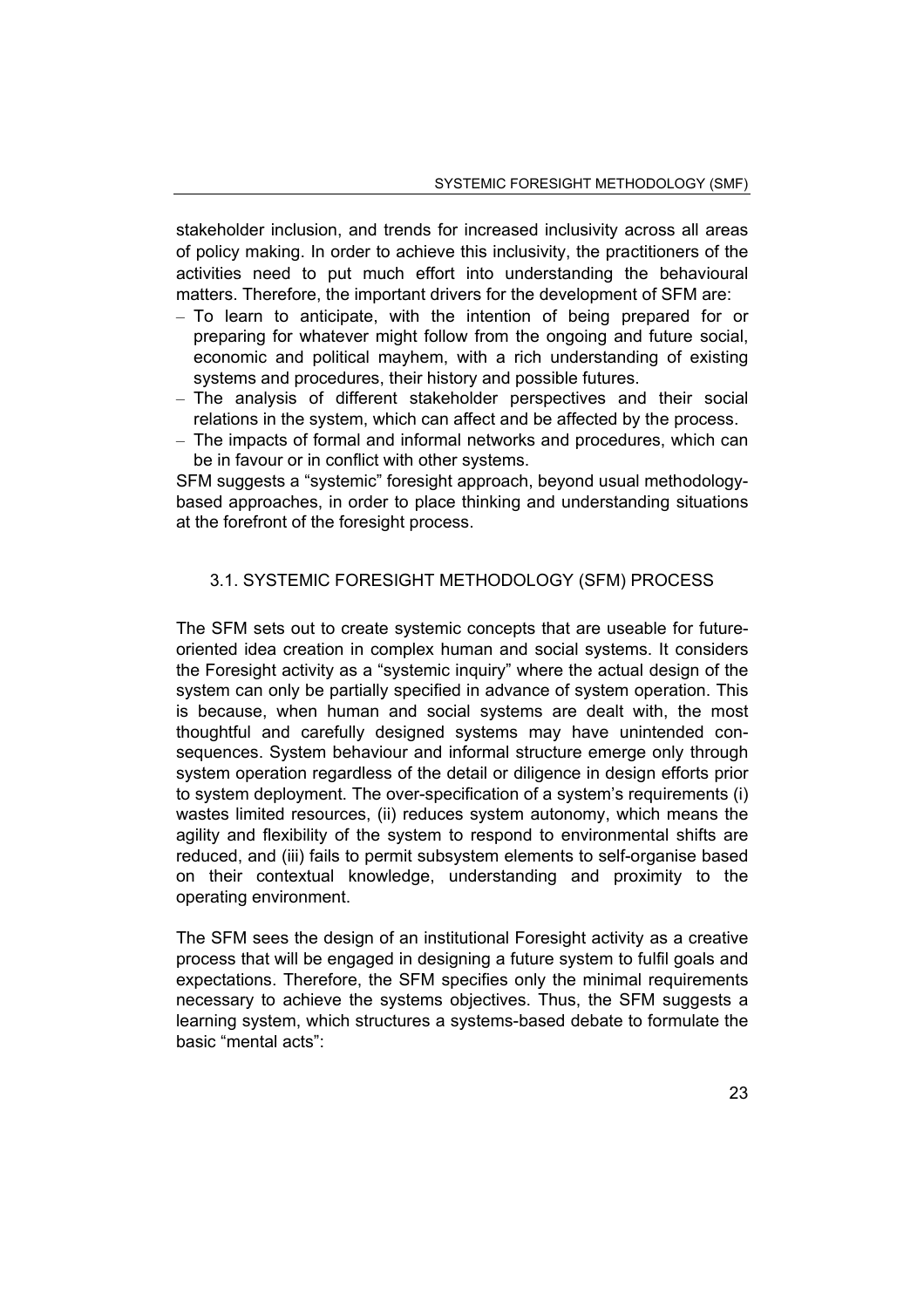THE FOR-UNI BLUEPRINT – A Blueprint for Organizing Foresight in Universities

- 1. Systemic understanding
- 2. Systems synthesis and modelling
- 3. Systemic analysis and selection
- 4. Systemic transformation
- 5. Systemic action.

The mental acts aim at guiding Foresight practitioners to set their agendas for the different phases of the Foresight activity and to give direction to their thinking processes. The benefits of this approach lie with its systemic guiding (1) to design a Foresight methodology, which fits well with the context and content of the exercise, and thus (2) to make decisions involved in thinking about the future and connecting the future with the present.

The mental acts explain how systems such as human and social systems, industrial and sectoral systems, and innovation systems are understood, approached and adjusted for a successful change process. They follow each other, just like the steps of the Foresight process, but they are iterative and can be repeated as many times until the practitioners believe that their complete function has been fulfilled.

Therefore, methods are not the departure points of the Systemic Foresight approach. Methods are used to support and develop understanding of the situations, to discuss and develop alternative models of the future. Methods are selected and integrated following a comprehensive 'understanding' exercise. In this way, methodological solutions are produced after a diagnosis of the situations.

# **3.1.1. Systemic Understanding**

The first phase of the systemic process of inquiry is understanding, which starts from the beginning of the Foresight process and provides input for the overall activity. Understanding starts out seeking to attain a reasonably comprehensive view of situations. The aim is to gain a shared understanding and mutual appreciation of situations, issues, and influencing factors as systems within their own contexts by uncovering uncertainties about the values and preferences of actors and stakeholders, and clarifying the goals of the entire activity. In this way, the SFM offers a mindset for understanding how systems work and behave. The aim is not necessarily to bring about a convergence of views; however, at least a partial convergence is likely to emerge from this process in practice.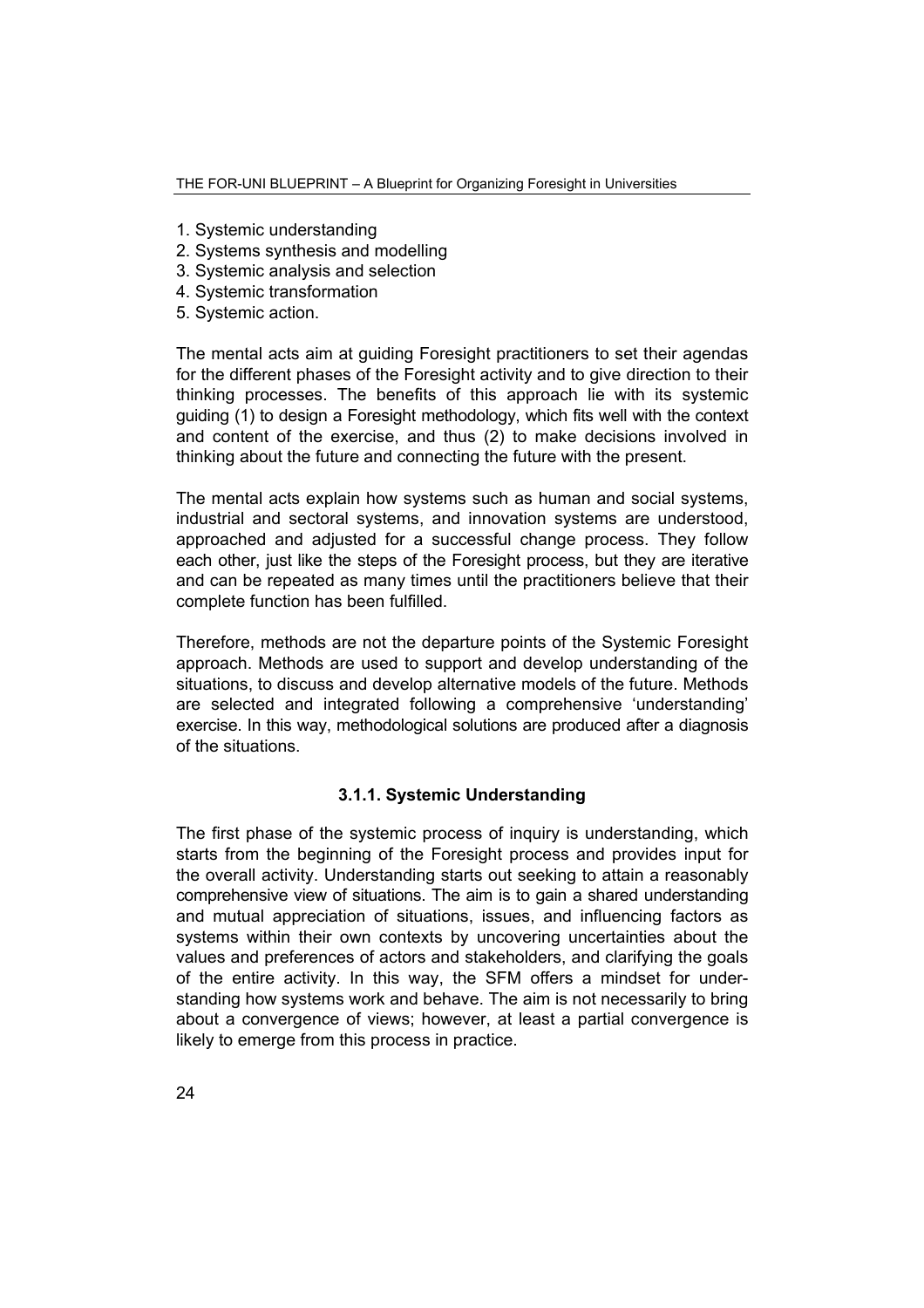When a system is approached, two kinds of understanding can be mentioned: 1. Understanding the system "spatially"

2. Understanding the system "dynamically" and "historically".

With regard to space, attention is paid to the nature of the system under study and its structure (*i.e.* organisational and functional structure). Understanding the system dynamically and historically refers to seeing the system as an evolutionary entity by considering its behaviour in time. The SFM places a great emphasis on scanning and modelling in order to understand systems and their behaviours. When situations are examined, first systems are searched for and analysed; and then information on those systems such as history, formal and informal structures, and stakeholder perspectives are collected by reviewing and scanning. Looking at the interrelationships and interdependencies between systems and their elements, the boundaries of the systems are negotiated, which is a matter of philosophical and epistemological importance. Models are produced as an outcome of the boundary setting process. These models can initially be linguistic and figurative; therefore, this process should not be seen as an immediate engagement with mathematical or empirical forms of modelling.

The initial models ought to promote understanding of systems and situations within the limits of uncertainties, which are involved in the surrounding formal knowledge and information flows. The models produced are open to revision if interpretation does not support the premises of modelling, bearing in mind that the model is not reality. Quality checks on interpretation, though subjective, depend on the notions of relevance and reasonableness, and to lesser extent on robustness. Some modelling work might benefit also from quantitative modelling techniques at the later stages of inquiry.

Modelling, which should not be confused with methods, is at the core of Foresight by formalising thought experiments and, through feedback, their extension. Modelling leads to the further development of the Foresight process and, similarly, to the presentation of the outcome.

Understanding, appreciation, and then visualisation of systems allow for:

- 1. A holistic view where the attention is turned not only on the systems under investigation, but also on the other external systems and interrelationships and interdependencies between them;
- 2. A step towards understanding the context within which the organisation looks for ongoing cycles, trends or emerging issues of change, such as innovations, value shifts, and deviations;
- 3. A step towards developing ideas on how to intervene into systems in order to create a lasting change.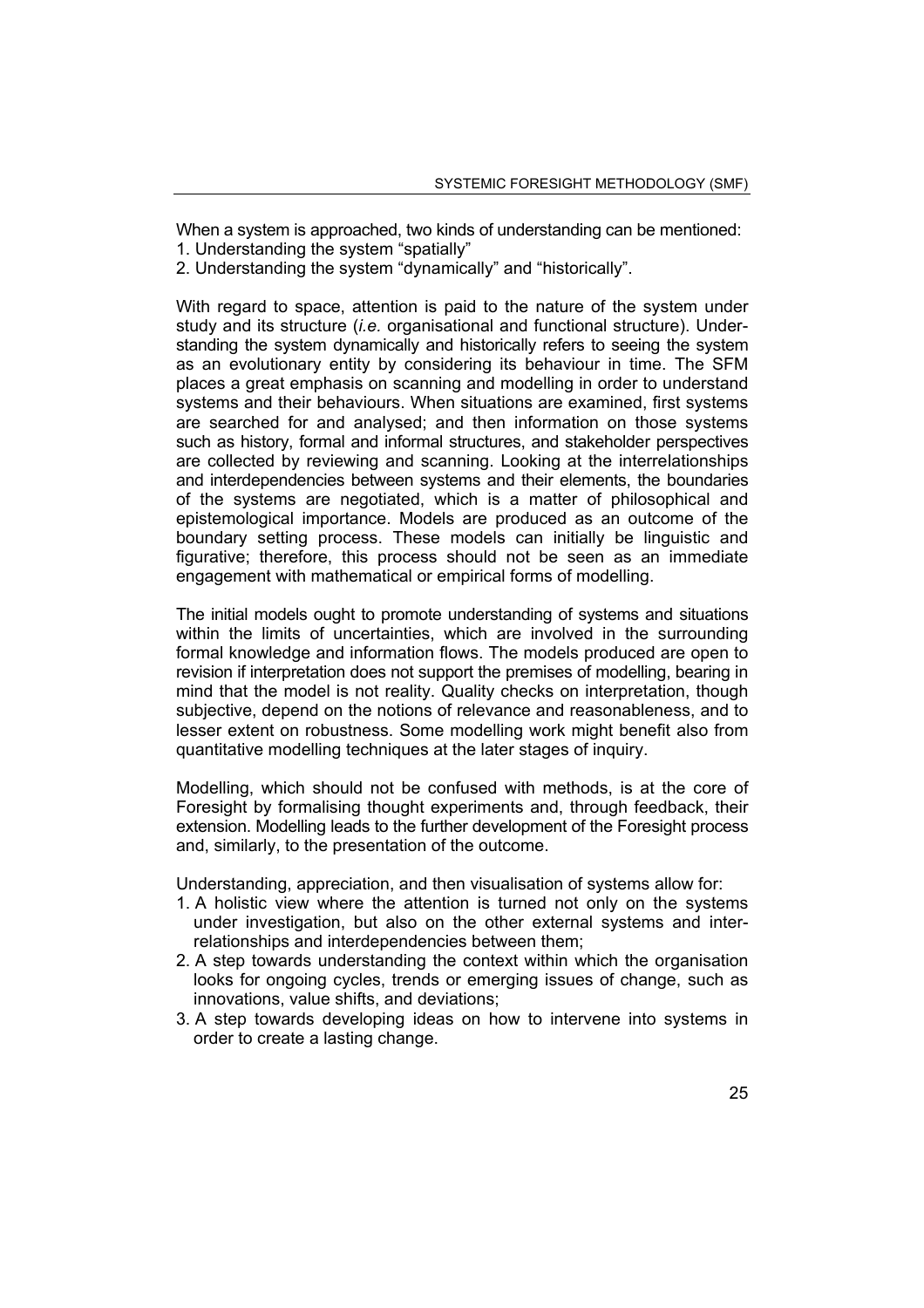As a result of this process, the initial boundaries of the system under investigation can be drawn and the content of change can be defined by capturing the key factors or "weak signals" of change that would have strong potentials to change the existing system into a more desirable future system.

Thus, understanding helps to set out the rationales and objectives of the exercise and to scope the exercise by defining its boundaries. Following the appreciation of systems and diagnosis of issues, understanding provides a background for the design of the methodology and helps to identify the stakeholders and actors in the system. Decisions can be taken on the shape and size of the activity after this phase.

#### **3.1.2. Systems Synthesis and Modelling**

Following the gaining of a shared understanding and mutual appreciation of systems, this mental act encourages practitioners to explore alternative images of the future. Thus, the next step is the development of future models, based on anticipation. These models will cover a range of possible, plausible and desirable future systems. Independent from existing systems and their influence, fundamentally new systems can be suggested with the involvement of a high level of creativity. New actors and stakeholders can be brought in, existing ones can be removed, and/or new roles can be suggested for them. Similarly, new relationships between the system elements can be established, and existing ones can be modified and/or removed. The overall aim is to create a desirable future system.

Visual representation tools are extremely valuable to understand systems, their elements and the relationships between them. Systemic models represented can portray how the impacts of trends and emerging issues move inward and outward and influence the structure, behaviours, opportunities, and constraints. The output of this phase are the "models of the future", which do not necessarily pretend to be complete and quantifiable. These models lead to the creation of various alternative scenarios for the future. Modelling, Scenario Planning, Gaming, and Simulation are the methods which may be of help to explore alternative futures.

#### **3.1.3. Systemic Analysis and Selection**

Following the construction of alternative models of the future, this phase is concerned with the systemic analysis of those alternatives and selecting the most desirable one. The analysis and selection of a desired system is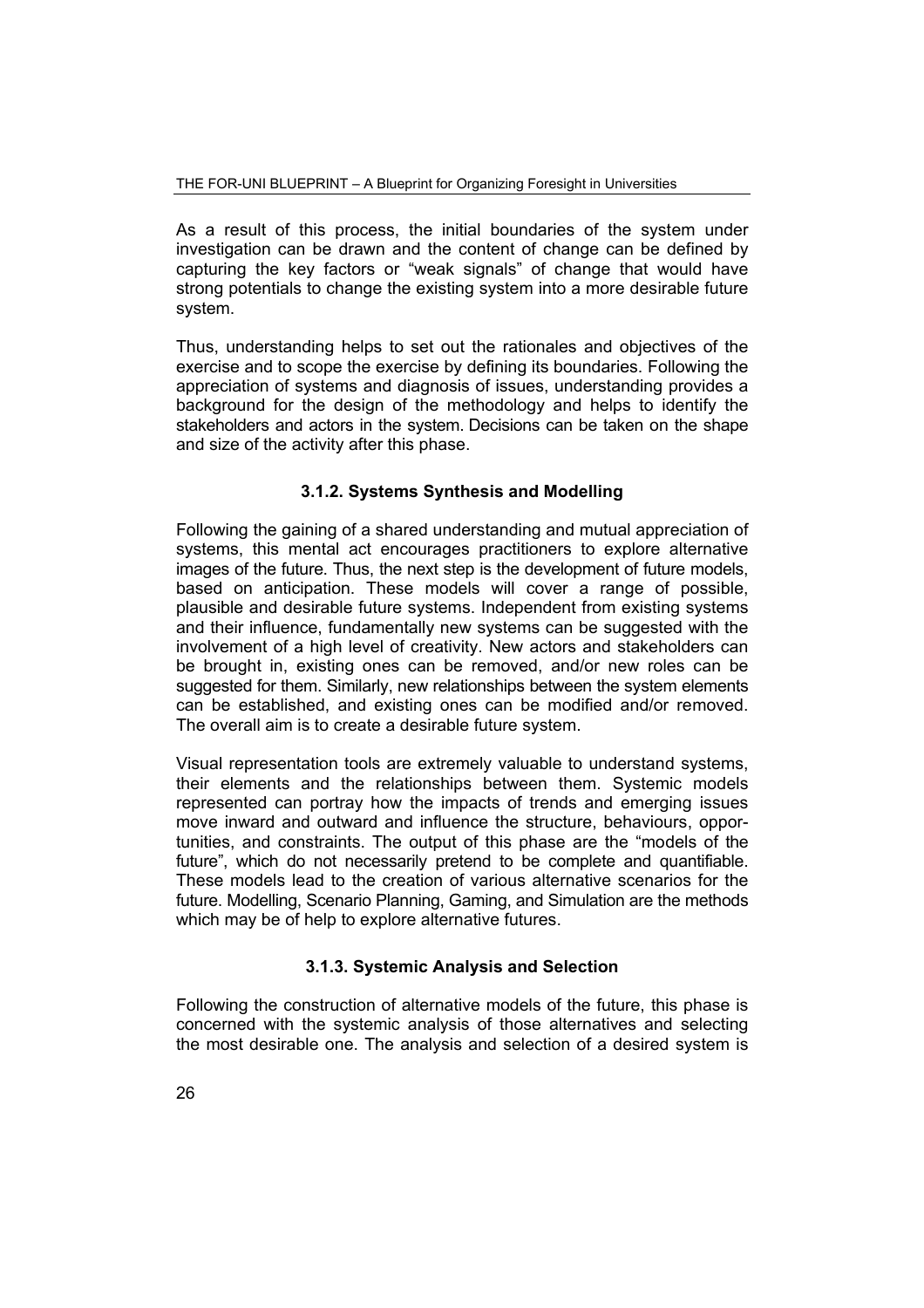multifaceted as there is a variety of worldviews and expectations to be negotiated. According to Ackoff (1981), for a system to be viable in the long term, the claims of different stakeholders must be considered adequately, and, therefore, attention must be given to ethical and aesthetic aspects for the pursuit of ideals such as beauty, truth, good, and plenty. During this process, decisions on the desired future system need to be aligned with the normative goals and values. An inclusive process, where the creative exchange of ideas and information sharing among participants is experienced, is beneficial. The definition of the "most desirable" future system is a matter of "prioritisation". The end product of this phase is an agreed model of the future. Methods like Delphi, Cross Impact Analysis, Multi-Criteria Analysis, SWOT and/or Cost/Benefit/Risk Analysis can be considered among the methods to support this process.

#### **3.1.4. Systemic Transformation**

Following the decision on the most desirable/preferable future, this phase aims to connect this future with the present and suggests actions to be taken. Thus, transformation establishes the relationship between the future and the present for a successful change programme. The transformation from the present system to a desirable future system requires taking strategic level decisions. In this process, the following factors constitute conditions for the successful transformation strategies:

- 1. Assessment (*e.g*. processing information; developing an understanding of the continuously changing context; and becoming an open learning system)
- 2. Leadership (*e.g*. having a context-sensitive leadership; creating capabilities for change; linking actions with resources; and constructing a climate for change)
- 3. Linking strategic and operational change (*e.g*. supplying visions, values and directions; implementing intentions over time; and implementing supportive activities)
- 4. Management of human resources (*e.g*. raising human resource management consciousness; demonstrating the need for change in people and behaviours; creating a longer term learning process with successive positive spirals of development)
- 5. Coherence (*e.g*. achieving the consistency of goals, creating an adaptive response to environment; and maintaining competitive advantage).

A backcasting or roadmapping procedure would be beneficial to define the steps of the transformation process in the long, medium and short run.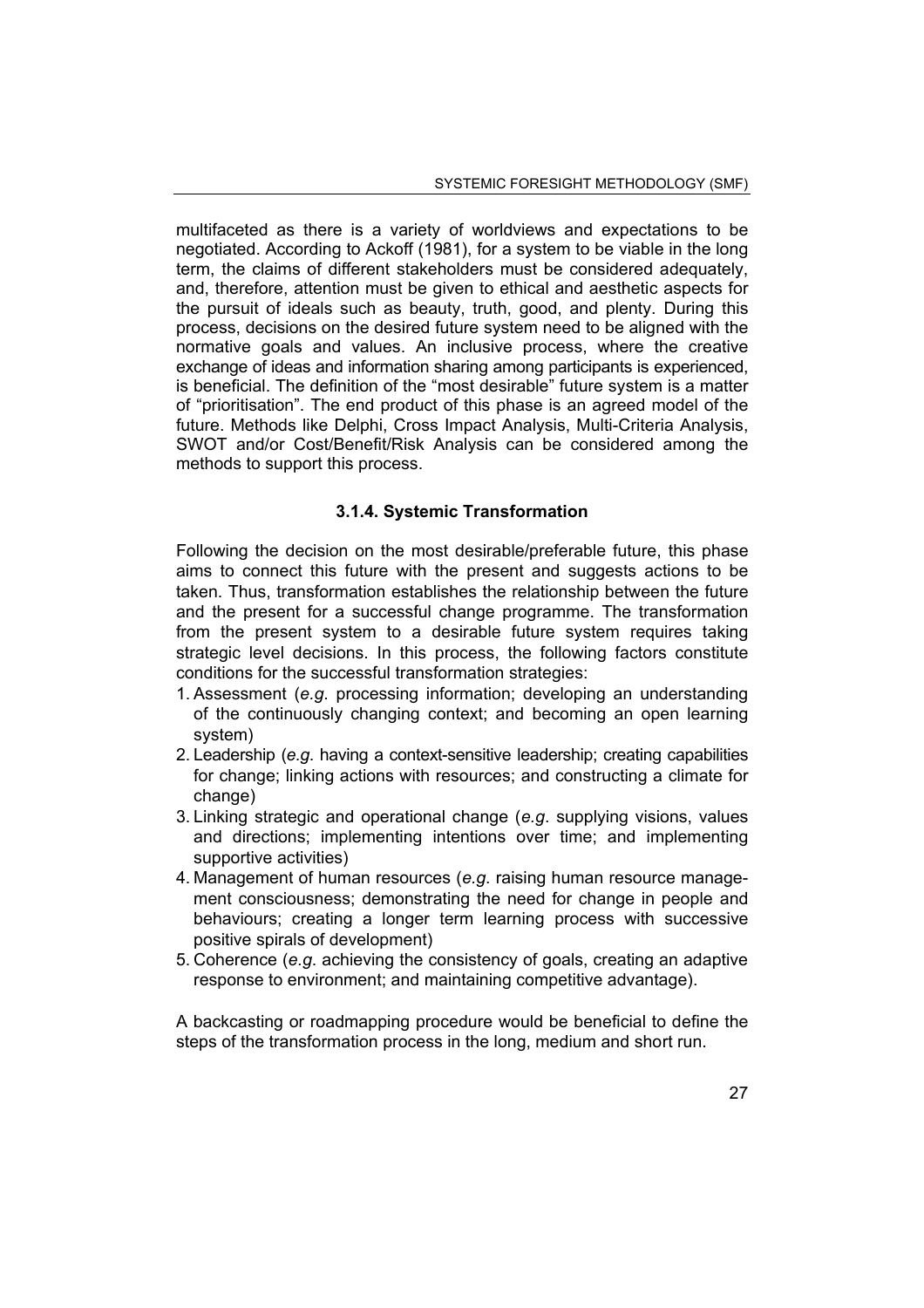#### **3.1.5. Systemic Action**

Any Foresight exercise has to inform policies and actions. This is the final phase, which is concerned with the creation of plans to inform present-day decisions concerning immediate change actions to implement structural and behavioural transformations. Actions suggested at this stage aim to give messages on the first and most immediate interventions on the existing systems. Operational level questions are asked for actions, such as "what and how", "where and how", and "who and how". The actions for change are determined by considering the following capabilities of the system under investigation:

- 1. Adapting
- 2. Influencing and shaping its context
- 3. Finding a new milieu or modelling itself virtuously in its context
- 4. Adding value to the viability and development of wider wholes in which it is embedded.

Action Plans, Operational Plans, Priority Lists, Critical/Key Technologies can be among the outputs produced at this stage.

All phases of the SFM described above are systemically interrelated. Each of them builds on the previous one, culminating in policies, strategies, and actions for the design of a future system. However, information and action flows between the phases do not necessarily occur in a linear way, but from one to the others in a systemic way. Each phase can be iterated more than once until the outputs and process outcomes planned are achieved. Upon completion of the process, the phases link back to create a full circle of Foresight, in a continuous loop similar to Argyris and Schon's double-loop learning and Vicker's Appreciative System. This allows for the continuous development and adaptation of systems. It is important to highlight that the process of Foresight is just as important as the end-product, and that the commitment to the process by participants is essential if the policies and strategies are to be successfully implemented.

The SFM process described above does not take the methods as a starting point. The methods are regarded as process and decision aids ("means"), not as the overall aims of the exercise in themselves ("ends"). They fulfil specific functions in the overall process. Thus, the SFM does not impose any particular method. Instead, it benefits from a pool of available foresight and forecasting methods and other planning and policy tools. However, it is considered useful to specify various methods, which might be of use for each phase of the Foresight process (Figure 3.1).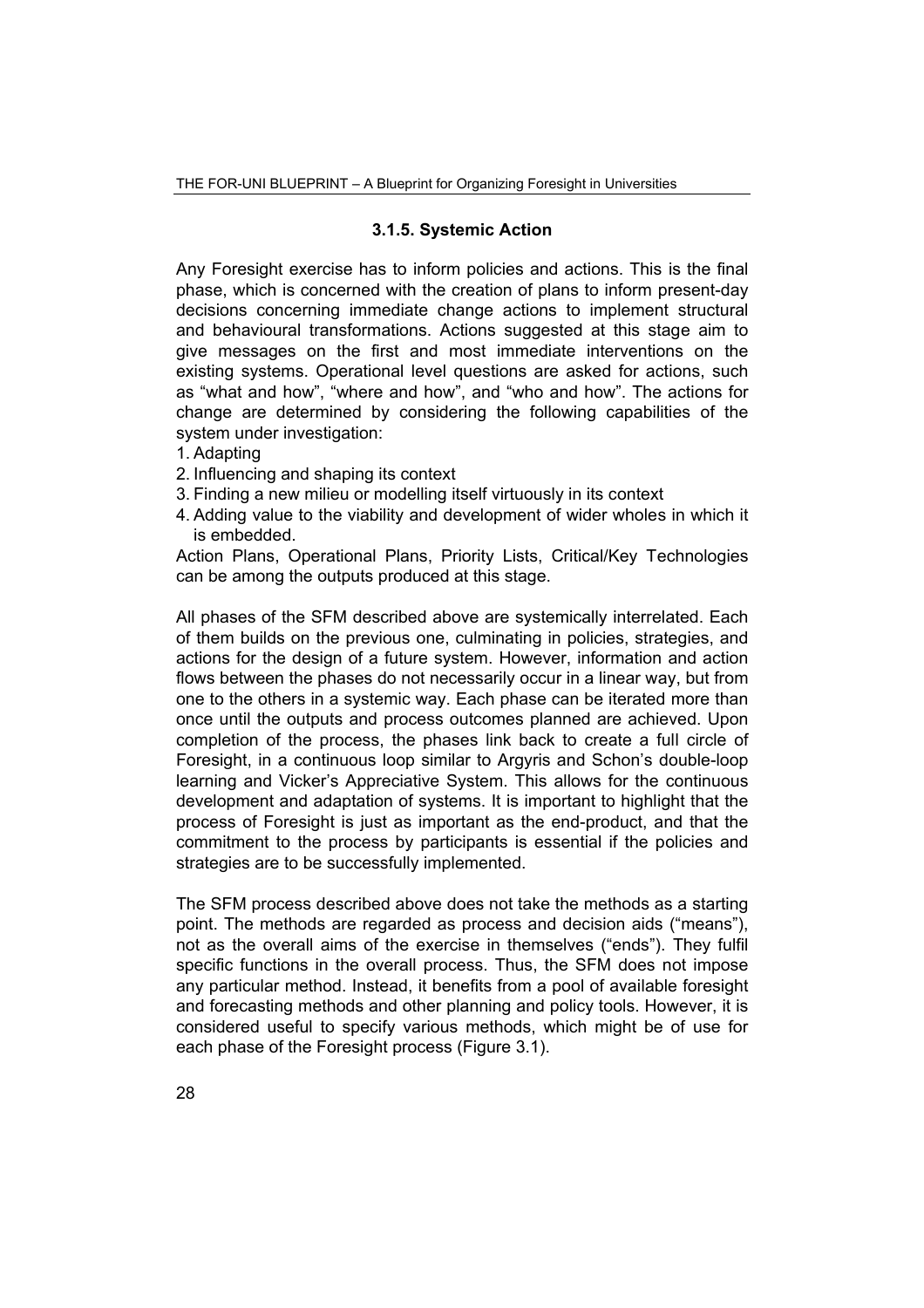

**Figure 3.1.** Classification of Foresight Methods.

Each column in the figure indicates one phase of the systemic foresight process. The selection and integration of methods in the list are done under the guidance of the mental acts, in a close interaction with the context where the Foresight activity takes place and is expected to improve. All methods involve a certain degree of information input, creativity, expertise, and participation. The list can be extended to include other methods given that they fulfil the functions of the different phases described above. It is important to note that the use of the methods will also be determined by available resources including expertise, skills, time, and budget, along with the level and type of participation required.

# 3.2. INTRODUCING SYSTEMIC FORESIGHT METHODOLOGY IN UNIVERSITIES

The SFM would help universities to overcome the barriers preventing them from looking into a longer term future, such as limited funding, infrastructures, and human resources. In this regard, two broad motivations for using SFM in universities can be mentioned:

- 1. Setting future directions for academic institutions
- 2. Developing strategies for human resources.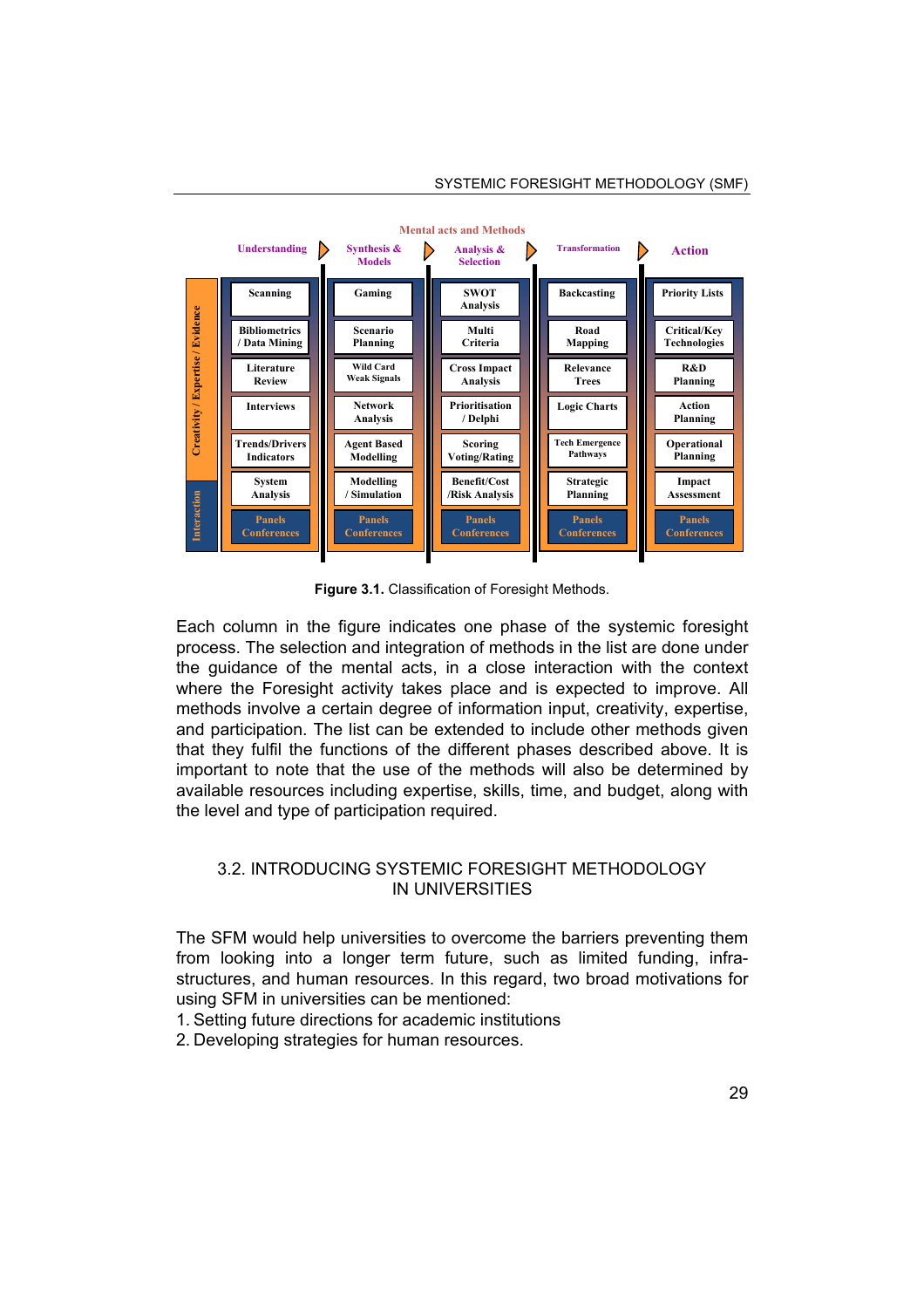Some of the rationales for setting future directions for academic institutions are:

- Broad strategies and the issues. These generate points of leverage and priority lists with detailed action plans for implementing a long-term visionary strategy for the positioning of universities in a wider higher education context;
- Thematic strategies for new areas of research and new research in established themes. The broad research themes identified at the institutional level and the more specific research themes within these broad themes will indicate the areas where universities should make research applications relevant to the long, medium and short term future;
- Identifying new research areas within the existing areas based on maintenance of continuing capability in those areas, and in new areas supported by the broad strategies and their thematic components and research outcomes;
- Programmes to form a coherent pool of themes suitable for creating new topics for PhD and MSc theses and dissertations allowing academic institutions to benefit from their current and future graduate students' contributions to the research topics identified at the departmental level and research theme level for the next 10–15 years;
- New courses, teaching methods and media. New courses to be delivered for the next 10–15 years. Future R&D areas identified should also be considered to be potential areas for education and training. Along with the content, novel teaching methods and media can be developed. Modification of existing undergraduate and graduate curricula in light of identified education and training areas; including the identification of new target groups to which universities should offer new research and training programmes.

From the Systemic Foresight process, universities should gain knowledge of all the current potential research and teaching human resources, their areas of interest, and the infrastructure requirements including:

- Improved allocation of research and teaching potential. After the exercise, universities would know which staff members are interested in the identified research and teaching areas now and in the short, medium and long term future;
- Recruitment. Knowing the research potential and the future R&D and E&T areas, universities should decide on the profile of the research and teaching staff it requires and when they are needed. For instance, they should know that researchers working on "alternative energy sources"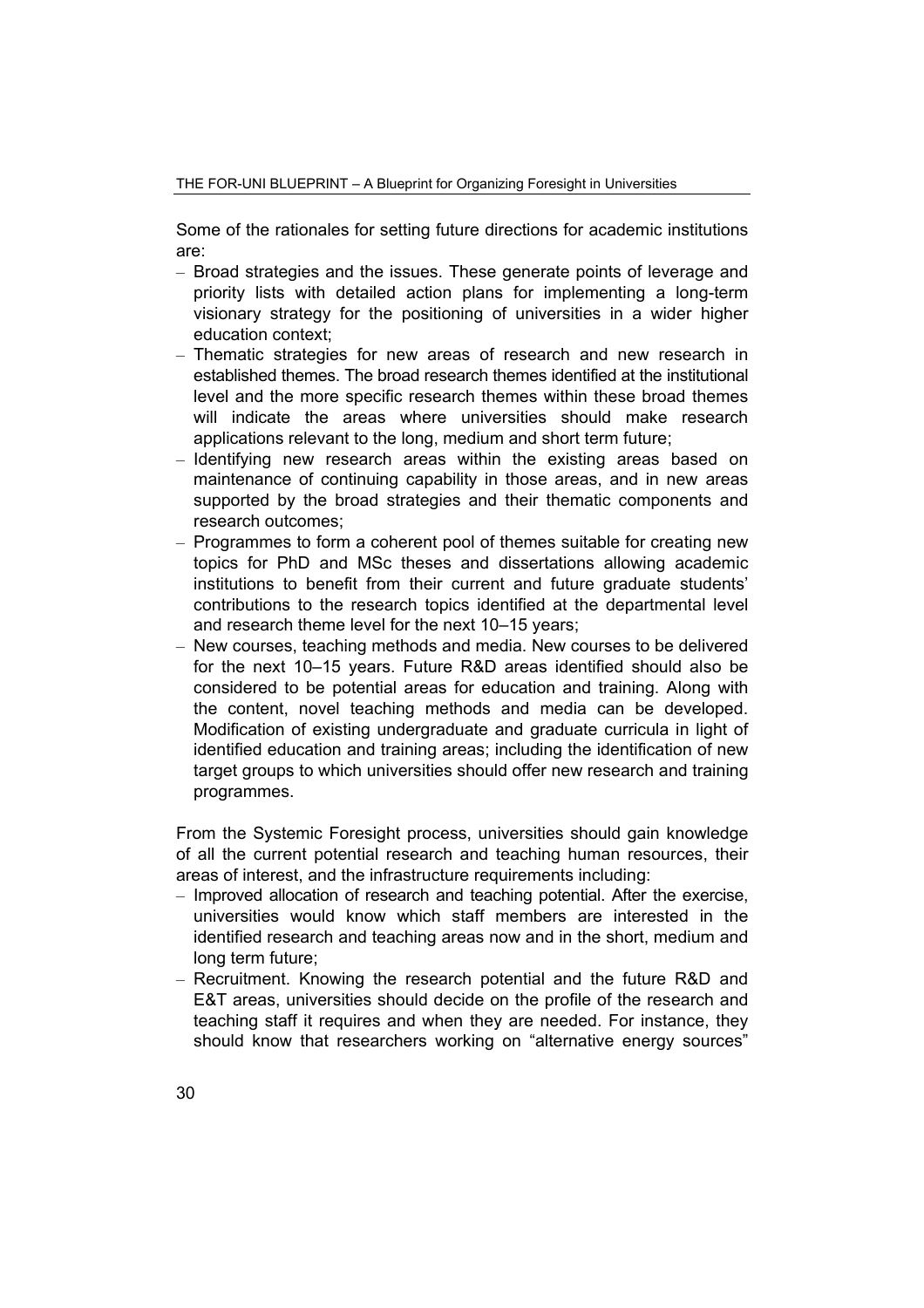might be needed around 2010–2015, since this topic might be high on the agenda after 2010. This would also mean that universities should select graduate students willing to work in this field immediately to produce potential researchers by 2010;

- New infrastructure requirements. Knowing the human resources needed for the future, the university should determine its infrastructural needs, which could come into existence in the following years in relation to the allocation of its budget;
- Collaborations. During and after a Systemic Foresight exercise universities would be clearer with whom to collaborate. By showing the other relevant systems, the Foresight process can help universities to identify the actors to take collaborative actions in the future, including other academic institutions, public and private sector organizations, and NGOs;
- Knowing themselves. The Systemic Foresight process would open new communication channels between the university academic and research staffs who usually have limited interaction during the problem-driven departmental meetings and who do not know actually who does what, and who wants to do what in the future.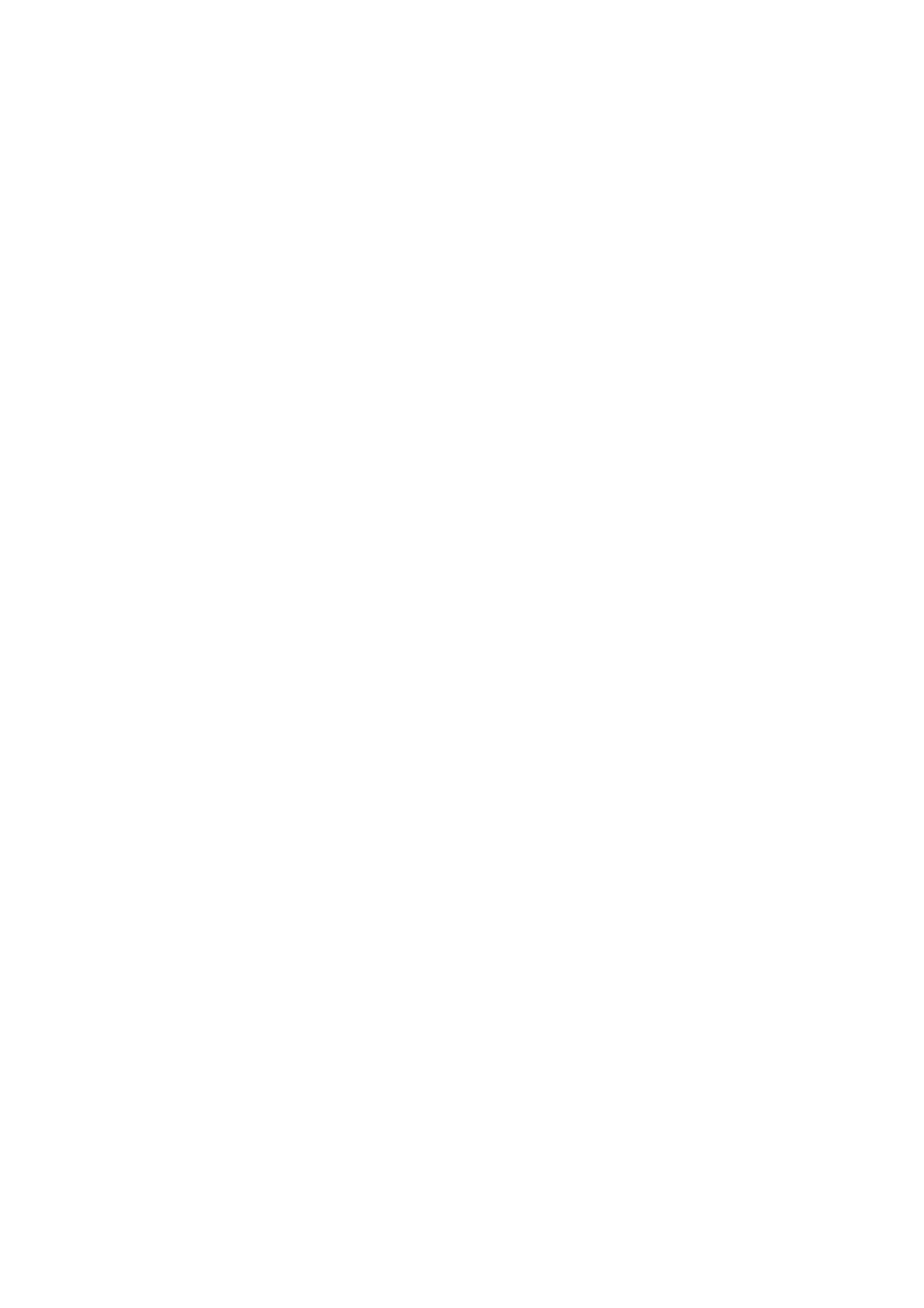# **4. LOOKING FOR INSPIRATIONAL STUDIES**

# By PIERRE ROSSEL<sup>7</sup>

#### 4.1. INTRODUCTORY REMARKS

The purpose of this section is to identify cases which may resemble the type of studies we intend to carry out in this *Blueprint for Organizing Foresight in Universities*, or at least allow us to capture inspirational ideas on the kind of channels, features and solutions envisaged, which could prove to be useful for our own goal. This objective seems rather simple and straightforward. In reality it is not entirely so, for two main reasons. Firstly, there is probably no exact previous study involving at the same time all the characteristics, institutional boundaries, and contextual expectations as the *Blueprint for Organizing Foresight in Universities*; which does not mean that several similar studies, in their aim and scope, cannot provide interesting material for our own purpose. Secondly, the very notion of university foresight has been dealt with in a variety of ways and often approached within a broader agenda or differently formulated assignments. This is why this section does not present cases and then draw conclusions, in a linear mode, but instead aims at introducing the cases and their contribution in a bigger picture, which they are actually part of.

Scanning for studies on university foresight, one can be only fascinated, indeed, by the diversity of channels through which contributive ideas have been expressed. Let us mention in particular:

– Formal foresight on universities, of course, but also on higher education as the most obvious broader topic involved, or on the contrary on various specific sub-dimensions of the university as an institutional reference unit, as well as, on the one hand, cross-cutting themes such as science and technology, national or regional systems of innovation (or the Triple

 7 Ecole Polytechnique Federale de Lausanne (Switzerland), email: pierre.rossel@epfl.ch.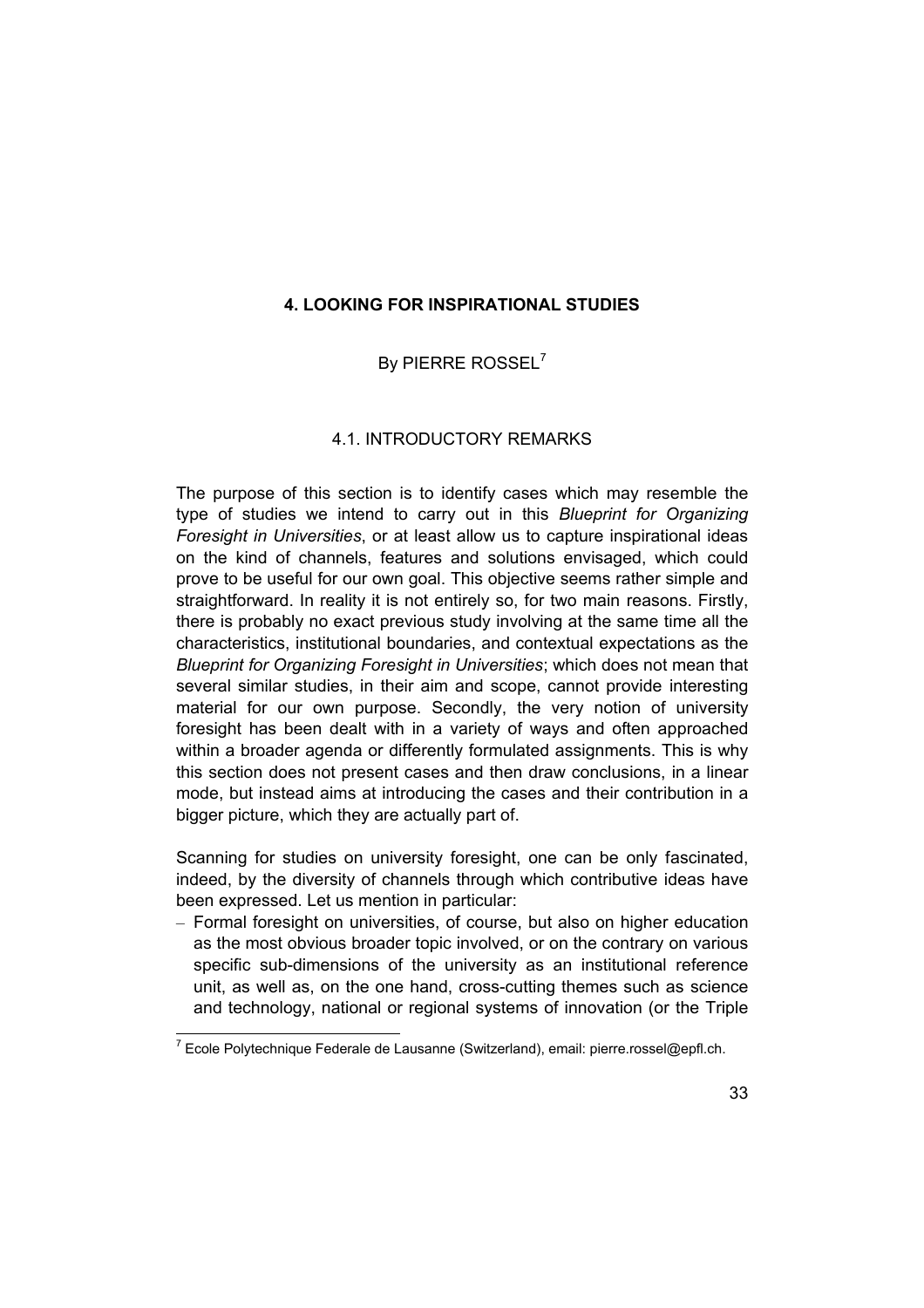Helix Model) $<sup>8</sup>$  of which the universities are considered to be key elements,</sup> or specialized issues such as research, science-industry linkages, institutional governance or the future of learning for instance;

– In terms of formats, just the same, we find participatory foresight studies, studies carried out by experts, studies providing conclusions and clues for the future out of surveys, debates, blogs, collective books<sup>9</sup>, university presidential addresses on the future of universities<sup>10</sup>, colloquia<sup>11</sup>, just to mention the most important ones.

All this production has generated numerous ideas, references and views on the future of universities, and suggestions on the usefulness of university foresight one way or another. Let us be more precise on this point: All of them envisaged as main concern the future of universities and higher education, some of them stressing more specifically the need for foresight to become part of the normal activity of university planning or strategy. The diversity of issues covered is also a synonym of wide bandwidth substance for anyone wanting to achieve a serious endeavour in the area of university foresight, including the inventory of key problems, limits and common pitfalls or the risk of adopting a normative knowledge perspective rather similar to

<sup>&</sup>lt;sup>8</sup> See for instance: Ughetto, E., (2007), "Foresight as a Triple Helix of Industry, University and Government Relations", *Foresight*, vol. 9, issue 5, pp. 14–22.<br><sup>9</sup> Let us mention here in particular:

Thorne, M., (ed.), (2001), "Universities in the Future" (Office of Science and Technology Foresight Programme), London, Department of Trade and Industry. This book examines in particular and from several angles the key question "What universities are for?"

Landon Dard, M. (ed.) (2009), "Beyond 2020: Envisioning the Future of Universities in America", American Council on Education and Rowman & Littlefield Publishers. This book also puts a heavy emphasis on governance issues, envisaging, through the contribution of more than 20 authors, the perils and promises of the university in the future (among others: financing, continuing education, the international market, technology role, marketing, legal issues, partnerships, etc.)

 $10$  Some of them are really insightful, see for instance:

http://www.elearnspace.org/blog/2008/11/03/the-future-of-unibersities/,

http://www.manchester.ac.uk/aboutus/facts/vision.

The most interesting one, however, is a fully-fledge study, produced by the president of the Berlin-Brandeburg Academy of Sciences and Humanities, Guenter Stock, profiling the ideas and framework conditions for a new university paradigm in the future, in a Conference given in Goeteborg, Sept. 1<sup>st</sup>, 2009, on "The Knowledge Triangle Shaping the Future of Europe", in the Panel "The changing role of universities in the knowledge triangle", and also, in the full text delivered by the same author in 2008: "The Current Status and the Future of Universities within Society":<br>http://www.portlandpress.com/pp/books/online/univmark/084/0079/0840079.pdf

<sup>&</sup>lt;sup>11</sup> E.a., Galway (2008) ("The Galway Symposium on the Future of Universities") and Pari (2000) ("The Future of the Academy", Pari, Italy, 8–11 September 2000).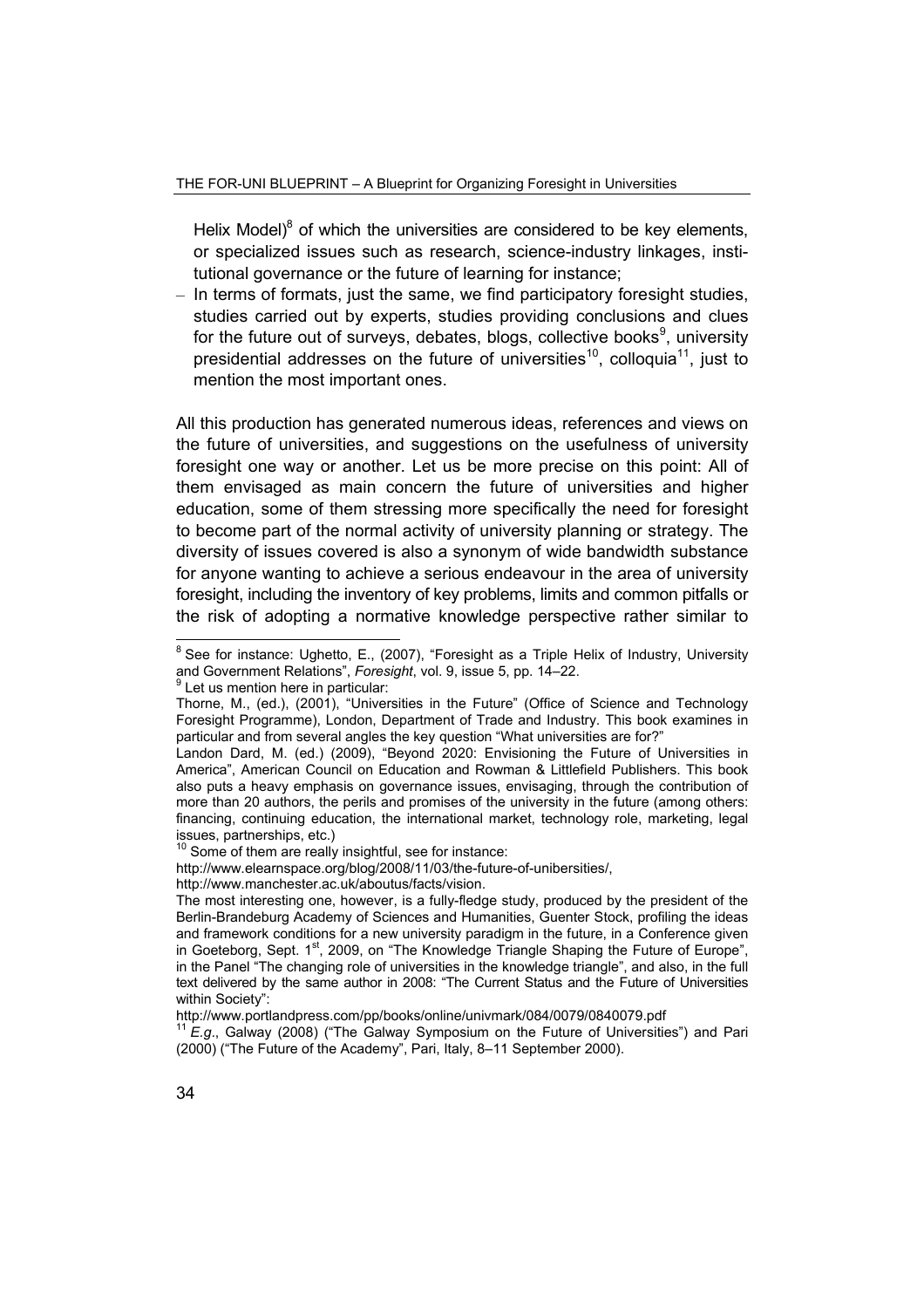what everyone does, for instance, at the European level (which may even mean ending up suggesting missions, priorities, excellence objectives, and competition assertiveness that could have been obtained without passing through the stage of a costly study). The variety of processes is important too, in a way: There is indeed, in the EU, the overall claim to carry out foresight mainly in participatory form, but in most studies available, the concrete participatory process that was carried out and its particular value added are most often non obvious, or even rather opaque, or absent in the outcome. This aspect of the problem probably requires specific care and explicit uptake efforts to promote and use participatory undertakings not just as a regular (ritual?) manner of carrying out foresight but, on the contrary, as a truly value-added endeavour of its own (getting local knowledge clues, proposals or feed-back on findings, linkage with the context, as well as suggestions of particular forms of foresight readiness and usages it should prepare for).

Out of all this material, and bearing in mind the big picture as conveyed by this literature (including broad boundaries, several stimulating focal perspectives, key issues, major societal challenges linked with the university as an institution, and the local effort to be envisaged when confronted to the global world), we chose 5 cases worth reporting upon, providing essential findings, purposely or not. They present forms of university foresight from Ireland, Malaysia, Turkey, Canada and US, for which we will specify each time the precise context.

Other studies and intellectual productions would be worth mentioning, although not completely tailored to our own criteria, but which could nevertheless provide us with interesting thematic substance and geographicalinstitutional diversity, eventually useful to position a foresight undertaking in the Balkan context. These contributions will be leveraged as a collective intelligence package in the conclusion to this section.

# 4.2. INTERESTING CASES OF UNIVERSITY FORESIGHT

# **4.2.1. A Case from Ireland**

The Dublin City University (DCU) foresight exercise is to be understood as part of a wider reflection on the role of knowledge in society, on knowledge creation, and the supportive effect it can have in the context of a needed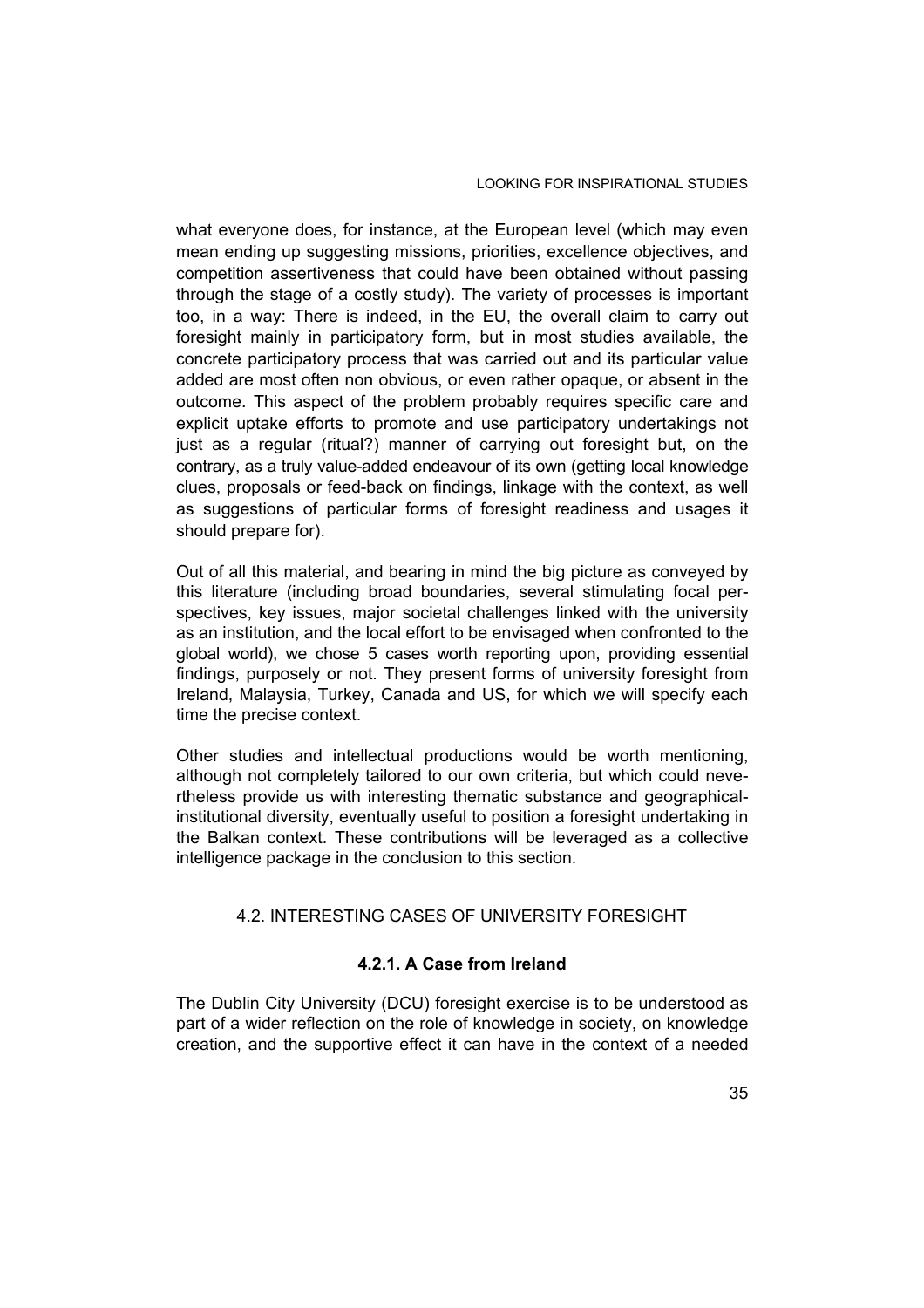institutional transformation of the university<sup>12</sup>. Building upon an Australian university foresight case that had taken place between 1999 and  $2006^{13}$ , the DCU exercise develops both an in-depth and wide-angled reflection on the future forms of learning and the role of universities for the citizen as well as the market. The concerns and values are impressive: educational innovation, health management, always-on networks, sustainable resources for a carbon-neutral world, ties between development and security. The exercise involved external consultants and support from more experienced foresight bodies in Ireland and outside. From the outset, it was decided that the foresight was not an end in itself; it was probably more about exploring options, re-affirming values and goals, and developing a wide constituency, capable of conveying both operational and strategic goals.

#### **4.2.2. A Case from Malaysia**

A research was carried out in the context of a Malaysian State University, "Universiti Sains Malaysia", Penang Island (from here on USM), ending up in a 2005 workshop. It produced 5 interesting scenarios, asserting the need for futures thinking (as well as the taking into consideration of the past as part of a strategy meant to envisage the university as creating its futures). The workshop was well prepared (various inputs and foresight methods being used, but with a clear reference to the well known "Art of the long view" approach) and consisted of brainstorming, group work, role playing, visual presentations, and forms of follow-up consultations, with a clear roadmap as outcome and a four quadrant mapping as compass. The initial aim was clearly set to be getting out of the conventional view of the university, envisaging futures thinking as transformative. Legacy included the kind of economic specialization the Penang Island had shaped for itself: tourism, manufacturing, R&D, as different from other parts and universities of the country. A constant assertiveness prevails, which we will find in many studies: The traditional university does not exist anymore, technology changing its premises in an open, more global and community-oriented knowledge. Let us stress that USM is presented as the only Malaysian APEX university<sup>14</sup> striving to achieve world-class status. The five scenarios

 $\overline{\phantom{a}}$ 

 $12$  This case is to be understood as different but related to the more specialized exercise called "Technology Foresight and the University Sector" (prepared by the CIRCA Group Europe Ltd., Dublin, for the Heads of Irish Universities (2000).<br><sup>13</sup> See for that: Slaughter, B. A., (2002), "Universities as Institutions of Foresight".

http://www.foresightinternational.com.au/resources/Universities\_as\_IOFs.pdf. 14 To know more about this highly stimulating concept: http://www.usm.my/my/apex% 20download.asp, and in particular the proclaimed determination to look for a Blue Ocean strategy.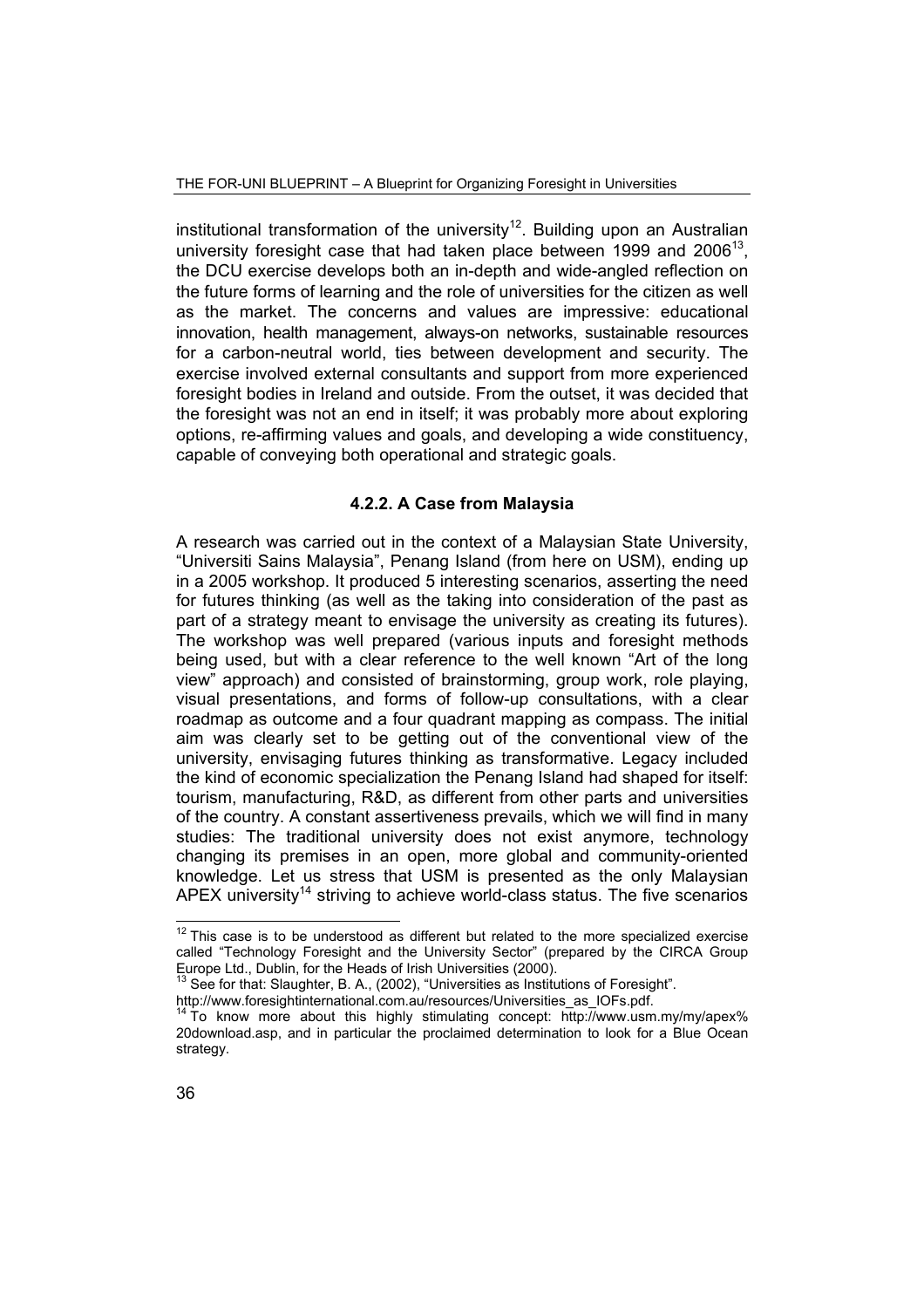produced were the following: State (symbiotic with context, specialization), À la Carte (transdisciplinary, life-long), USM Inc. (cost recovery, commercial), Garden (sustainable, creative, holistic learners), Invisible (democratization, open education, ICT-based)15. The goal of such careful scenario outlines is to provide the shared vision and knowledge for academics and administrators to make dynamic choices and maintain lively futures thinking as a mainstream component of university development, increasing altogether the staff's and students' preparedness for change, including new learning models and more diversified missions for the university.

### **4.2.3. A Case from Turkey**

This case is part of a PhD study [11] presenting two foresight exercises envisaged within a systems approach (holistic, constantly looking for all forms of meaningful interdependencies); one concerning The Division of Project and Construction Management (a Part of the Architecture "faculty") and aimed at developing a strategic plan, the other one being the Department of Civil Engineering, which carried out a survey, based on text analysis and a statistical framing conveying important foresight characteristics for the 2023 horizon. Both organizations are linked to the Istanbul Technical University. The exercises involved tools and provisions for participatory steps with major stakeholders (including "external" ones like Chambers of Commerce and professional associations, for instance). The author's design of these studies promoted with similar dedication a success factor view and an actor view of main issues and fields of interest. The purpose of the second study in particular was to deliver a visionary statement of the domain. The author, apart from developing his own systems thinking approach, made sure to connect his reflection with standard foresight practice in Europe (in the UK and at EU level). The overall result is quite specific to the sector concerned (construction) and provides for a tentative list of strategic technologies and application areas that this sector should bear into the future. Also interesting is the list of factors supposedly affecting the success or competitiveness of the construction sector, finally leading to recommendations for the general orientation of the department, with some key visionary messages. Tools were given a high importance when it came to representing essential issues with the idea of roadmapping them into potentially effective action.

 $15$  Very interesting is the comparison of these 5 scenarios with the 6 OECD scenarios for universities as presented by Vincent-Lancrin, S. (2004), "Building Future Scenarios for Universities and Higher Education, an International Approach"*. Policy Futures in Education* vol. 2, issue 2 (available at: http://www.wwwords.co.uk/PFIE): Tradition, Entrepreneurial, Free market, Open and lifelong, Network, Diversity/Disappearance.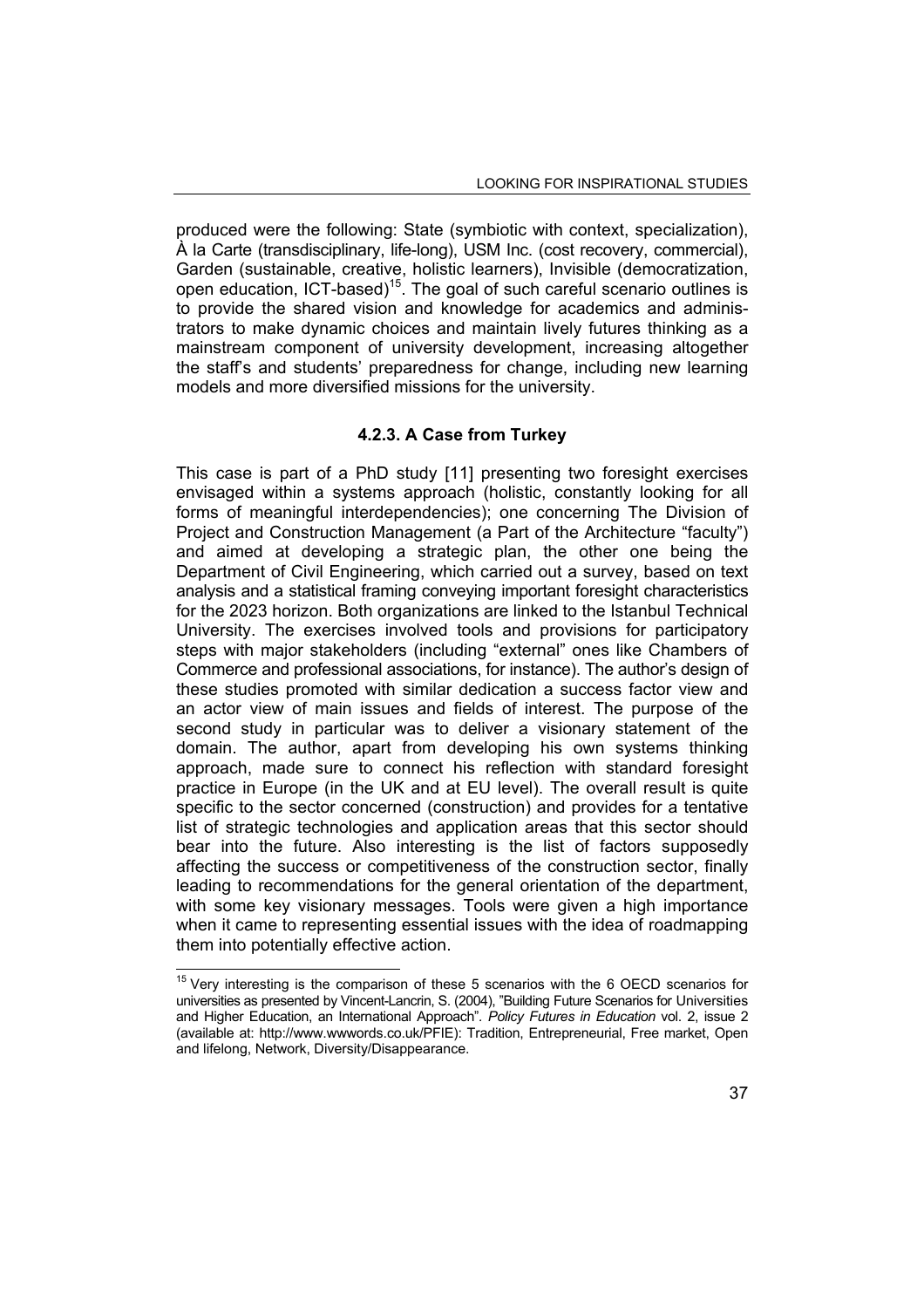The process is interesting and consistent all the way through, the author stressing in detail, in the two cases, the shaping of foresight values and needs specific to a particular sector of activity, including industry targets and university curriculum development. At the end, however, the conclusions seem rather unsurprising, as if there was, beyond the need for foresighting, a normative alignment with international standard expectations (such as "targeting excellence in research and education"). This is not so much a problem of the case in question or its treatment by the author but should, on the contrary, be considered as a serious problem for most university foresight (see further, the issue inventory). The question is indeed open: Is there a trend towards a global European view on what foresight should be, ending up in an average foresight culture, which each specific domain or local context has the duty to encompass and enrich, at the cost of leaving in the shadow local knowledge and institutional strengths? In this particular case, it is difficult to know if the absence of wildcards or potentially disruptive futures envisaged by the study is due to the systems approach chosen by the author (the approach bears its advantages and drawbacks), or if the study did not have sufficient provision or leeway upfront for such possibilities (see further, how we formulated this rather cross-cutting problem, that studies referenced in this section translate one way or another as a "tradeoff" issue: one cannot have it all and makes choices)<sup>16</sup>.

# **4.2.4. A Case from Canada**<sup>17</sup>

We deal here with a case which is mainly presented as a strategic plan into the future (initiated in 2004–2005, supposed to produce its main deliverables in 2010 and ultimately targeting the 2020 horizon), with interesting futurelooking aspects and undeniable participatory involvement of academics, administrative staff and board of governors in a series of roundtables, eventually ending up in a discussion paper as intermediate step. Although it is rather "medium-termist" (reflecting on the 2020 horizon), the endeavour is far-reaching in its goal as it is mostly value-based (alongside a few more traditional university objectives): students are of core importance, researchdriven modus operandi, valuing cultural diversity and the maintenance of Canada's official languages, promoting partnerships to fulfil university social responsibilities and community orientation ("in the service of others"),

 $16$  In support of that idea, see for instance Schoen (2006), whose ideas on basic foresight options regarding the scale and scope of particular university foresight exercises are presented in the next section.

<sup>&</sup>lt;sup>17</sup> http://strategicplanning.uottawa.ca/vision2020/context-conferences\_18.html.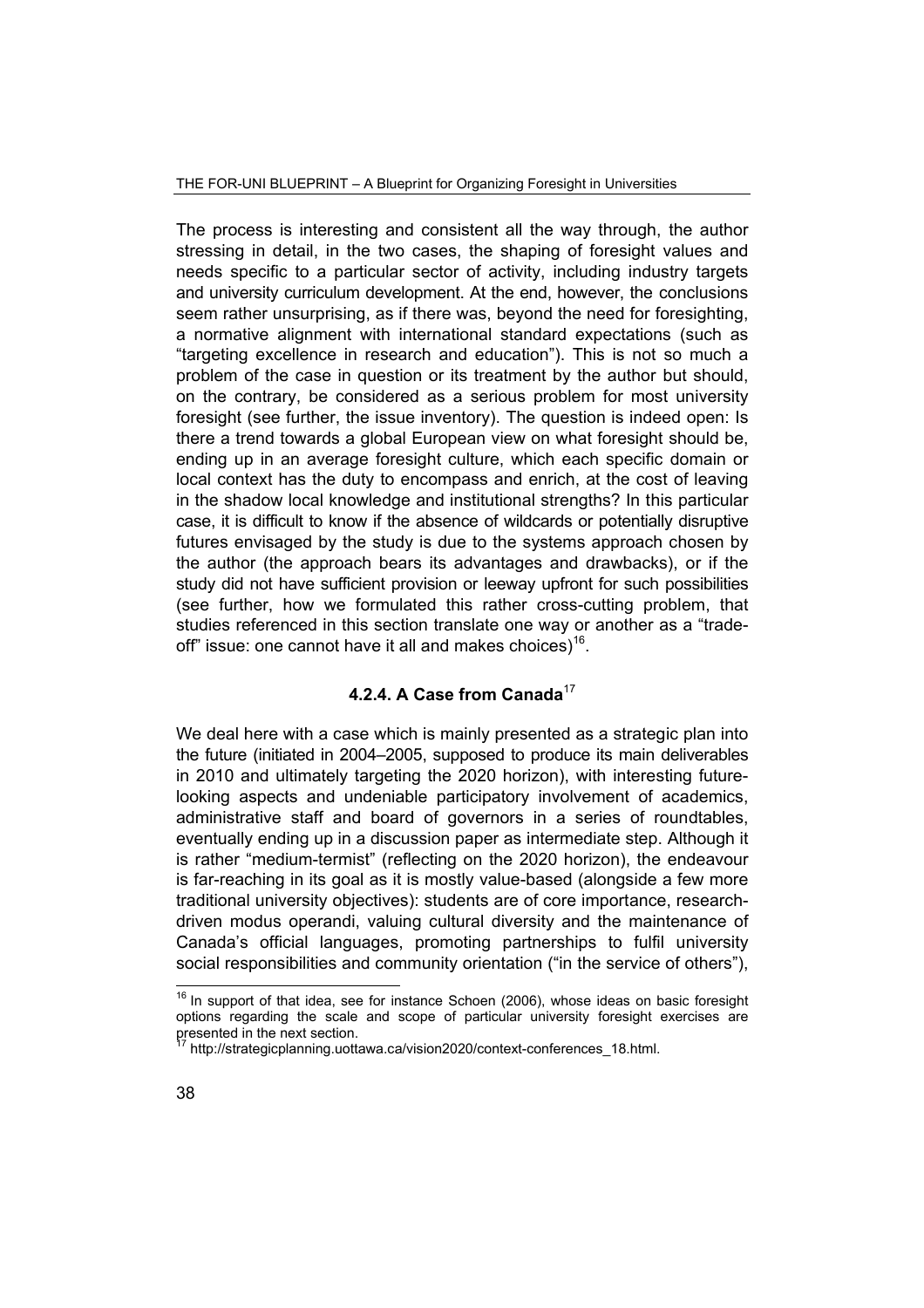equal opportunities to its staff members, achieving prominence on the international stage but also "to create knowledge, to discover, and to invent". As compared with EU-oriented types of foresight, this approach is strikingly different, as it focuses primarily on the construction of a visionary substance, the procedural dimensions being envisaged as a component of that build-up.

### **4.2.5. A Case from the US**

Worth mentioning also, for methodological diversity reasons, is the study on roles and contents of the South Florida University carried out through an environmental scanning approach [11]. This study places environmental scanning in the Assessment stage, the first one out of four that make consistent strategic planning according to their author (followed by the stages of Plan development, Implementation, and Evaluation). The idea of the environmental scan is to identify external challenges and opportunities on the basis of a SWOT pointing out internal strengths and weaknesses. The overall goal is, through the Plan development, to define a master plan to identify strategies and allocate resources to achieve institutional goals. The authors described their work as a standard endeavour in university environmental scanning, covering six major areas: population trends, public K-12 education trends, information technology, economic trends, social trends, regulatory trends. The particular higher education trends examined are: financial resources, national enrolment, Florida enrolment, degrees granted, cost, faculty, facilities, research, and public service. This approach resembles an industry analysis of the university market environment. An interesting part of the author's contribution resides in the very wide understanding of what environmental scanning is, namely a package of methods ranging from Monte Carlo simulations to Delphi studies and cross impact analysis, passing through various sorts of more or less automated trend analyses. The end document is a cross-summary of opportunities and obstacles. In spite of the fact that the study was primarily the result of the activity of a three-person team, some level of participatory activity was involved, through a series of reviews made by chairs of departments, administrative officers, and directors of offices who, through their feedback, were said to have helped make the final product useful.

The authors confess that it is hard to track or anticipate change in the environment. Their scanning activity within the strategic planning activity was partly aimed at increasing the visibility and uptake options of the main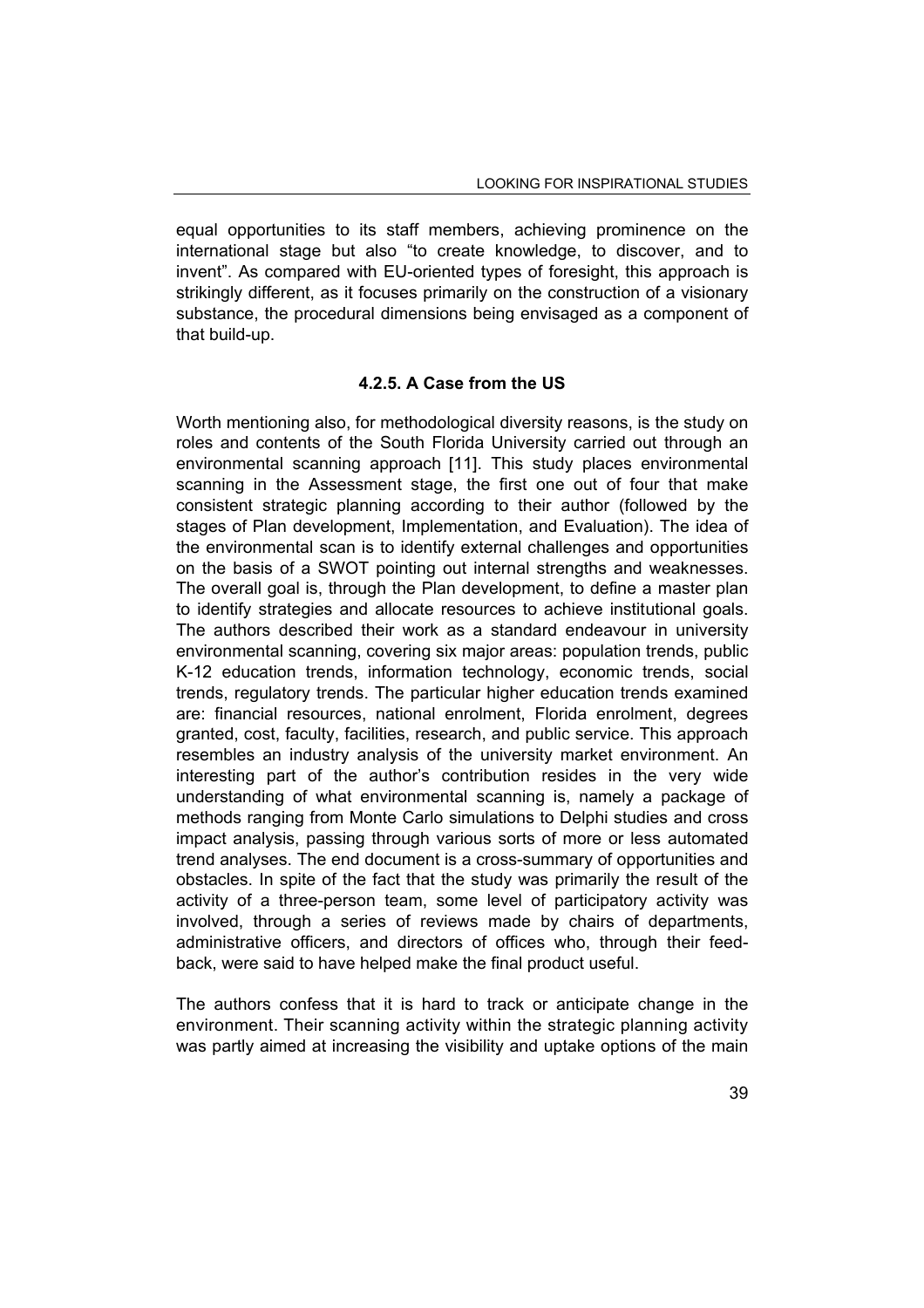opportunities and obstacles (together defined as challenges). In this perspective, this university is envisaged as a "normal"<sup>18</sup> institution (missions and societal issues remained un-discussed), belonging to the higher education domain at large, and having to adapt to the changes taking place within its local (Florida universities) or more global environment (the US). The result is a tool for the university decision makers and stakeholders, mainly to be more capable of working on the enrolment issue, defining globally the attractiveness (and therefore the future) of the university. This is obviously a narrow and low profile view of the university role, but worth presenting as it is not so rare an option involving a certain level of foresight activity<sup>19</sup> in the case of a rather standard American institution. Let us observe here that the tool takes up all the space, and the in-depth discussion traditionally linked with university foresight is almost absent. We could call it a functionalist approach. It is somehow based upon the idea that the future we have to adapt to is already "out there" or in the making, as opposed to the idea of a future that we want to explore and also help to construct. Let us mention that a few years before a similar study had been carried out for Arizona universities  $[12]^{20}$ .

### 4.3. BEYOND SPECIFIC CASES: GENERIC CONTRIBUTIONS

Most of the studies carried out in the European context, one way or another, have to do with a common culture of how to conduct a foresight exercise and, beyond that best practice idea, how to conceive the future of universities in the EU. Several studies have provided the substance for such a convergence, which should be seen at the same time as a collective wealth and a normative pressure, with all sorts of comparative advantages but also limitations as is the case with the emphasis on the bottom-up feature.

 $\overline{\phantom{a}}$ 

<sup>&</sup>lt;sup>18</sup> "Normal" taken here in the Kuhnian sense: typical, aligned with the dominant paradigm.<br><sup>19</sup> To compare and/or see how "normal" this approach is in the US context, see for instance:

Hearn, J., Heydinger, R. (1985),"Scanning the University External Environment: Objectives, Constraints and Possibilities", *The Journal of Higher Education,* no 56, issue 4 pp. 419–445. Morrison, J.L., Held, W.G. (1989), "Developing Environmental Scanning/Forecasting Systems to Augment Community College Planning", *VCCA Journal,* vol. 4, issue 1, pp. 12–20.

Farrell, J. (2000), "University and Corporate Research Partnerships: Developing Effective Guidelines to Promote Change and Transformation". Occasional papers on *"*Institutional Change and Transformation in Higher Education", Center for the Study of Higher Education and Postsecondary Education, University of Michigan.

 $20$  This short report puts more emphasis on the need to incorporate foresight in the educational system than in the Florida case.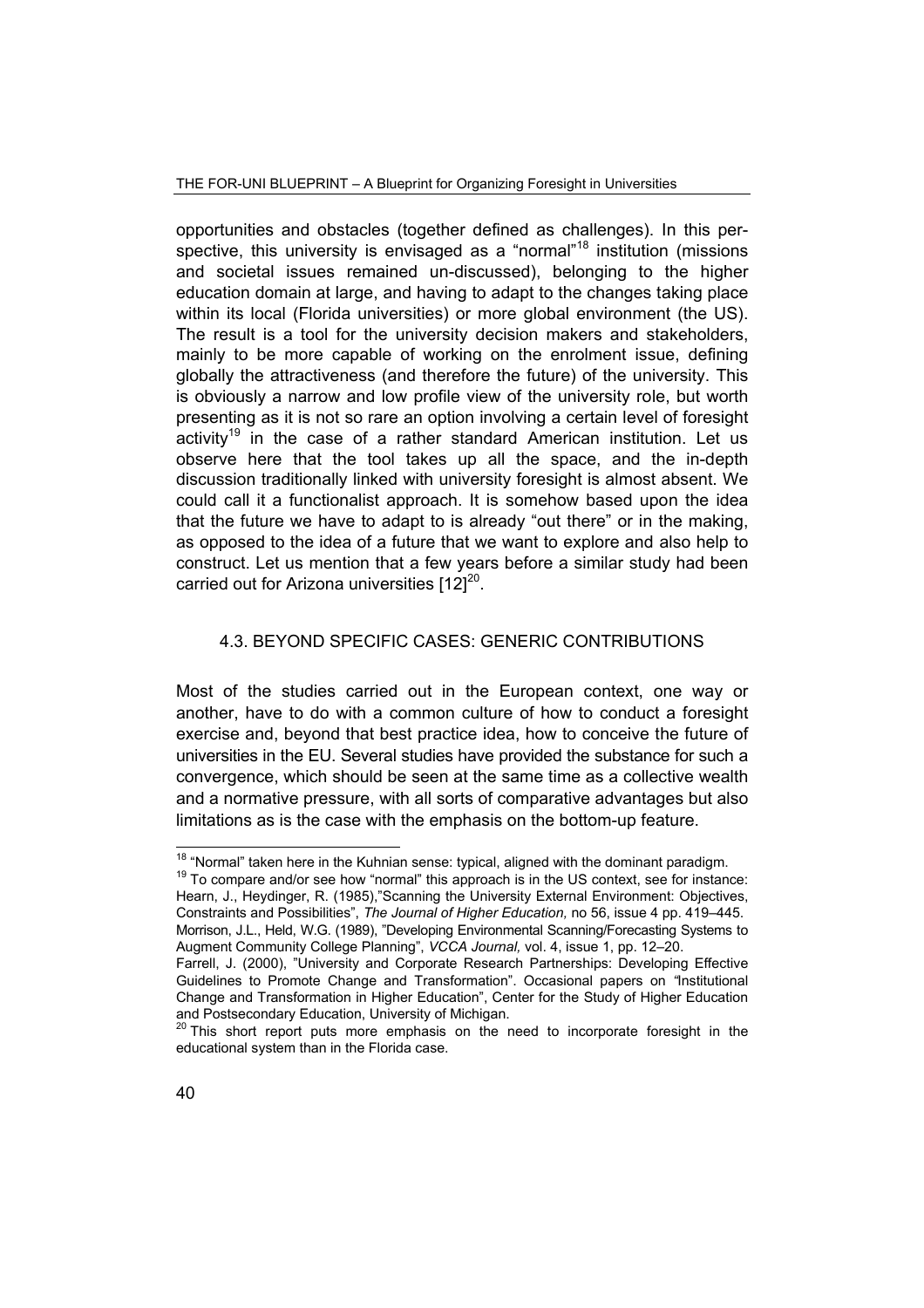One of the first (but still modest) attempts of the kind is Ginkel's article (1996) on the futures of universities from a European perspective [13]. Things get more serious and systematic with the productions of Schoen (2006) [14], Georghiou and Harper (2006) [15], and Havas (2008) [16]. Schoen identified a series of driving trends (marketisation, managerialisation, flexibilisation, and internationalization), looking in addition for key driving differentiation processes as well as proposing some trend-spotting for the "third mission of the university", namely its relationship with non university partners, as well as governance and strategic issues. He suggested considering, on the one hand, the EU university as a system of systems, raising its load of difficulties for a foresight exercise, and, on the other hand, a double level of institutional belonging, to the state and the EU systems. These difficulties call for tactical solutions, one of them being to chase primarily intra-university problems and solutions (forgetting about other stakeholders), the other one, on the contrary, being to focus on the multi-governance level of the problem. A remaining question would be to decide whether there are ideal types that would constitute shortcuts for any foresight endeavour.

Georghiou and Harper, as for them, emphasize the historical perspective of such future-looking interest, building upon mainly two such exercises (CHEPS and Strata-ETAN), emphasizing different contexts and rationales but also key drivers for change: globalization, of course, along with competition and student consumerism, rise of new agents and functions, demographic pressure, technological advance and its configurational potential, collaboration with industry and transdisciplinarity. These drivers are building blocks for scenario design and the authors provide a term-to-term comparison of the scenario proposals provided by the two programmes they examined, with for each dimension a brief description of aims and substance, before concluding that the future scope of such research will include the needs for tracing policy focus, trends and impacts.

To some extent, it is exactly what Havas (2008) has done in a rich article shaped through a broad policy approach. He brings up key questions such as the role of universities in knowledge production (it may look obvious, but it is not), with all the changes taking place in the international research landscape, and also, as many other authors already mentioned, he comes up with key drivers for future changes. In this examination, Havas emphasizes a series of EU problems and some complex open-ended questions on the models that can support a policy-relevant steering activity in that domain.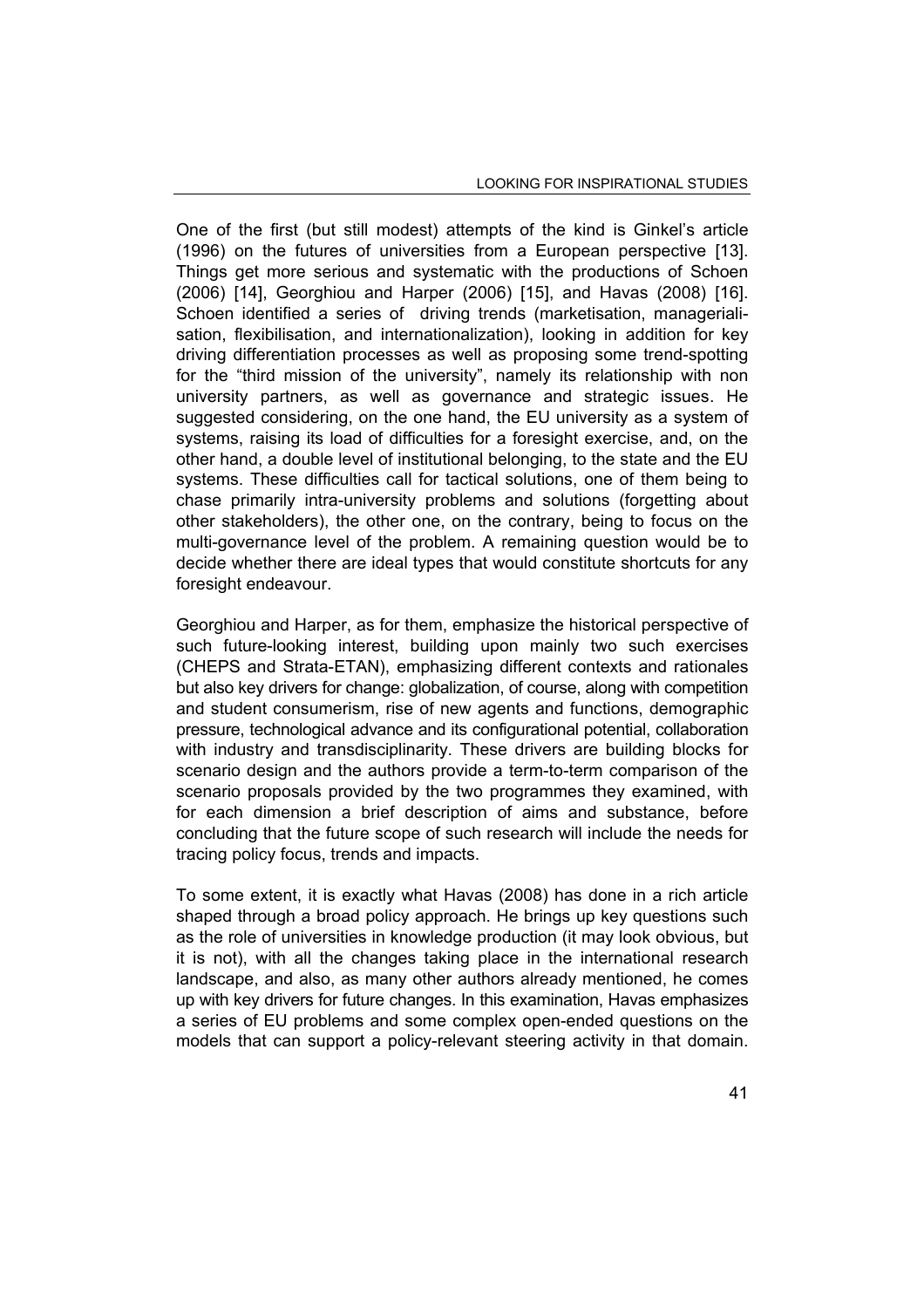THE FOR-UNI BLUEPRINT – A Blueprint for Organizing Foresight in Universities

This distance allows the author to re-examine the basic missions of the universities but also such issues as mobility of researchers (and competition for talents), integration of RTD activities, the growing importance of multidisciplinary research to whether the considered institutions are "largely unchanged" or on the contrary "largely reformed" universities. He finishes reminding us that to some extent the Humboldtian model of the university (*i.e*., higher education and research envisaged as inseparable) is still strong in the academics' mindsets, although a closer look shows that universities are not first-class research performers; his remark suggests the existence of a rather clumsy *bricolage* rather than a crystal-clear set of obvious missions, this *bricolage* bringing nevertheless some advantages to the citizens and policy makers in the short term but showing limits when it comes to reflecting on the future (entrenchment). This study also suggests thinking about strategic options and needs before undertaking a foresight exercise, so as to draw a maximum benefit from such endeavour or, in other words, not to forget about the crucial participatory nature of foresight, also valid in the higher education domain.

### 4.4. PRELIMINARY CONCLUSIONS

#### **4.4.1. Issues**

Such issues, as "market or public good", "most appropriate level or scale of action", "method as a solution *versus* open-ended reflection to start with", "roles and missions revisited", "world competition *versus* community services", "value-driven strategic goals *versus* functional excellence targets", "is technology changing it all?", etc. come up again and again. Many of these concerns have already been evoked. These issues, in their various formulations, are captured through scenarios which represent various options for which we need to increase our level of reflection, some form of readiness associated with stakeholders' involvement.

### **4.4.2. Risks**

Major risks are linked to the overestimation of the power attributed to tools (methods but also software in some cases) and the blind compliance with the idea of methodological best practice, even in the case involving elaborate methodological combinations (Turkey, Malaysia, for instance). The benefit of such an alignment is the production of state-of-the-art quality in foresight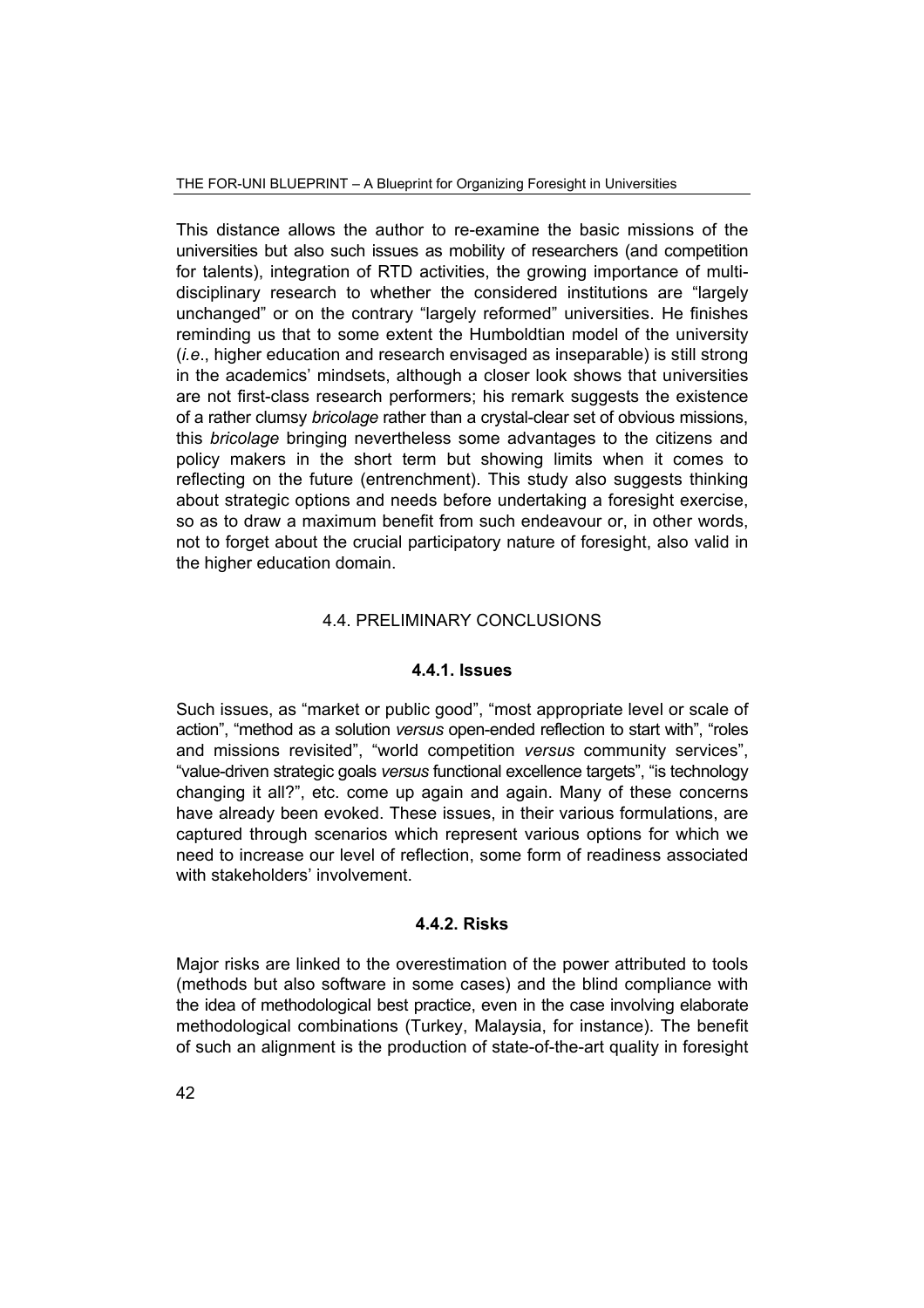exercise design and management and, indeed, ends up in robust reflections on either the future of universities or the seminal role of foresight in the shaping of that future. However, if one wants to avoid pitfalls or trivial outcomes, more diversified framework conditions and efforts are necessary to trigger original, out-of-the box or local knowledge forms and help them make their way through. The danger is repeating everywhere almost the same thing and producing an average narrative which nobody can really identify with or build a proper path with. In this sense, the overall umbrella of the European research area provides both the strengths and comparative fuel, but also some level of normative pressure not actually compatible with local creative emergence and the emphasis on original bottom-up values.

#### **4.4.3. Modalities**

Let us have an overall look at what the cases as well as some other similarly intentioned studies and intellectual debates have tried to achieve:



**Figure 4.1.** A General Typology of University Foresight.

In this sketchy mapping, we see that some promoters of foresight are rather interested in "foresighting as a process." Others work at getting at clueproviding mechanisms on changes already perceived as needed. Some exercises end up in emphasizing how content should be created and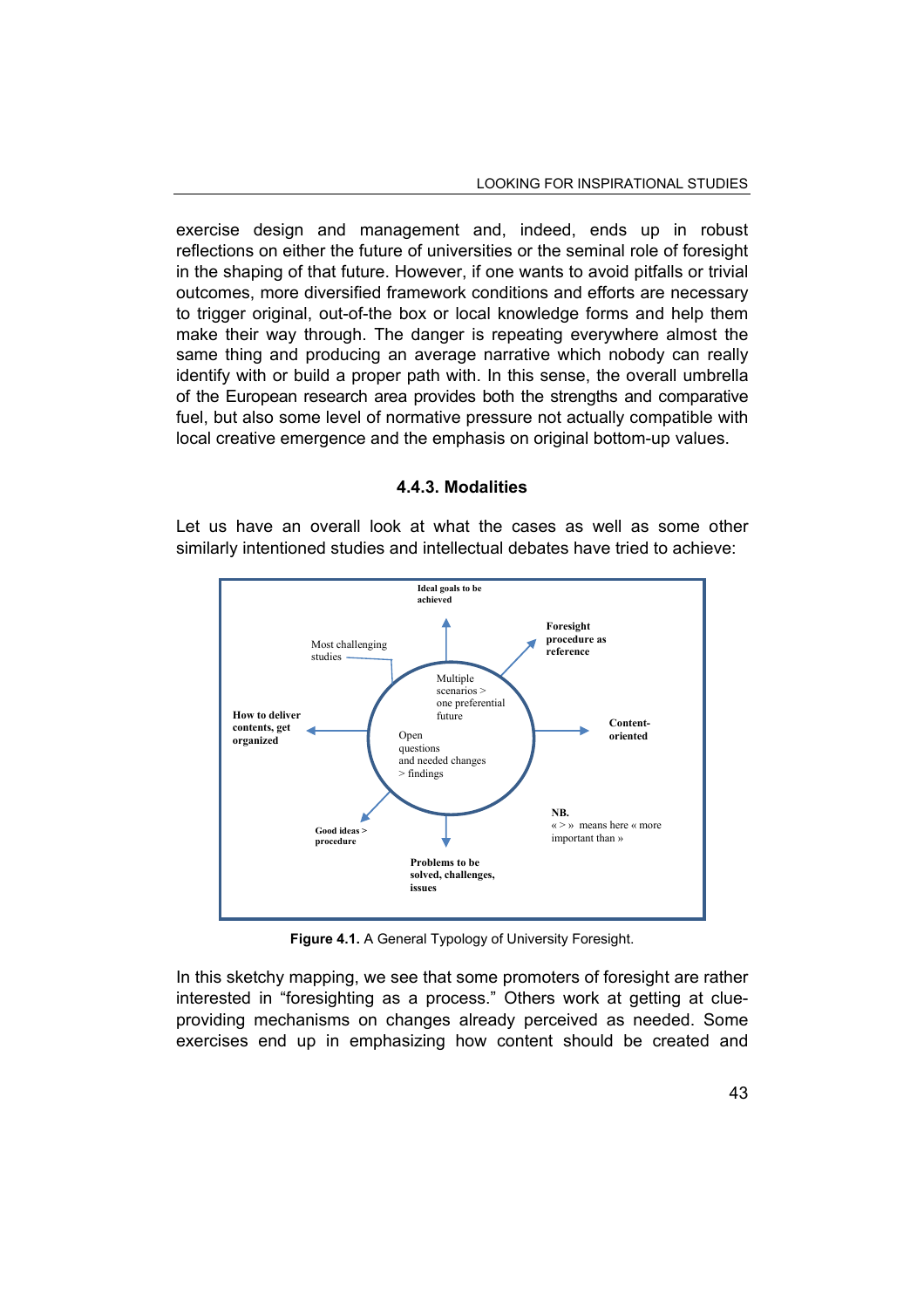delivered and how to get organized for that, while others want the contents to be produced to directly bring them on the verge of excellence and competitiveness.

#### **4.4.4. The Big Picture**

University foresight should not be seen only as a type of exercise carried out with a specific focus, aimed at solving the problems of a single institution, and only valid for a particular geopolitical context. It is also a means to question the possible futures of a concept and the forms it may take for various categories of goals (educate, research), which universities are usually considered as contributing to, and through that supporting endeavour tackle general problem-solving capabilities of future generations regarding emerging challenges. It is therefore useful to put the various inputs of all the studies taken into consideration in a comparative overview:



**Figure 4.2.** A Framework for University Foresight.

We see here how some foresight exercises privilege values and key societal issues, while others aim at identifying building blocks of their future performance. In that sense, it is of minor importance whether exercises are mainly focused on a narrow institutional configuration (a specific department or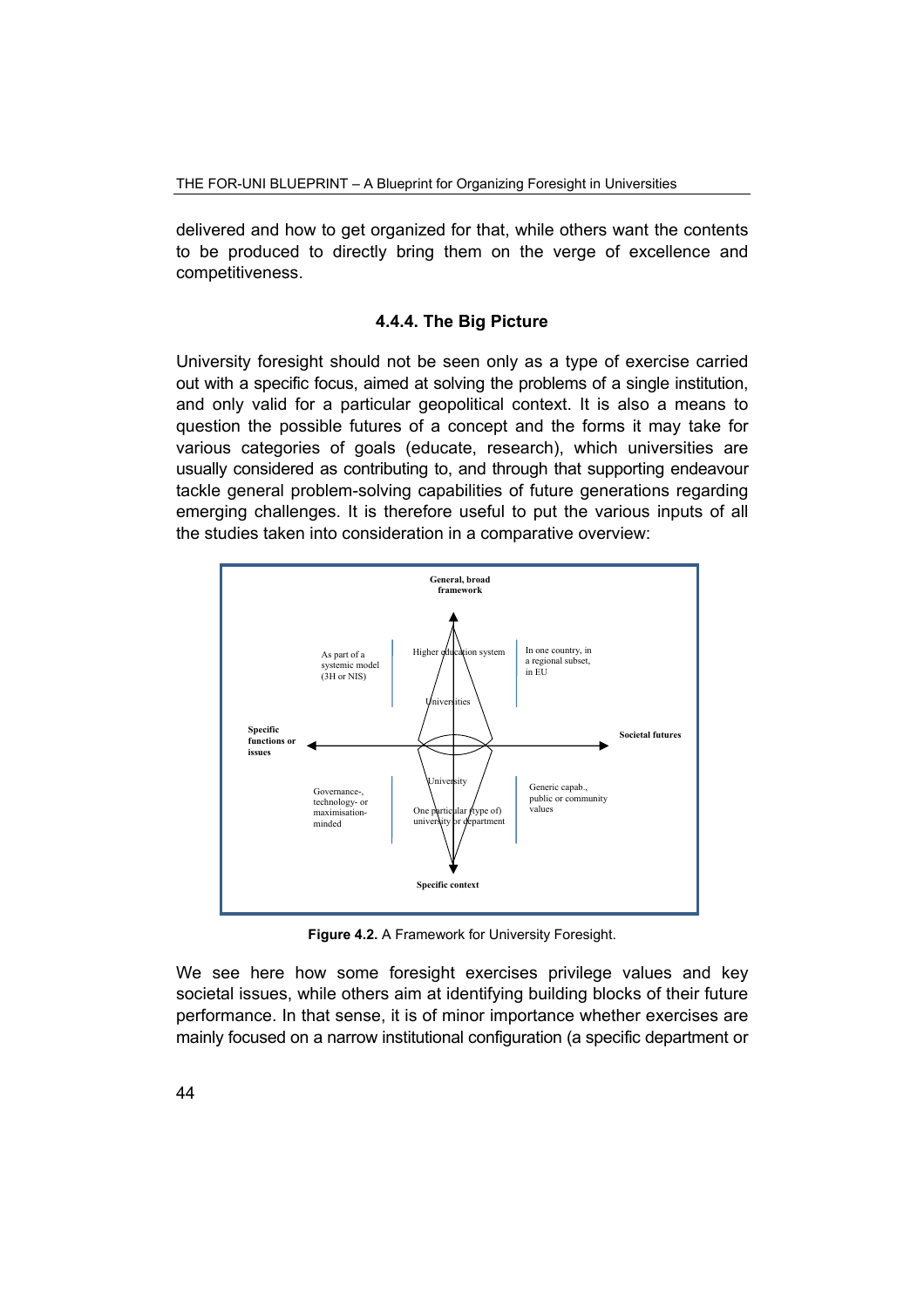university) or on a wider arrangement (the universities of one region, one country, EU level, higher education policy). The way and reasons why things are done the way they are done seem to be more important.

#### 4.5. CONCLUSION

The *Blueprint for Organizing Foresight in Universities* will have to make choices, one cannot do everything. The danger to produce, even through a bottom-up form of participatory uptake, a normative expression of goals and priorities re-asserting at local level intentions and procedures that have been coined as best practices in the matter is great. Although this alignment allows for a considerable level of comparison and further benchmarking, there should be room for local specificities and prospects of channels into the future, not merely reproducing a procedure and the affirmation of goals already expressed elsewhere. State-of-the-art foresight should remain compatible with the taking into account of strengths and weaknesses, even historical traditions when valuable, and more certainly so, forms of alliances and commonalities worth pursuing from a regional perspective. In terms of methods, beyond standard participatory procedures, some trade-offs may be necessary to consider in order to help design university foresight exercises capable of coping with several diverging constraints and expectations.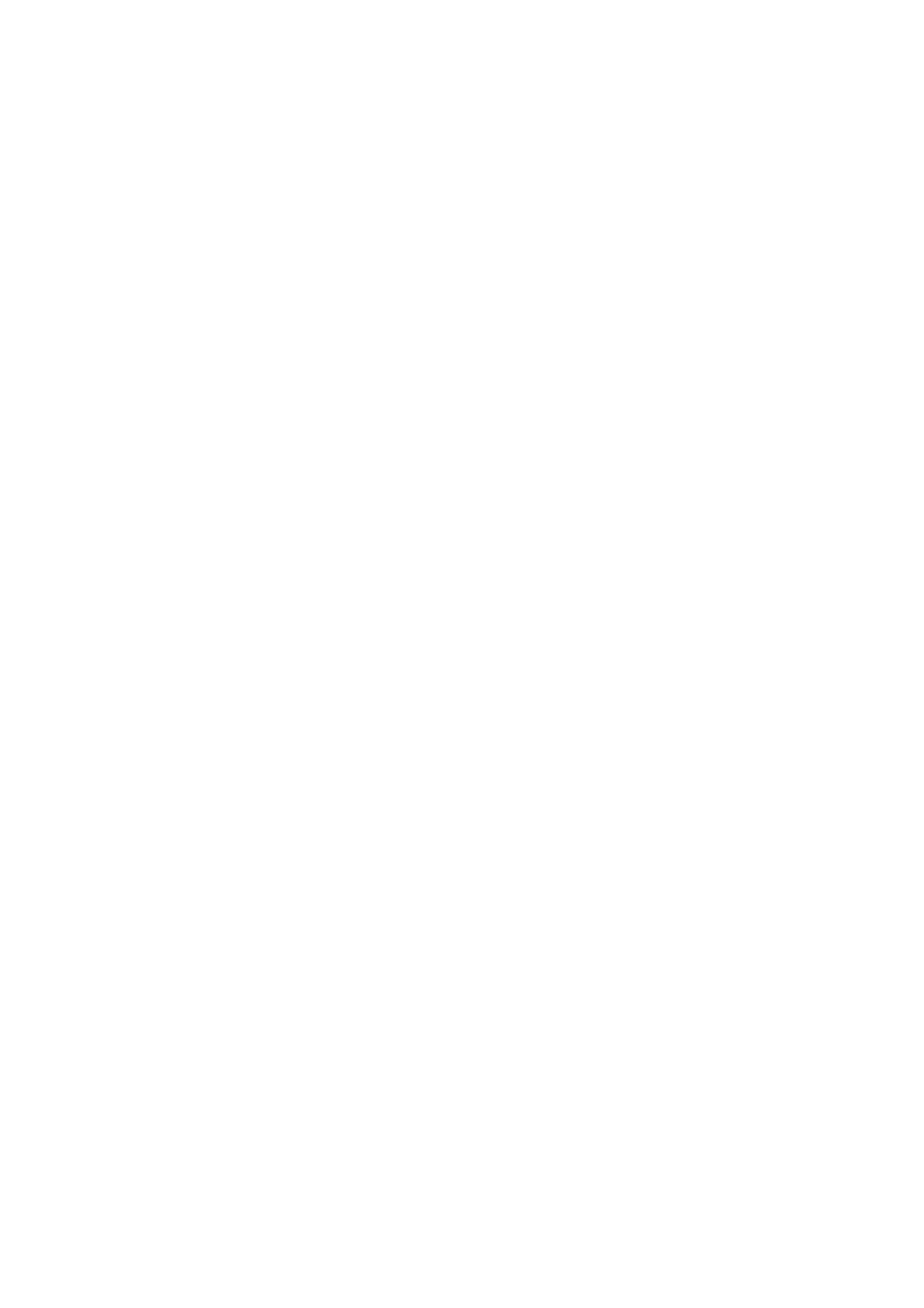# **5. FORESIGHT-AWARE STRATEGIC MANAGEMENT**

# By ILKKA TUOMI<sup>21</sup>

## 5.1. INTRODUCTION

As Henry Mintzberg noted long time ago, strategies are not always based on foresight. Often business firms and public organizations find themselves locked in strategic positions that emerge through incremental decisions and choices. Strategic thinking and action, then, become constrained by historical events that no-one thought to be "strategic".

Universities often find themselves implementing unintended strategies. Universities are among the most robust social institutions existing today. Even when organizationally new, they typically copy and replicate standard models, structures, and processes that embed centuries of experience on how learning and research happen, how universities interact with their social and economic environment, and how the creation and diffusion of knowledge is best organized.

Strategies are always path-dependent, and sometimes the path is a deadend. Due to the fact that the European university system has avoided deadends for several centuries, universities in Europe can trace back institutional success that almost proves that their emergent strategies have been the right ones.

Today, however, societies and economies are transforming towards a knowledge society where learning, knowledge creation, innovation and decision making occur under radically new conditions. Educational systems based on Humboldtian, Confucian, and commercial principles interact and collide in the globally connected world. Many of the administrative procedures and institutional structures in universities code centuries of knowledge that is now rapidly becoming outdated. In the current socio-economic landscape, universities struggle between the old and the new, and many university managers face the challenge of adapting to a world that changes too fast.

<sup>&</sup>lt;sup>21</sup> Meaning Processing Ltd. (Finland), email: ilkka.tuomi@meaningprocessing.com.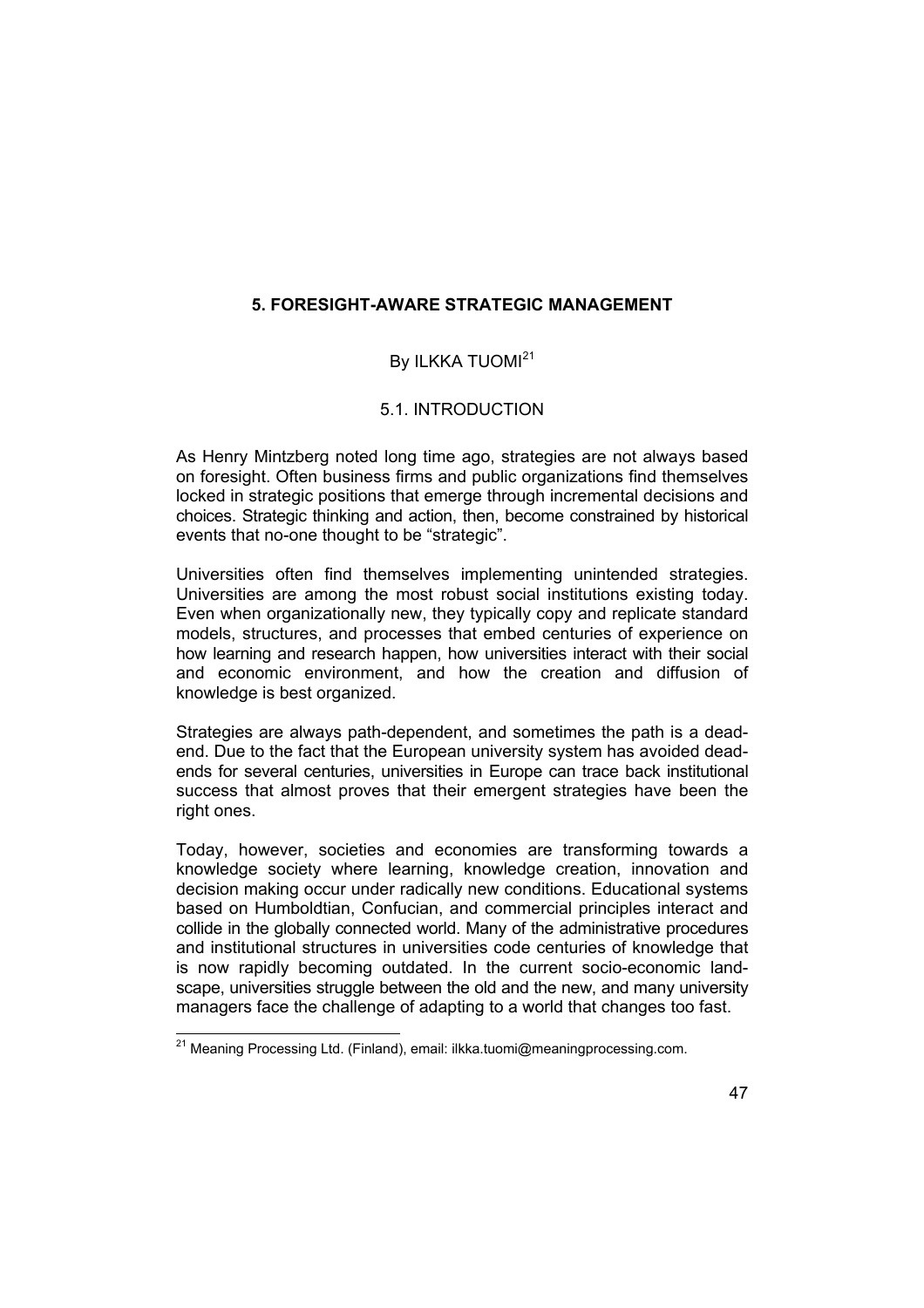In this new world, university management faces new requirements. An increasing effort is spent on continuous development of existing processes and procedures. Change management is becoming a new critical competence in university administration. In the universities, change is no more limited to incremental accumulation of knowledge and gradual adjustment of curricula; at present, also the modes of knowledge production and the models of learning and education are changing. More profoundly, perhaps, the dynamics of change itself are changing, requiring new approaches in planning and decision making.

The transformation towards the knowledge society has in recent years led to quite radical changes in business strategies. Strategic actors now live every day in the future, and expectations have become an increasingly dominant part of the present. Organizational and individual identities that used to be constructed through narratives that told where we came from, are now defined by where we are planning to go.

In the knowledge-intensive sectors of the economy, business firms use substantial and rapidly increasing resources to generate and process futureoriented knowledge. Business firms deploy a large portfolio of foresight methodologies, tools and techniques, and implement systematic foresight processes to support their strategy development. Foresight underlies almost all business action, and it has a rapidly growing role also in public policy. Strategies are still emergent as many critical choices are made without contemplating their future consequences. Yet, it is also true that today there is no strategy without foresight.

At present, strategy thinking is undergoing a substantial and subtle change. Strategic planning, in its traditional form, was based on the assumption that the future is "ontologically real", something that can be predicted. In the strategic planning tradition, prevalent up to late 1980s and even up to today in areas such as econometric forecasting, this future was expected to unfold from the present in an essentially continuous and manageable way. Not anymore. Now business success increasingly depends on peripheral actors and constant redefinition of competitive niches, value propositions, and visions. Predictable futures are gone.

Strategic management is therefore now trying to figure out how to embrace complexity that can not be simplified anymore. Strategy is becoming a realtime effort. Foresight and strategy are not isolated from the everyday organizational activity anymore, and they have become integral elements in a continuous organizational learning process. Strategy development, in turn, is now increasingly focusing on ongoing long-term development of strategic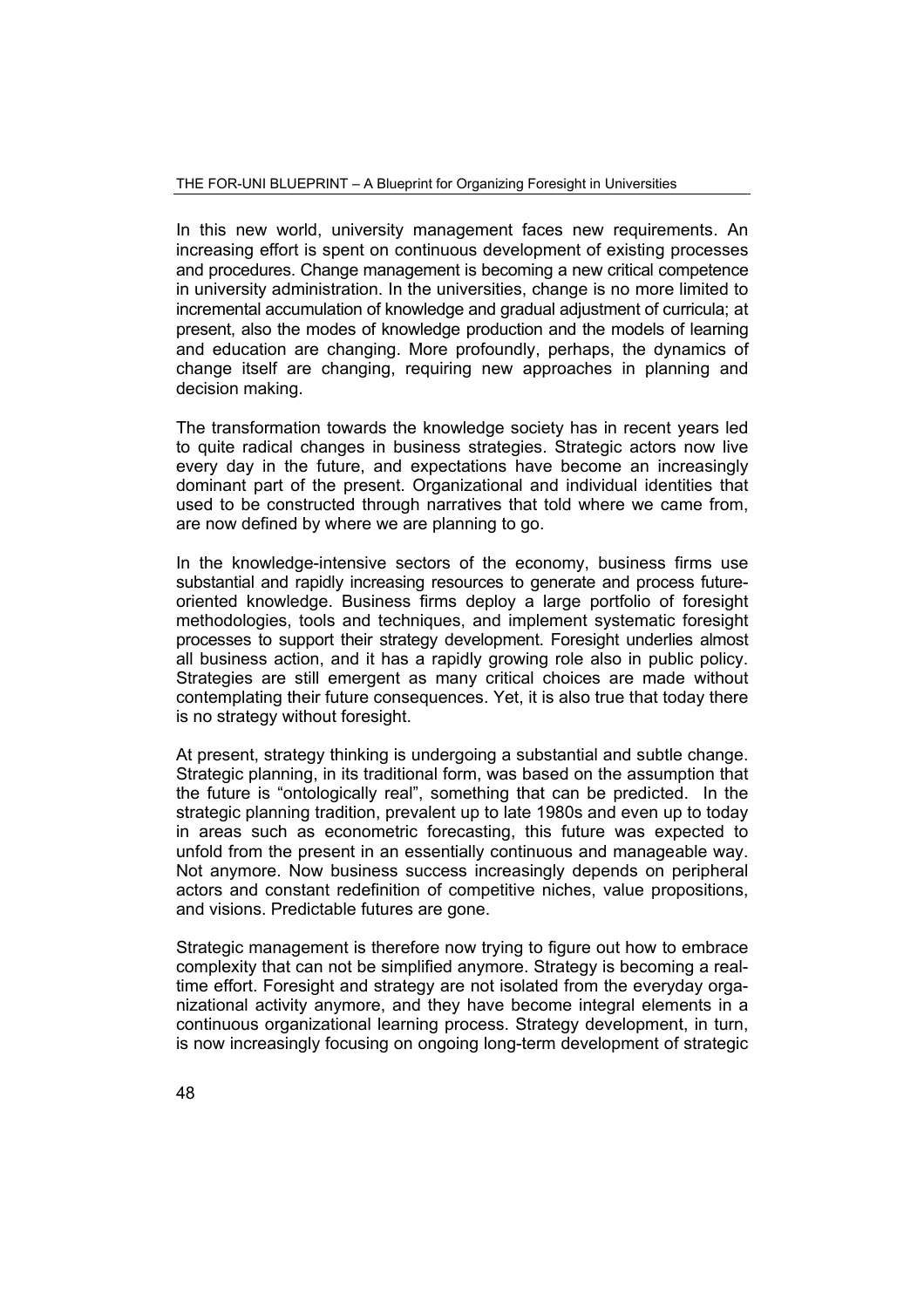capabilities, instead of drafting plans for later implementation. Strategy is not anymore about carefully drafted plans and presentations; it is about making organizations more intelligent and capable of creating and processing meaningful knowledge.

Strategy is always about reacting to the future. When different conceptualizations of future are adopted, we end up with very different forms of strategy and different spaces of possible action. When deterministic narratives about historical trends provide the basis for strategic thinking, we end up with traditional industrial-age models of management and control<sup>22</sup>. When the future is understood to be open, undefined and full of interpretative flexibility and latent opportunities, we need new theories of anticipation, causality, and management.

One critical capability in this new world is that of sensemaking and imagination. Organizations that are able to imagine multiple possible futures are better able to recognize important events when they occur. They can also engage their intellectual capacity and mobilize stakeholders in efforts that actually turn some of these future possibilities into realities.

### 5.2. THE IMPACT OF FORESIGHT ON STRATEGY

Foresight influences organizational strategies in three fundamental ways. First, the various methods and tools of foresight generate knowledge about *opportunities* that the focal organization should address today. In this role, foresight helps strategy developers in universities to discover important new areas of research and refine curricula so that they better align with future needs.

Second, at a more systemic level, foresight puts the focal organization in a larger context that highlights changes in the *key assumptions* that underlie strategic thinking and decision making in the organization. In this role, foresight asks the fundamental question, what are the functions and

 $\overline{a}$ 

 $22$  As Mircea Eliade (1991) beautifully illustrated, narratives rapidly acquire the prototypical structures and causality that match with our cultural expectations. We tend to retrospectively find causal chains that inevitably lead to the future. In practice, many stories of important scientific and technical advances have been reconstructed in this fashion, often re-arranging historical facts so that they fit the required narrative structure and model of causality (Tuomi (2002), chap. 9). Eliade, M. (1991), "The Myth of the Eternal Return: or, Cosmos and History",NJ, Princeton; Tuomi I. (2002), "Networks of Innovation: Change and Meaning in the Age of the Internet*"*, Oxford University Press, Oxford.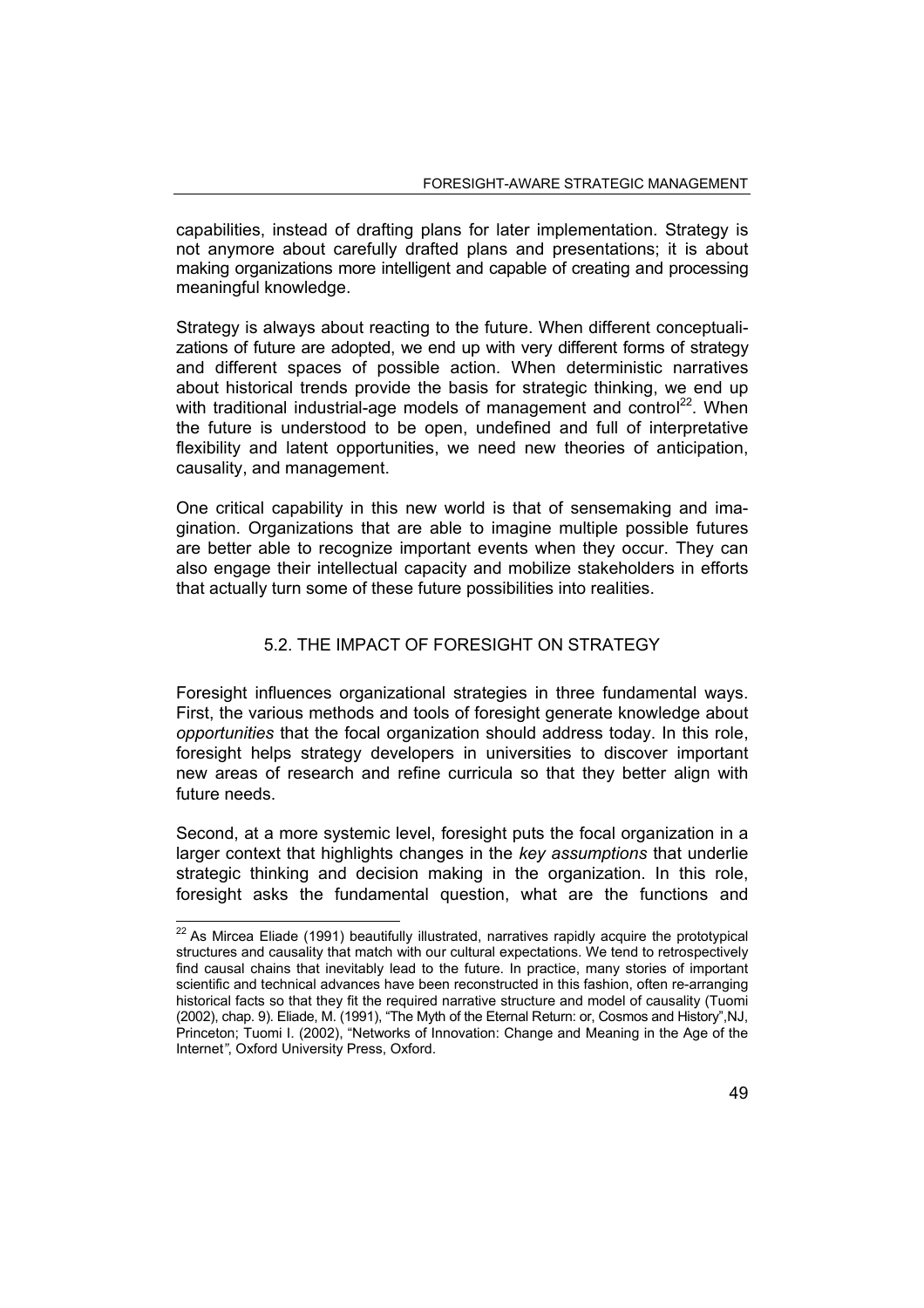objectives of universities in the emerging knowledge society, where many of university's historical roles are becoming redefined and perhaps obsolete. There are several alternative ways to address the ongoing society-wide transformations, and these lead to different strategic options for universities.

Third, the outcomes of state-of-the-art foresight studies have some interesting and important *methodological implications* for strategy development. Various foresight projects have pointed out that an essential characteristic of the emerging socio-economic order is its complexity and unpredictability. All models are based on simplifications. Leading-edge theory of foresight and strategy, therefore, struggles at present with the methodological challenge of modeling worlds that cannot be modeled. What is strategic management in a world where complexity makes planning impossible?

Below, I shall first outline some key features that contrast the near history and currently emerging future contexts for universities. The ongoing socioeconomic transformation towards the knowledge society is already clearly visible in the everyday life of universities. It is, however, useful to make explicit some key drivers that underlie the emerging processes and structures of the "university of the future". The discussion, therefore, focuses on the first two linkages between foresight and strategy, highlighting both the changing key assumptions that have shaped the universities and opportunities that emerge as old constraints erode. I shall, in particular, discuss the impact of global real-time access to knowledge, emerging new competence development models, and new knowledge creation and innovation models.

The transformation towards the knowledge society also leads to new ways to think about strategy and planning. Although we tend to think that the knowledge society is the traditional industrial society with more knowledge added, in fact we are currently in the midst of a profound transformation that will lead to a qualitatively new socio-economic model. At present, we are reorganizing the infrastructures of space and time, and redefining what societies are and how they create knowledge. The paradox of planning in deeply complex and reflexive worlds can only be resolved by changing the way in which foresight and strategy are understood. Eventually, the ongoing research on the re-conceptualization of foresight will lead to new models of organizational and social anticipation. In the present context, I shall discuss the new emerging possibilities for planning, briefly addressing the third methodological linkage between strategy and foresight. After that, I simply point out some possible implications and entry points for university strategy development.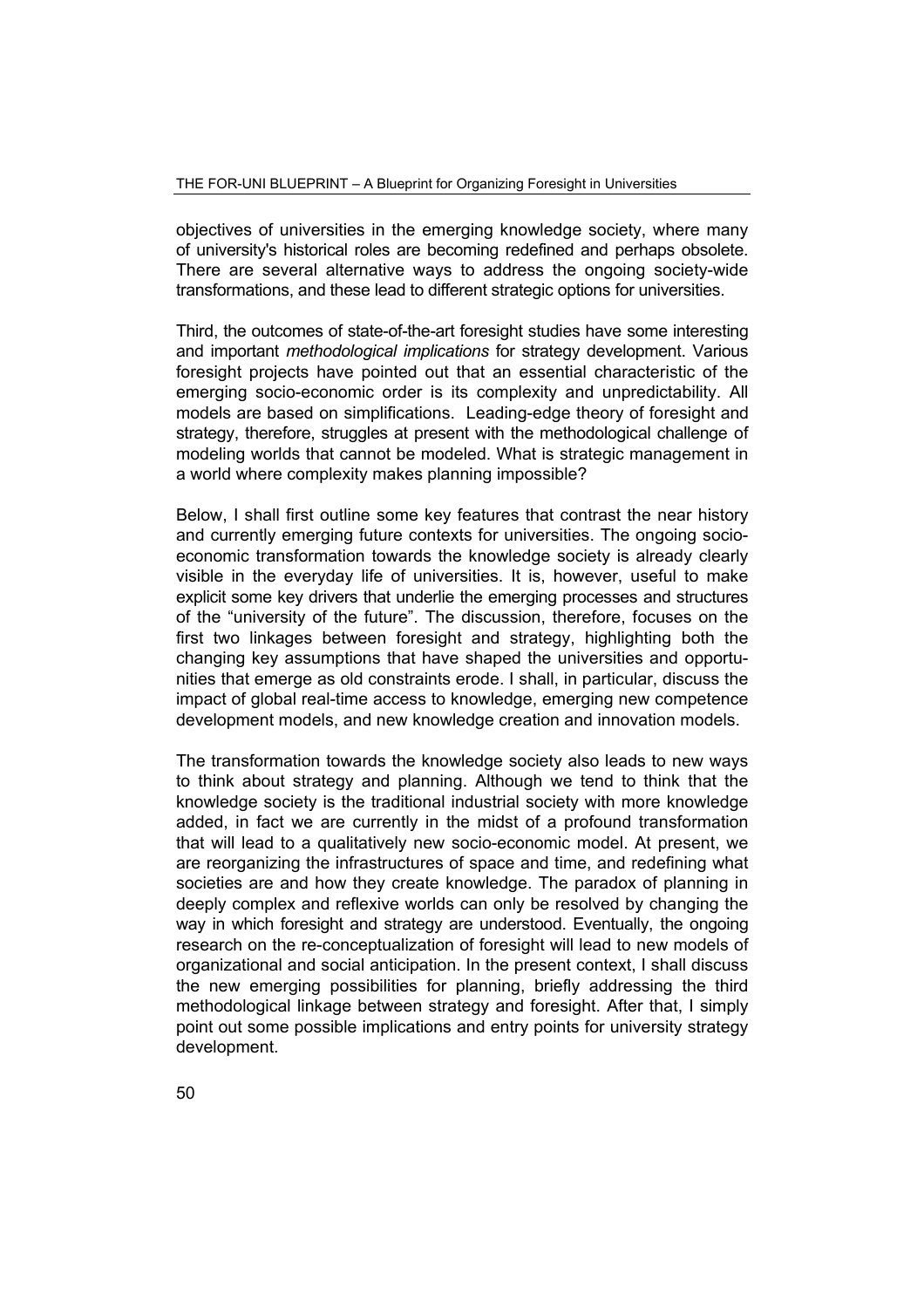One implication is that it is not always enough to copy traditional foresight or private sector strategic management approaches in universities. When foresight is implemented in universities to support their strategic management and development, it is important to consider how the present tools and methods of foresight should be aligned with the emerging new requirements of the learning-intensive network society. It is possible to rigorously follow existing blueprints and conduct both foresight and strategic planning in the way they have been done during the last decades. In some concrete university settings, this may be useful. In general, the changes in the planning context should also be reflected in the methods and the content of the process. The "copy-and-paste" approach could be called "the low road" to university foresight, and sometimes it is the best and easiest way out. Choosing "the high road" requires more effort, more climbing, and more intellectual effort, but it also opens the possibility to see the emerging big picture, rethink the rules of the game, and redefine the dimensions of success that will matter in the future.

## 5.3. THE CHANGING CONTEXT

Think yourself as a visionary university decision maker, forty years ago. With hindsight, what would be the most salient features of today that were not clearly visible in 1970? What are those now "dominant" drivers that were barely distinguishable a generation ago?

Below, I shall point out three major changes that are leading to substantial transformations in the social functions of the university. Each of these would deserve extended analysis and discussion. Here I shall only briefly argue that these changes, in fact, imply important changes in the context where universities operate. I shall discuss real-time access to explicit and tacit knowledge, new ICT-facilitated social learning and competence development models, and new distributed and open innovation and knowledge creation models. In addition, I shall briefly explore the implications of the ongoing socio-economic transformation for planning itself.

## **5.3.1. Real-Time Access to Knowledge**

In the last two centuries, access to scientific knowledge required physical access to university libraries and university teachers. Today physical proximity plays a rapidly declining role. Knowledge repositories are distributed and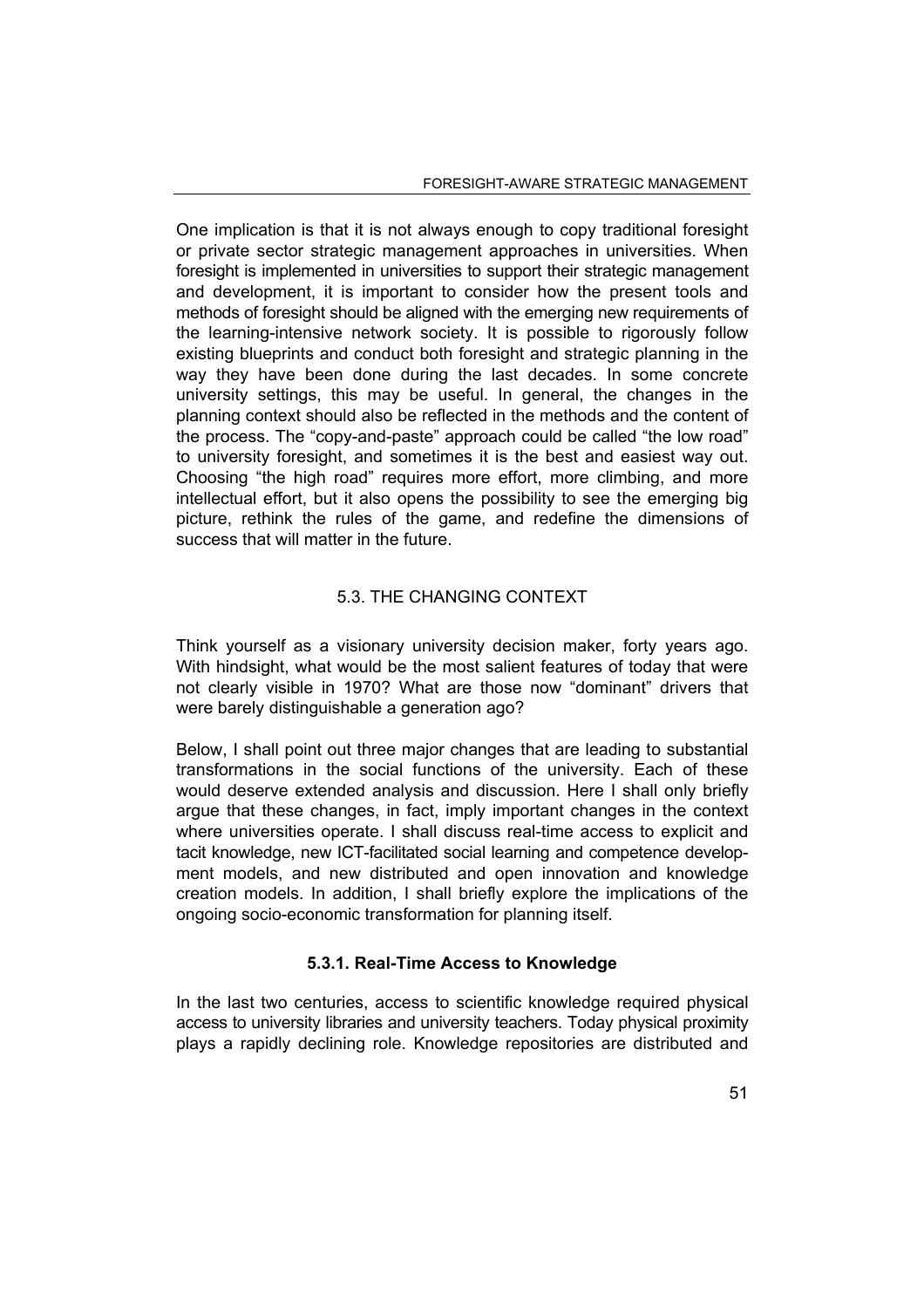networked globally, and expertise is accessible independent of geographical location. Leading universities provide extensive electronic access to centuries of published scientific literature. High-quality open educational resources are widely available in many languages, and the Internet is increasingly allowing anyone to search and study vast amounts of scientific and educational literature and content on demand.

Although learning often requires contextual, tacit and pedagogical knowledge that is best available in interactive and physically situated settings, the almost real-time accessibility of information and knowledge is substantially changing the conditions for learning. As facts and data can often easily be checked when required, the relative value of pre-structured information is declining and the value of sensemaking is increasing. "Knowing that" is something that Internet search engines can do well; "Knowing why" is more difficult. Already today answers to most known questions are cheap; what matters is the capability to formulate new relevant questions and frame problems in imaginative and creative ways. Inter-generational knowledge transfer plays an increasingly redundant and trivial role in universities, and the leading universities focus increasingly on facilitating cognitive development through active construction of knowledge among students. Cultural transfer is still important in institutions of higher education; learning and knowledge creation skills, however, are increasingly in demand.

Historically, the university was a critical access point to systems of knowing. This allowed the university to control and organize knowledge flows and utilize its unique position to shape learning processes in the society. Today, this implicit power to structure learning is distributed and diluted over many different actors. The rapidly expanding access to knowledge therefore also requires a profound change in the professional identity of university teachers. In the future, the teacher is not a source of information or knowledge; instead, she or he is someone who allows learning to happen.

In general, scientific knowledge is often contextual, situated, "sticky," and even personal, as Michael Polanyi pointed out half-a-century  $aqo^{23}$  [17–25].

 $\overline{a}$ 

 $^{23}$  See, for example, Tuomi (2000), Bowker (2005), Collins and Evans (2007), Knorr Cetina (1999), and Brown and Duguid (2001). Polanyi (1998) pointed out in his Gifford lectures in 1951–2 that explicitly articulated knowledge requires a peripheral structure of tacit knowing, and that there is a dynamic relationship between peripheral and focal knowledge. The importance of locally situated and informal knowledge was highlighted in economics already by Alfred Marshall (1890) and later by Friedrich Hayek (1973), quoting Michael Polanyi, and it forms a key theme in the research on regional innovation systems, see *e.g*. Langlois and Robertson (1995), chap. 7, Oxford: Routledge.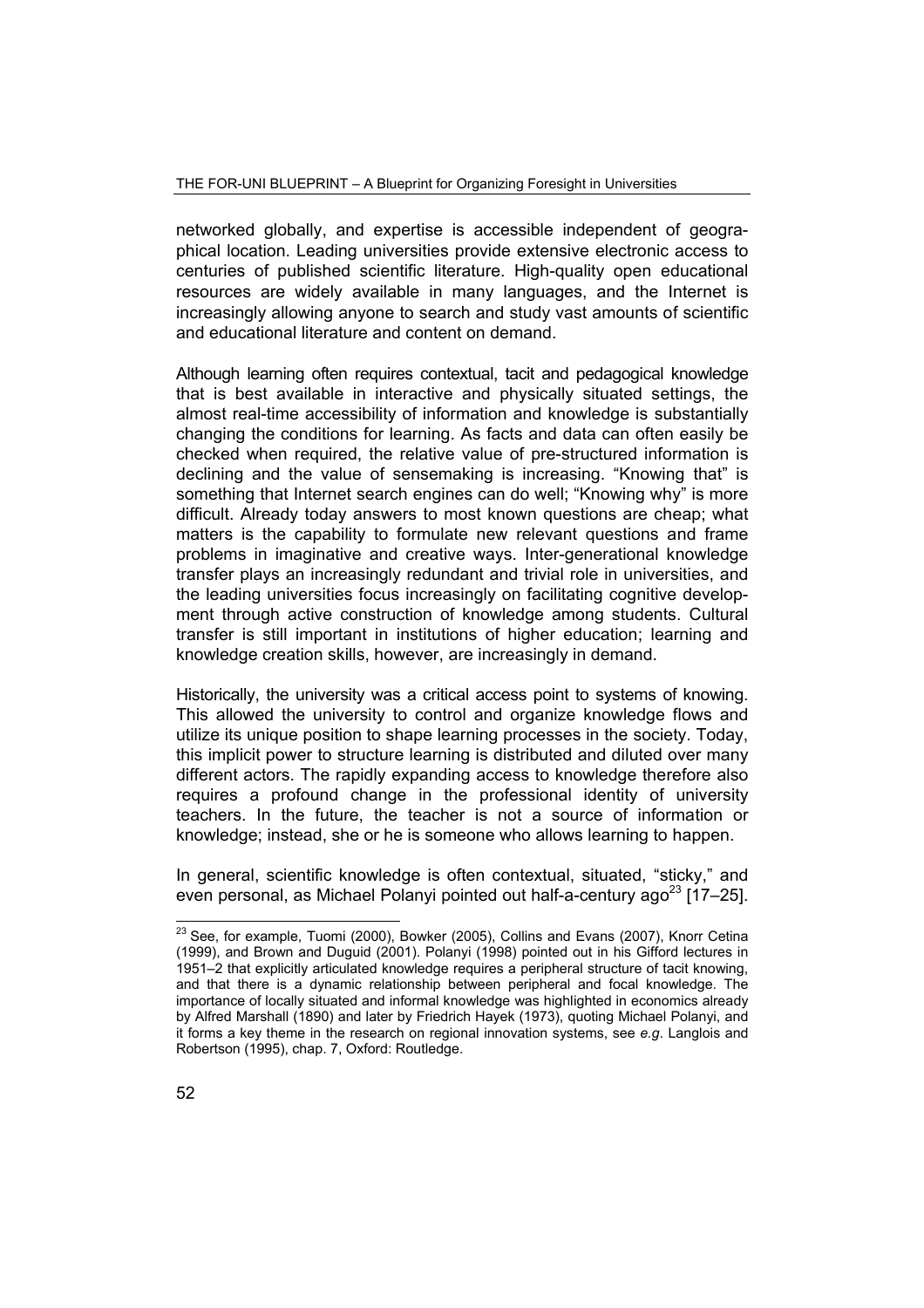Knowledge forms systems of interrelated concepts, practices and methods, and it is not easy to de-contextualize. "Know-who", therefore, remains important in learning, innovation, and knowledge creation. The new communication networks do not only provide access to explicitly represented knowledge, scientific articles, text books, and other learning content; they also provide access to people and facilitate communication of contextual knowledge.

The Internet, thus, combines access to both explicit and tacit knowledge in an interactive fashion that provides radically new platforms for learning and knowledge creation. This is something that only very few visionaries were dreaming in 1970s.

# **5.3.2. New Competence Development Models**

Today, learning occurs increasingly peer to peer. With some exceptions in post-graduate and post-doctoral education, formal learning has traditionally been organized for effective transfer of knowledge from a single teacher to multiple students. The underlying assumption was that the critical resource in the learning process is the teacher, not the learner $^{24}$ .

Researchers of open source software development communities were among the first to point out that this assumption does not always empirically seem to be the correct one<sup>25</sup>[26–28]. The Internet has enabled self-organized peer-to-peer learning models that can be highly effective for competence development. When skill profiles and content evolve in rapidly changing environments, such self-organized processes may easily become more effective than pre-planned and well-designed learning processes.

 $\overline{a}$ <sup>24</sup> The Humboldtian university model originally emphasized the facilitatory role of teachers and the importance of peer-to-peer learning. As access to universities expanded in the 20<sup>th</sup> century, teacher-centric models have become dominant. They are particularly dominant in countries that are categorized as hierarchical by organizational and cultural scholars. These include many European countries and, in particular, many Asian countries where Confucian values provide the historical foundations for organizing public life.<br><sup>25</sup> Tuomi I. (2002); Tuomi I. (2001). Critical pedagogies, of course, have also emphasized

peer-to-peer learning and learner-centric models, and, from a different point of view, pedagogies based on cultural-historical activity theory have argued that learning is and needs to be coupled with social practices and communities that exist outside the educational context, see, *e.g*., Engeström (1996). Open source communities, however, were among the first concrete and economically important examples of communities of practice where effective learning occurred completely without teachers. Although the role of communities of practice in learning has been pointed out before, the effectiveness of this model became clear only towards the end of the 1990s as researchers started to study competence development and knowledge creation in open source software development communities.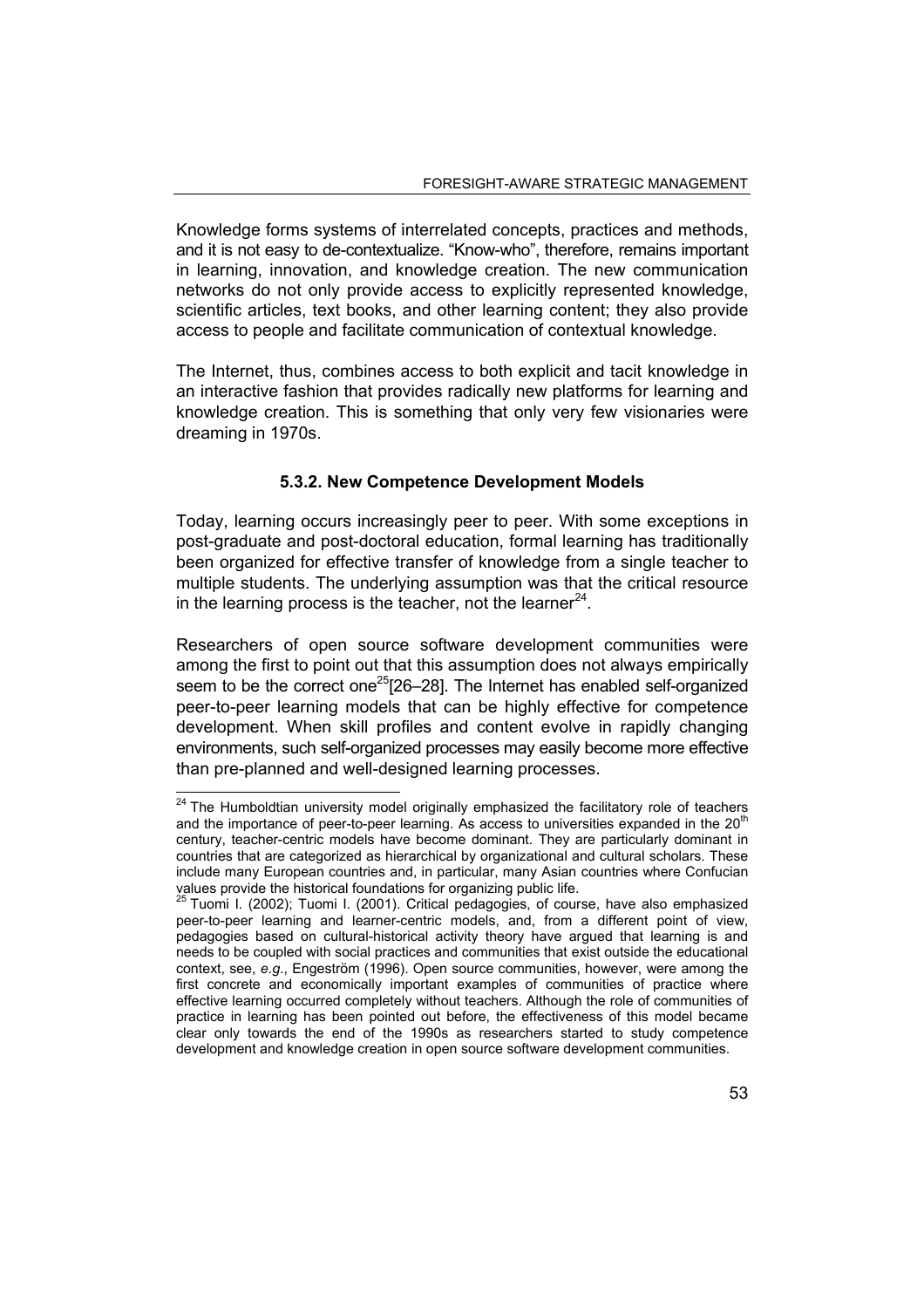For example, during the last two decades many leading computer programmers have learned and upgraded their skills outside the formal system. Their learning activities have been problem-oriented and embedded in communities of practice, allowing social learning to accumulate in collectively created knowledge and artifacts. In such project- and practice-oriented activities, learning and production emerge as two facets of the same activity, and the produced results can relatively easily be used as evidence for learning and competence acquisition. The informal social learning models can thus simultaneously lead to rapid competence development and a concrete proof of the acquired capabilities. As a result, the importance of formal educational certificates is rapidly declining in the information and communications technology job market.

In open source software development, a common answer to political controversies, technical progress claims, and competence evaluation is: "Show me the code". In many other domains of learning, where an underlying technical design does not provide such a simple "objective" evaluation criterion, the development and evaluation of competences may be more complex. Software and computer experts have perhaps been unintentional pioneers in utilizing and realizing the emerging new opportunities of the Internet in competence development partly because their domain of learning fits optimally with the tools and technologies available. It is, however, clear that similar learning processes now play an increasingly important role in many sectors of life.

In general, the teacher is now less a bottleneck in the learning process, and economically and socially important competences are often developed outside the formal system and without teachers. Competence development routes are increasingly varied and unpredictable. The university crosses the learning paths of individual learners in potentially many points in time and space, and fills multiple roles in the mosaic of competence development. Informal learning has probably always been more important for competence development than acknowledged. The Internet, however, has rapidly expanded the opportunities for informal learning at the global scale[30].

For educational planning, the new dynamics of competence development pose a new challenge. This is because the new social, networked, and practice-oriented competence development models highlight the fact that competences can not always be defined in relation to a pre-defined performance objective. Competences can evolve in parallel with the problem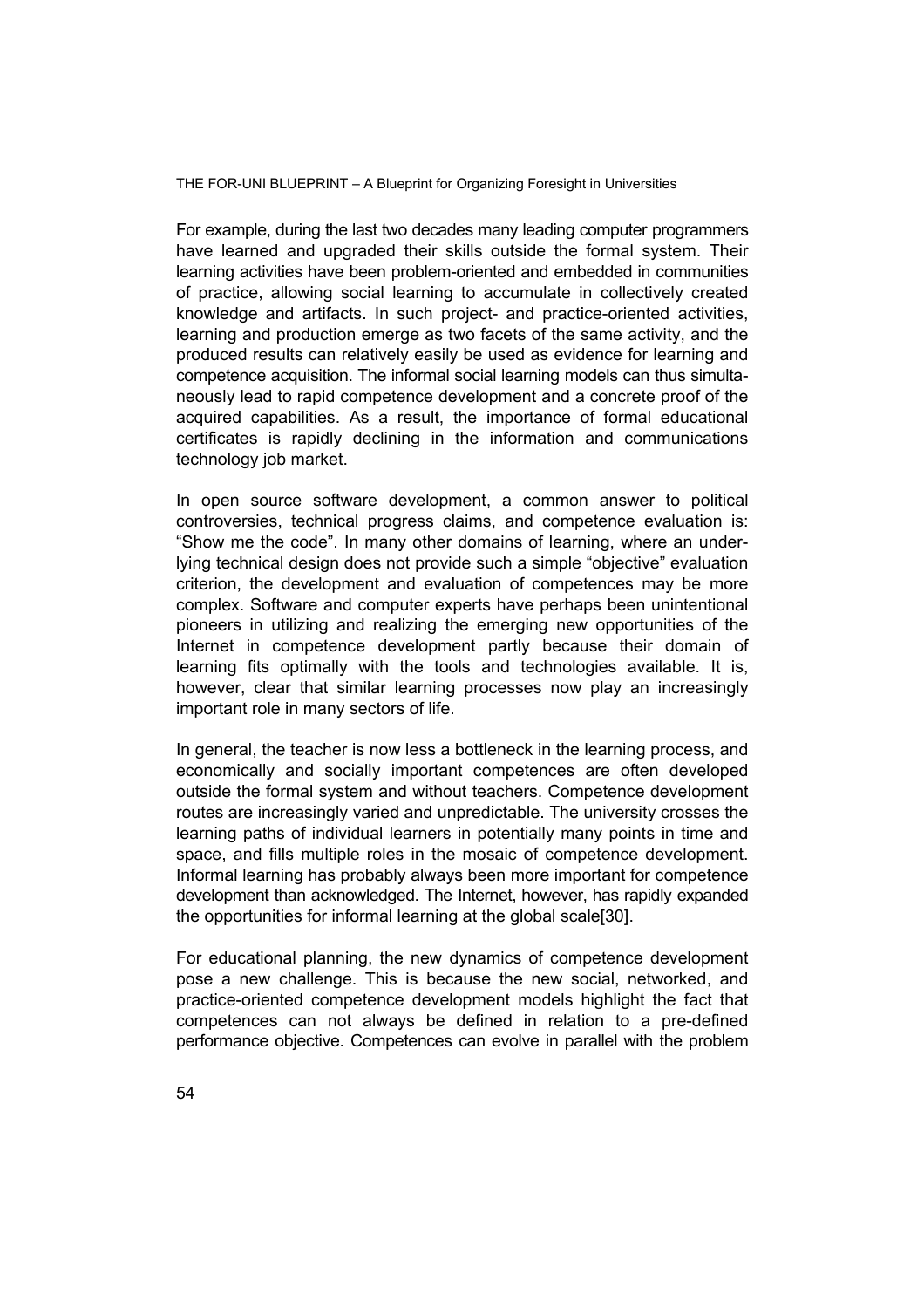at hand, and problem articulation often occurs across disciplinary and meaning boundaries that produce new interpretations of the nature of the competence in question and the objectives of its deployment. Indeed, the conventional concept of skill to an important extent relies on an underlying structure of division of labor that generates relatively stable and socially well fixed performance requirements. The concept of skill would be rather empty without underlying assumptions about prevailing industrial structure, the job requirements it generates, and the existing technologies, tools and knowledge that is needed to get the job done.

Under the conditions of mass-production and industrial society, it is to some extent possible to catalogue competences and their constituent skills, and plan education so that it produces skills according to the expected demand. Indeed, without society-wide statistical systems that provide detailed aggregate data on both available human resource inputs and economic outputs, it would be difficult to operationalize the concept of skill. When competences are productive and generative, in other words, when they evolve with the task at hand, such an analytic approach fails. This is typically the case in tasks that require innovation. To the extent that the concept of "skill" is an artifact generated by the specific conditions of the industrial age massproduction model, the transformation of that model clearly requires that we reconsider the role of universities as institutions that generate skills and competences<sup>26</sup>.

### **5.3.3. New Models of Knowledge Creation**

During the last two decades, leading business firms have realized that the traditional linear innovation model is a very inaccurate model of knowledge creation in most industries and domains of knowledge $27$ . In the linear

 $\overline{a}$ 

 $26$  The concept of skill emerges as a response to the practical problem generated by the need to allocate workers efficiently to those work tasks where they are efficient. This problem exists in a context where value production occurs in closed systems of production. The idea of "learning skill" can, therefore, be a contradictory idea to start with; something akin to "deterministic creativity", or a "leopard-like zebra". The concept of skill is closely related to the need to attribute performance capabilities to individuals, as an internal attribute of the individual person. In practice, performance capabilities are often distributed, and the focal actor mobilizes complex networks of social and socio-technical capabilities to get things done. Thus, the concept of skill also unrealistically associates performance capabilities with decontextualized individuals. This approximation only works if the context is stable and can be taken for granted.

<sup>&</sup>lt;sup>27</sup> See, for example, Nonaka & Takeuchi (1995), Chesbrough (2003), von Hippel (2005), and Tuomi (1999, 2002).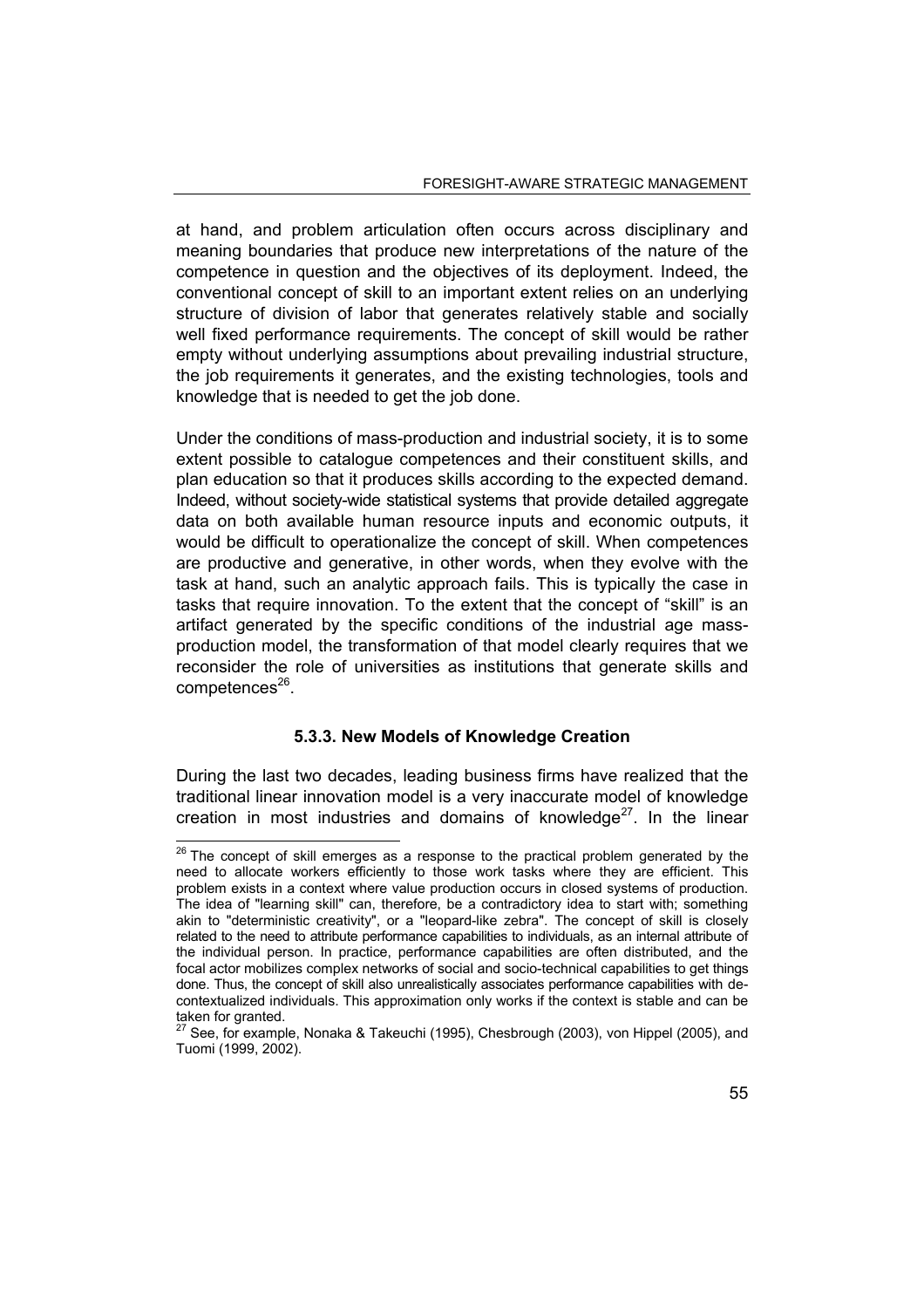model, "upstream" ideas and scientific discoveries are gradually developed into product and service concepts and diffused in the market. This model rarely describes the reality of innovation processes well, and it neglects the critical role of "downstream" innovation. As a result, open, distributed and user-driven innovation models have become highly popular both among corporate strategists and policy makers in the recent years. "Triple-helix" models of regional innovation systems that couple academic institutions, business firms, and the government [30, 31] are now similarly extended towards downstream actors and replaced by quadruple-helix models that incorporate users as the fourth key element in the innovation system. Innovation theory, itself, is moving towards multi-focal downstream innovation models, where new knowledge is created in and across multiple knowledge communities. At the same time, the traditional distinction between basic and applied research has become blurred and conceptually inadequate.

The traditional linear model pushes universities that aim at high scores in international rankings towards investments in basic research. Academic research, however, now forms only one particular mode of research within a broader innovation ecosystem. The dynamics of this ecosystem is often driven by actors that are only loosely coupled with the system of academic research. New important theoretical insights and empirical knowledge are frequently created outside academic institutions.

In the new dynamically changing and networked context of knowledge production, participants in innovation and knowledge creation processes do not have stable positions. As new research tasks are addressed, the extant and latent capabilities in the innovation ecosystem are reconfigured and the participants take complementary roles that work optimally in the present situation. The participants, therefore, have to play a variety of dynamically changing roles.

For universities this is a major challenge today. From the point of view of business firms, academic research is often characterized by long planning horizons, inflexibility, and difficulties in engaging in research that produces actionable knowledge and concrete results. The long planning horizons emerge because of the need to conduct research projects that can generate academic theses. The difficulties in conducting business-relevant research,

Von Hippel, E. (2005),"Democratizing Innovation*"*, Cambridge, MA: MIT Press.

Chesbrough, H.W. (2003), "Open Innovation: The New Imperative for Creating and Profiting from Technology", Boston, MA.: Harvard Business School Press.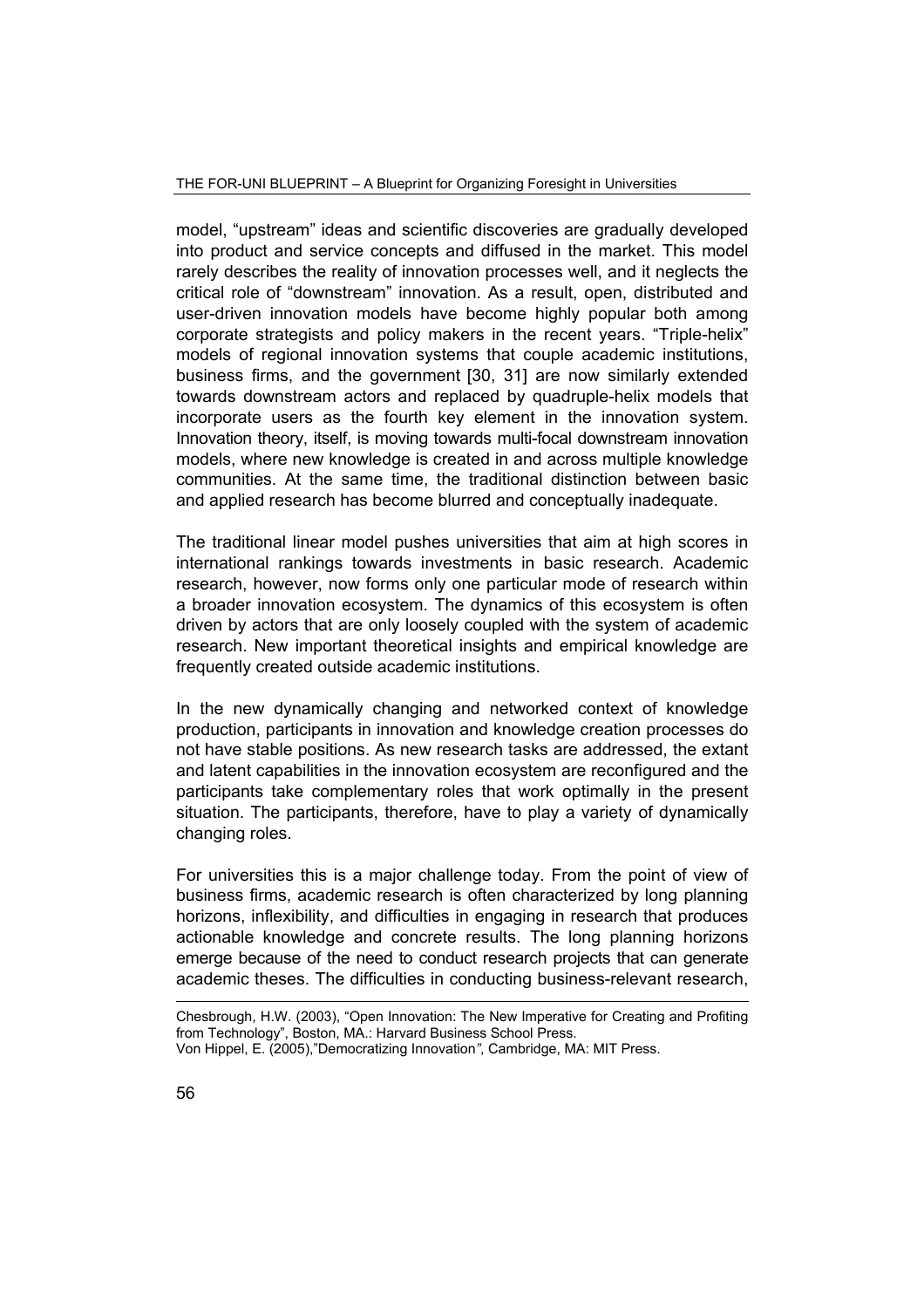in turn, often have their source in administrative and legal restrictions. In most disciplines, the academic research system is strongly geared towards "pure science" and the system has therefore great difficulties in coupling with the rest of the innovation ecosystem.

As universities are often regulated as public institutions, many universities now struggle with the challenge of dynamically playing different types of roles in the various innovation ecosystems they are involved with. The historical assumptions about the role and function of university research are deeply embedded in the existing rules, procedures and practices, and they are often legislated in ways that make autonomous change and agile decision making difficult or impossible for university managers. This mismatch between the historical assumptions and practices, and the concrete demands of the continuously evolving innovation ecosystems is a major source of inefficiencies and frustrations in universities today.

The new distributed, networked, multifocal, and open innovation models have become increasingly visible because the world is changing. It is clear that also the university governance and management models will change as we move towards the knowledge society. This is one of the key drivers that will shape strategy formation in universities in the future.

In this situation, the emerging new principles of management do not necessarily consist of only a revised set of managerial principles and operational procedures. The emerging world is essentially a world of constant becoming, where the key organizing principles are change and complexity. This has some fundamental implications for the ways in which planning and decision making can and need to be done. The change is not only in the principles of management; instead, we have to rethink the idea of management itself.

### **5.3.4. Planning at a New Level of Abstraction: Strategy as a Combination of Foresight and Improvisation**

In this new world, traditional planning becomes in many ways a contradictory effort. Planning requires a model that structures the world and allows change to be studied in a context that is assumed to remain stable. Planning works best when the dimensions of the problem remain the same. In innovation research, such change is sometimes characterized as "parametric" change, in contrast to architectural and systemic change. When new aspects of the world become relevant, parametric planning breaks down.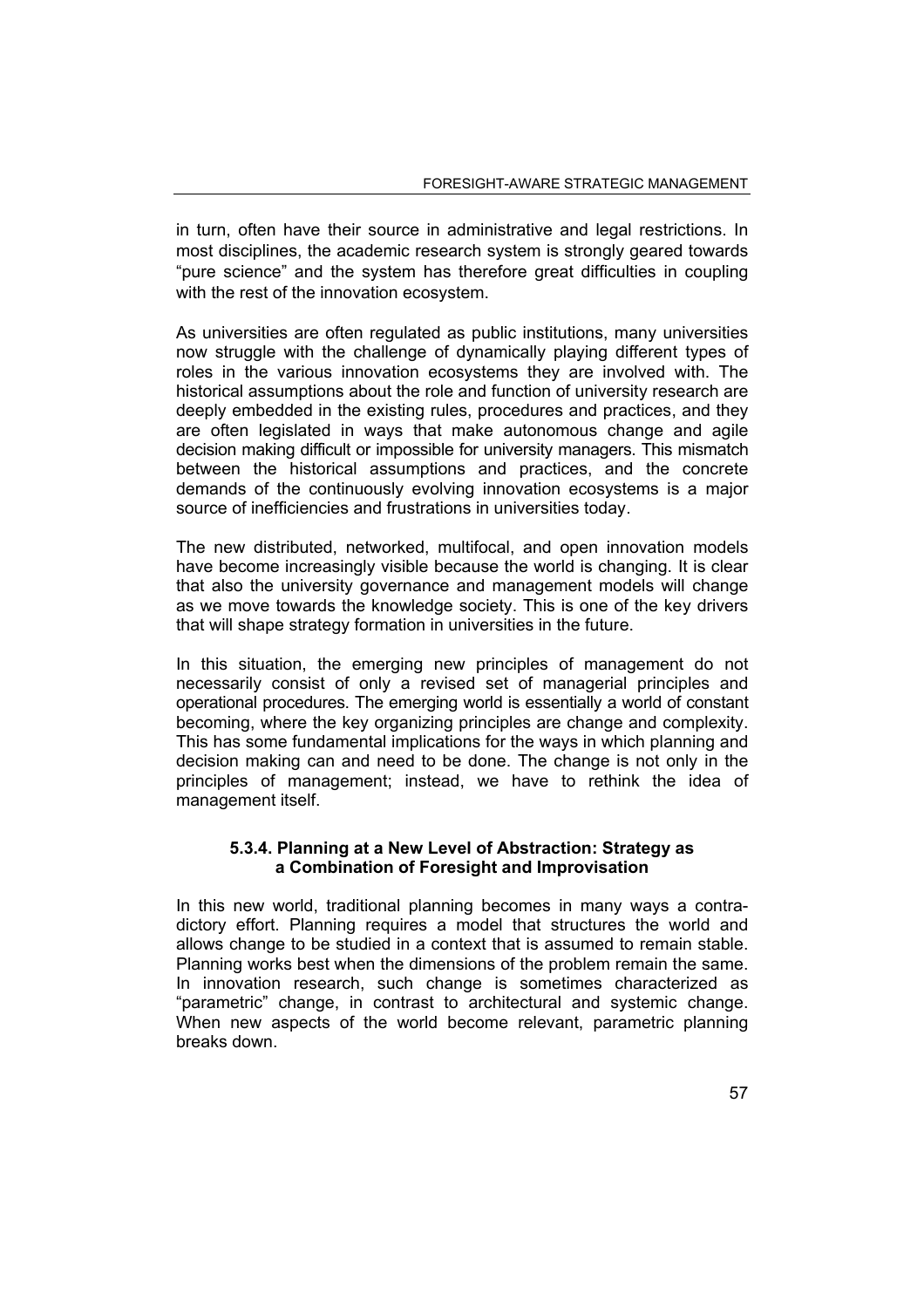Universities have frequently used long-range planning to predict future demand for education in different segments and skill levels of the job market. As noted above, such planning implicitly assumes that industrial structures, professions and skill-profiles remain stable. In practice, such long-range plans have missed new occupational categories and industries $^{28}$ .

As experienced planners know, plans almost always fail. The world is always more complex than our models of it, and we often miss key parameters in our modeling efforts. This failure is not because of inadequate or inaccurate data. Conventional parametric planning requires extrapolation of trends and continuous time-series data that are typically collected based on their perceived relevance at the time when the data collection starts. Methodologically, the models that underlie planning can not, therefore, see change that is discontinuous or qualitatively new.

This blind spot is a key challenge for all strategic management theory and practice today. To the extent that the emerging world is a world of constant reconfiguration and production of qualitatively new phenomena, the fundamental assumptions that underlie conventional planning are incompatible with the empirical reality. When change is qualitative, the models that underlie anticipation have to evolve, and it is not enough to adjust input parameters to gain better predictions of the future<sup>29</sup> [32, 33].

One response to this challenge is to shift to a new level of abstraction in planning, where the required stability of the underlying models can be found. This, indeed, was what resource-based strategies implicitly tried to do in the 1990s. Instead of focusing on long-term planning based on strengths and weaknesses and related strategic positioning in a competitive context, resource-based strategies focused on dynamic capabilities and competences. As a result, many business firms and public sector organizations have spent considerable effort in defining their core competences and capabilities that can produce competitive advantage.

In its knowledge-based forms, resource-based views on strategy have emphasized organizational learning, innovation capability, knowledge creation,

 $^{28}$  For example, educational planners missed the emergence of web designers as a new profession, see Kotamraju, N.P. (1999), "The birth of web site design skills: making the present history", *American Behavioral Scientist*, vol. 43, no 3, pp. 464–74.<br><sup>29</sup> For the same reason, the predictive power of long-wave theories of economic growth

<sup>[(</sup>*e.g*., Perez (2002)] may break down, even if they would accurately describe earlier phases of economic development. For further discussion, see Tuomi (2009), chap. 3, "Policy at the End of Kondratieff Waves".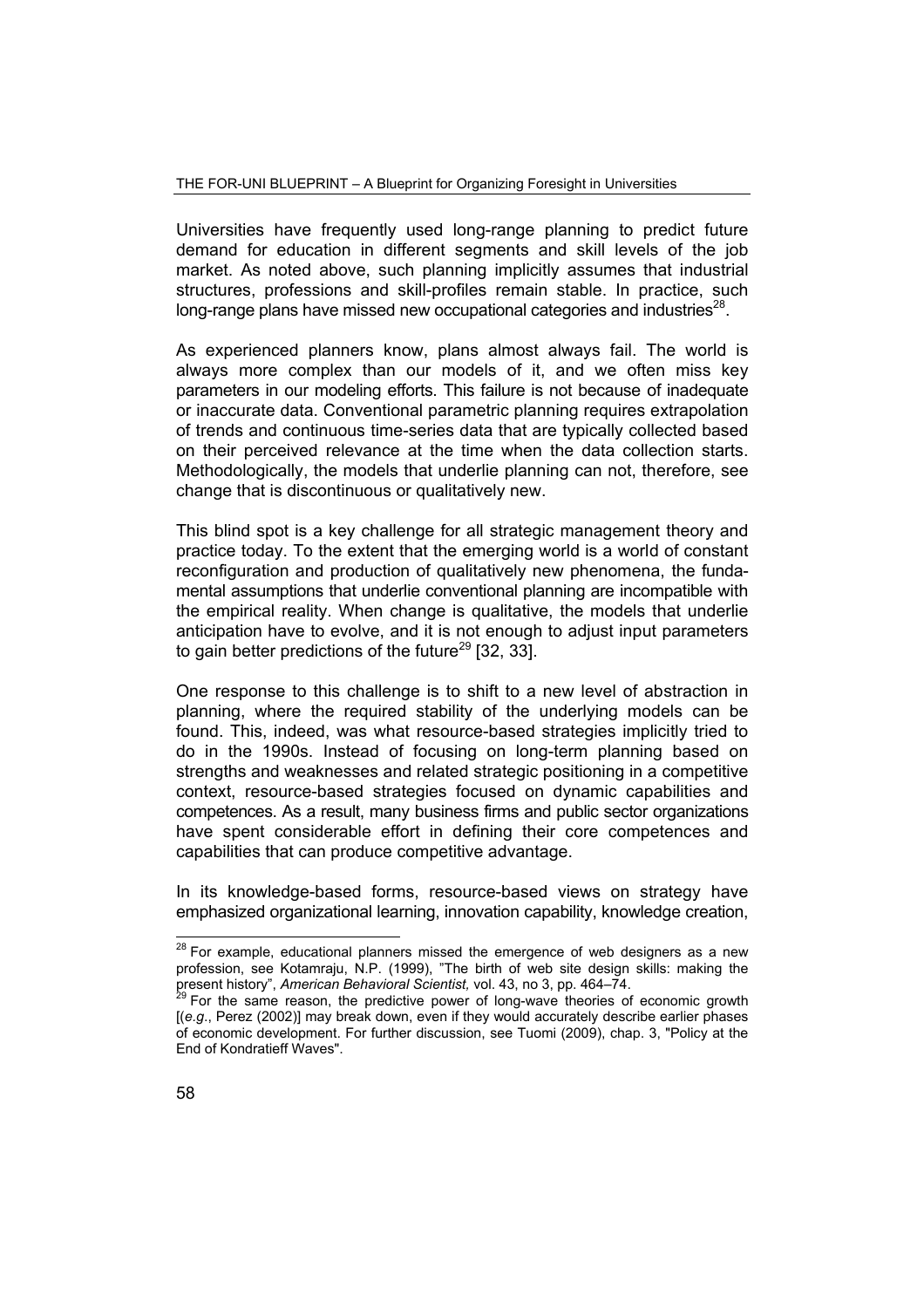and intellectual assets such as intellectual property. Strategic management can, then, become strategic development that allocates resources for learning to those areas that are considered to be critically important for the future success of the organization. Strategic management becomes a form of capability building. As knowledge-related capabilities are often slow to develop, strategy becomes an activity that aims at simultaneous development of internal capabilities and management of external capabilities through, for example, alliances and partnerships. Theoretically advanced forms of such views on strategy as development lead to, for example, questions on how to augment the meaning processing capabilities of organizations and how to create intelligent organizations $30$ .

Whereas traditional strategic management was based on the distinction between planning and implementation, in the new context a more useful distinction can be made between foresight and improvisation. Collective improvisation is a synchronous and self-organized process that uses accumulated knowledge, tools, and skills. Its underlying dynamic is based on mutual adjustment. It lacks central coordination, and there is no distinction between planning and implementation. In improvisation, history, future and the present coalesce into a unified  $act<sup>31</sup>$  [34, 35].

In a strategy model that embraces complexity, improvisation is complemented by foresight that plays two key roles. First, foresight generates themes that guide distributed and local performance. Second, foresight also defines performance contexts and infrastructures that make effective improvisation possible. In a simplified way, foresight defines when and what to play, what is the overall composition of the jointly produced piece, who are the players, and where to play. Foresight can therefore also turn into planning, for example when it leads to a construction of a concert hall that provides the physical and material conditions for improvisations.

In this context, strategic development then needs to address the two facets of organizational life: When focusing on the internals of the focal organization, the question is how to make the organization more intelligent and agile than

 $\overline{a}$ 

 $30$  Such an inquiry, therefore, also leads to analysis of the key functional characteristics of biological and social cognition and communication, c.f. Tuomi (1999) (see above reference).<br><sup>31</sup> Weick and Roberts (1993), studying coordinated action on large aircraft carrier ships, called this heedful interrelating. Improvisation has been a frequently used metaphor in organization cognition research since the 1970s, see, *e.g*. Bougon *et al*. (1977). In Futures research, Riel Miller has pointed out that the murmuration of starlings, where up to several millions of birds can flock in rapidly changing configurations without colliding with each other, presents a similar example of effective decentralized and spontaneous coordination.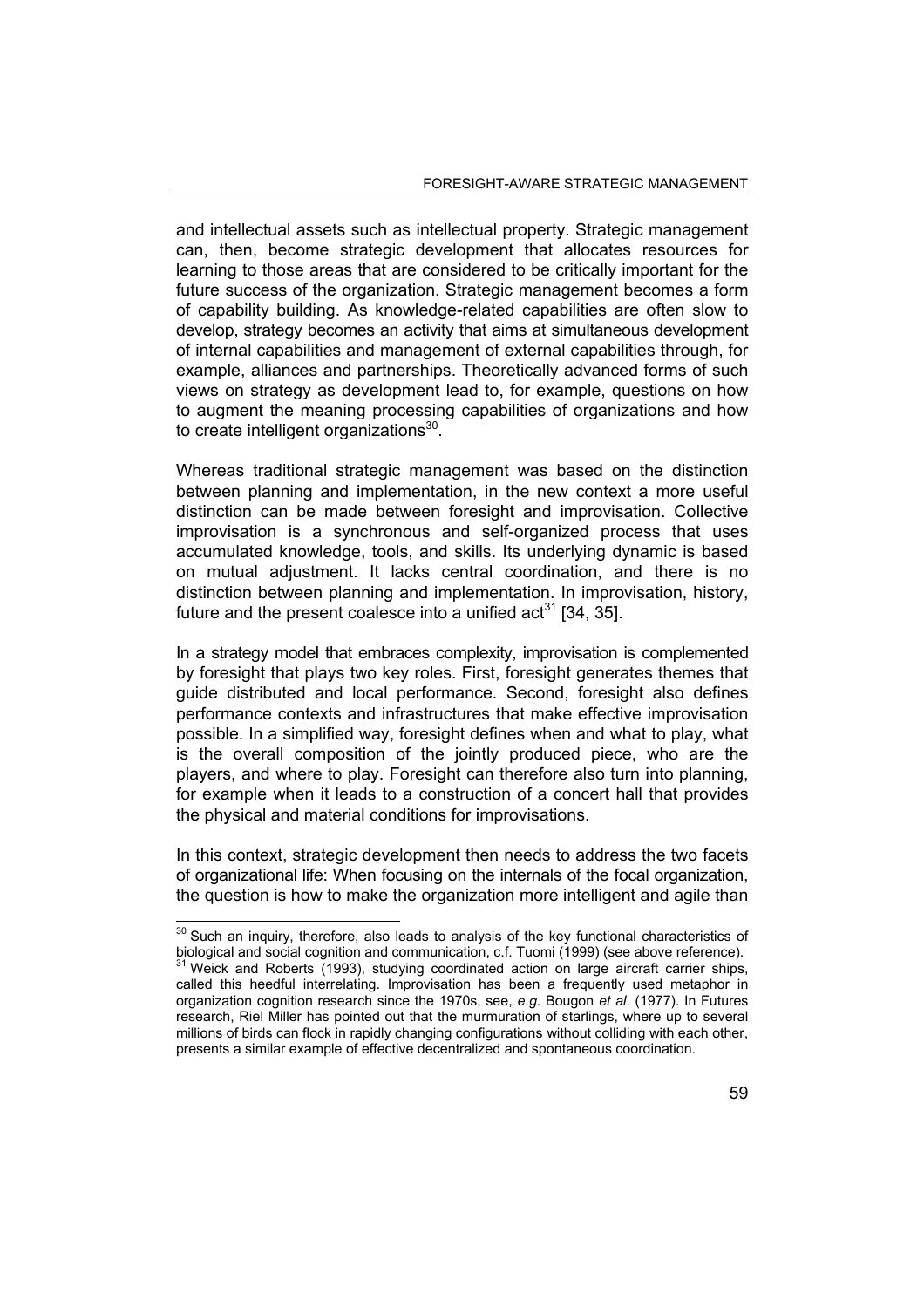it is now; When focusing on the external environment, the question is how the focal organization can shape the evolutionary processes in its organizational ecosystem to create strategic advantages. In contrast to traditional competitive strategies, such ecosystem strategies can often be noncompetitive and they always have an explicit collaboration or co-evolution component.

In this setting, strategy also reveals its nature as a form of risk management. The key starting point of traditional management theories was that management is about control. Planning, therefore, has become a tool that addresses the perceived need for increased control; an instrument that manufactures belief in control, even when we instinctively know that such hubris will eventually be punished. In the current turbulent context, the punishment will come without much delay, and the risk-reducing capacity of planning is increasingly revealed as an illusion. Strategy, however, still needs to address risk.

When strategy is based on a combination of improvisation and foresight, risk needs to be addressed in its true probabilistic sense, at two levels. First, improvisation implies uncertainty, and there exists a risk of local collisions. These risks can be addressed by procedural agreements and through the development of shared performance "styles"<sup>32</sup>. The second type of risk is related to the allocation of resources. Lack of foresight imagination can lead to the neglect of key emerging themes, and the resulting development efforts can lead to dead-ends.

In an open world, strategic evaluations are bounded by our limited capacity to formulate anticipatory models that extend beyond closed micro-worlds. In itself, this is nothing new, and our cognition works under the same limitation. There is no guarantee that collective strategy choices avoid dead-ends. The basic nature of all intelligent activities, however, is that they allow us to

 $32$  One might also note that this form of risk management problem underlies social contract theories that have further led to social and political theories of institutions and law. In effect, the classical social contract theories of Hobbes, Locke, Kant, and Rousseau generate and legitimize institutional order that aims at avoiding local collisions. This connection points to the fact that there is a link between "rules of improvisation" and theories of justice. At present, this connection between strategy theory and political theory has received very little attention, partly because much of the extant strategy research implicitly adopts the utilitarian models of agency and value. As the improvisation model of strategy implicitly assumes autonomous agents, the theory of justice becomes an essential element in the theory of strategy and foresight.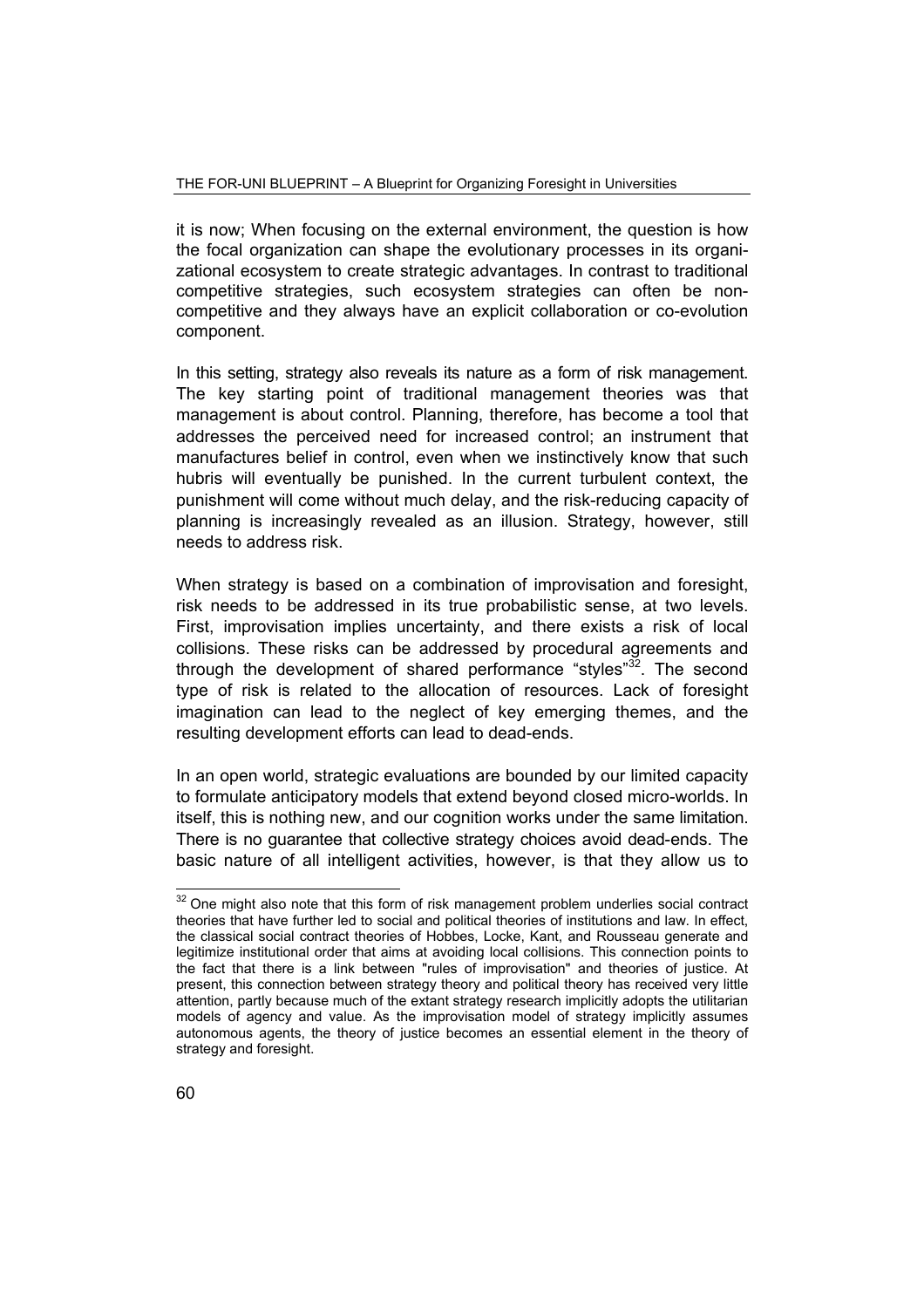operate in unpredictable and open worlds, and to explain our actions so that they can be communicated. This is necessary both for collective action and learning.

In a complex and deeply unpredictable world, foresight, therefore, needs to be organized in a way that embraces complexity, instead of simplifying it. The resulting new approach to strategic thinking is radically different from traditional strategic planning and management. The historical concept of strategy was based on an idea of rationality that implicitly assumed that important organizational decisions can be made within a domain where the complexity of the world remains under control. This domain is now shrinking. Strategies have to be formulated also when we know that we don't know what the relevant parameters of the world are going to be.

The emerging new strategic thinking therefore requires managerial attitude that facilitates inter- and intra-organizational network coordination, distributed decision making, and opportunistic learning. Furthermore, strategy now needs to extend beyond organizational boundaries. It needs to consider, for example, institutional and structural couplings among ecosystem participants, and the processes and tools with which knowledge and meaning are translated and transformed across local systems of meaning.

This is a major departure from the classic theory of management. Information does not flow from bottom up, and knowledge and decision making capacity rarely accumulates at the top of hierarchies. There can be no single line of control in a networked world, nor in a world that cannot be controlled.

## 5.4. STRATEGIC MANAGEMENT IN UNIVERSITIES

Strategic management in universities is considerably more challenging than in traditional business settings because universities simultaneously fulfill several essentially independent functions. They act as institutional nodes in regional innovation ecosystems and global knowledge creation networks, they provide educational services, they spin-off new businesses and technologies, and they also function as socially and culturally important hosts that integrate and process knowledge flows for public and political debate.

Furthermore, universities act as institutional hosts for unallocated intellectual capital and they provide absorptive capacity that facilitates social change and development. They also provide skilled and programmable labor, access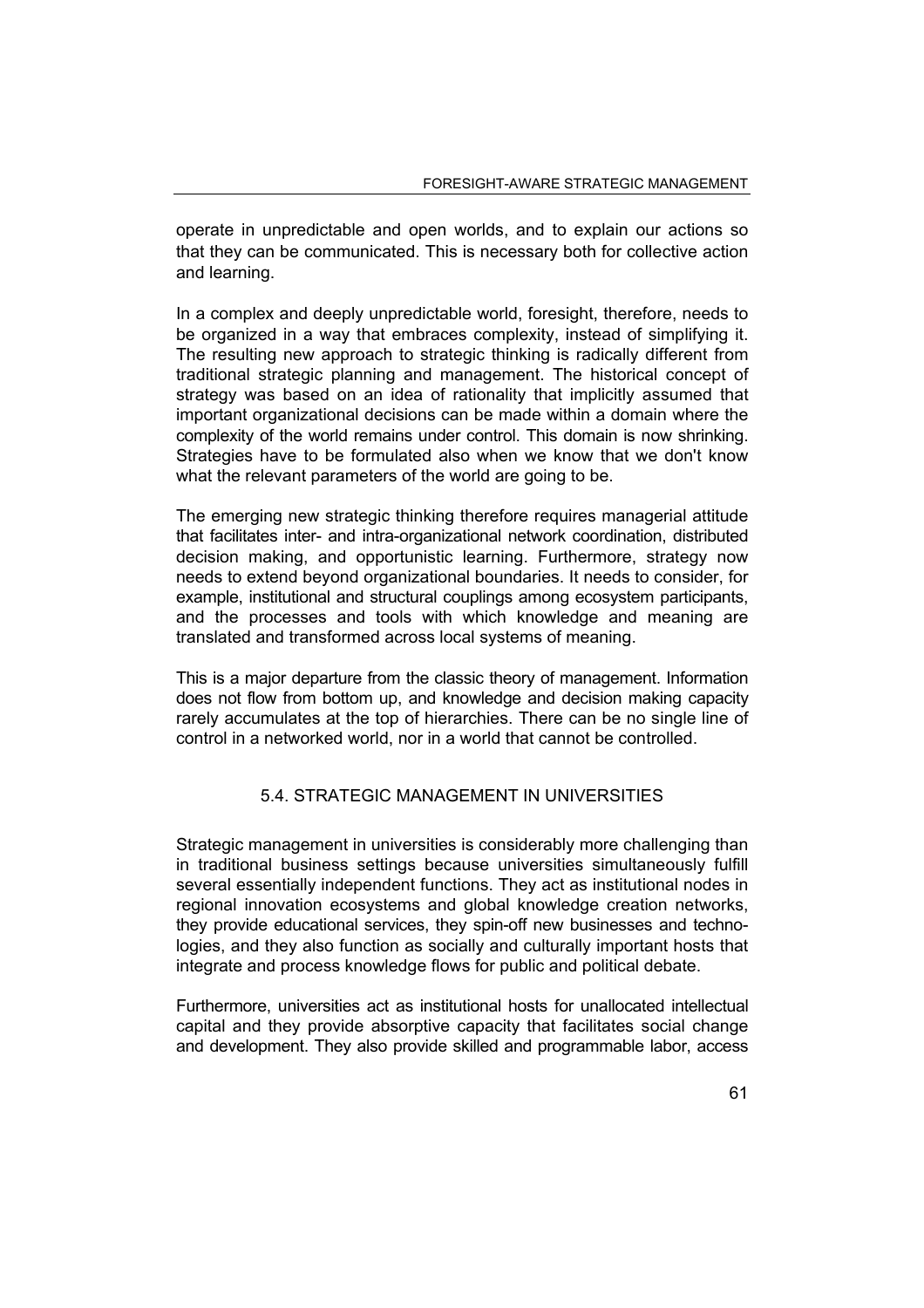points to knowledge and expertise, and generate and diffuse knowledgerelated capabilities that form the socio-political infrastructure of modern societies.

Also business firms have multiple roles. From a strategic management point of view it is, however, usually possible to focus on one key role which dominates over the others. Today, the ultimate function of business firms is often thought to make profit for their investors, and the final valuation of organizational activities can, at least in theory, be made using this singledimensional criterion. For universities, such a simplification is not possible. It is not an easy task for strategic thinkers to define what is the dimension at which a university should be "better" than its competitors. Indeed, it is not easy to tell what its competitors are, if any, or to what extent the concept of competition actually makes sense in university settings.

In other words, universities, in general, are not business firms. They play several socially and economically important roles in parallel, and there is no single objective that could be used to define "optimal" strategies. This is in contrast to business or military strategies, where profit or "winning the war" can provide the ultimate criterion for success. Universities provide educational services, and many of these could also be provided by commercial entities, thus defining a niche where competitive strategies could make sense. Similarly, universities can, at least in theory, compete among other universities on research excellence. In general, such a reductionist view on the objectives of the university is a gross and inaccurate simplification.

Due to the multifaceted nature of universities as social institutions, traditional strategic management and planning approaches quickly lead to frustrations. The emerging new strategic thinking, based on ecosystem strategies and capability development, is better suited for university strategic management, as the underlying models allow for a multitude of qualitatively different interactions and relationships among ecosystem participants. Foresight has a critical function in supporting strategy development in this new context.

#### 5.5. CONCLUDING REMARKS

Above I briefly described three visible trends that generate a new context for universities as social institutions, organizations, and participants in local and global innovation ecosystems. These three trends – the rapidly expanding access to knowledge, the increasing economic impact of informal, social and networked competence development, and the new distributed and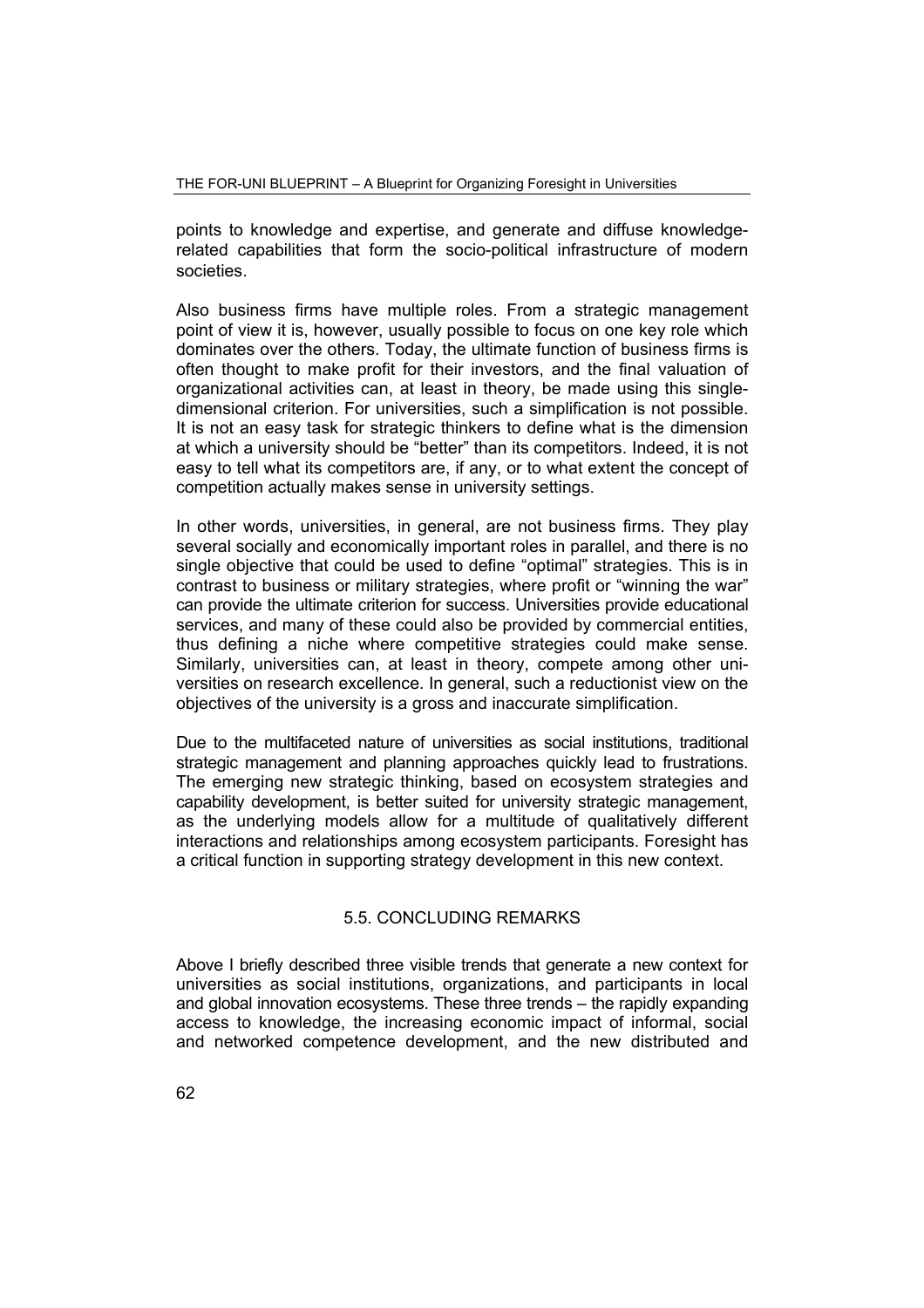open innovation and knowledge creation models – will challenge longstanding assumptions that underlie many current practices in universities. More importantly, perhaps, they are the three key dynamics that drive the socio-economic transformation that we often call "the Knowledge Society". One of the defining characteristics of this emerging world is its essential complexity, which in many practical cases cannot be simplified without losing the object under study.

In this setting, as discussed above, strategic planning becomes a contradictory effort, and strategic management shifts toward strategic development. In many ways, strategy becomes a question of strategic learning. Learning becomes an explicit part of strategy, and strategic thinking rests on new concepts that cannot be found in existing text-books.

Although universities are fundamentally more challenging organi-zations for strategic management than business firms, the emerging new concepts of strategy are well-suited also in the university context. The application of these new concepts, however, requires considerable intellectual effort. There are no pre-existing blueprints to follow; instead, university managers need to draft their own blueprints for action.

In the traditional approach, strategic planning assumed that we describe and explore alternative futures, thus creating understanding of critical choices that should be made today. The decisions are then expected to lead to action. This sequence of reflection, choice and action is widely considered to be an obvious model of how people think and how organizational decision making occurs. To an important extent, Western culture can be defined by this specific conceptualization of rationality. Although mainstream studies of organizational decision making have pointed out that decisions are often articulated and formulated only after the fact, for example to communicate and legitimize routes of action already taken, conventional models of rationality are deeply rooted in the belief that thinking comes before action, and that rational action can only result from selecting between pre-mediated alternatives.

This view neglects the fact that our action is not just implementation of thoughts. All our action is intelligent action, oriented towards anticipated futures. It is the richness of imagined futures that makes our action more or less intelligent, in the conventional sense. Rational thought becomes possible only in retrospection, structuring, categorizing and simplifying what we already know.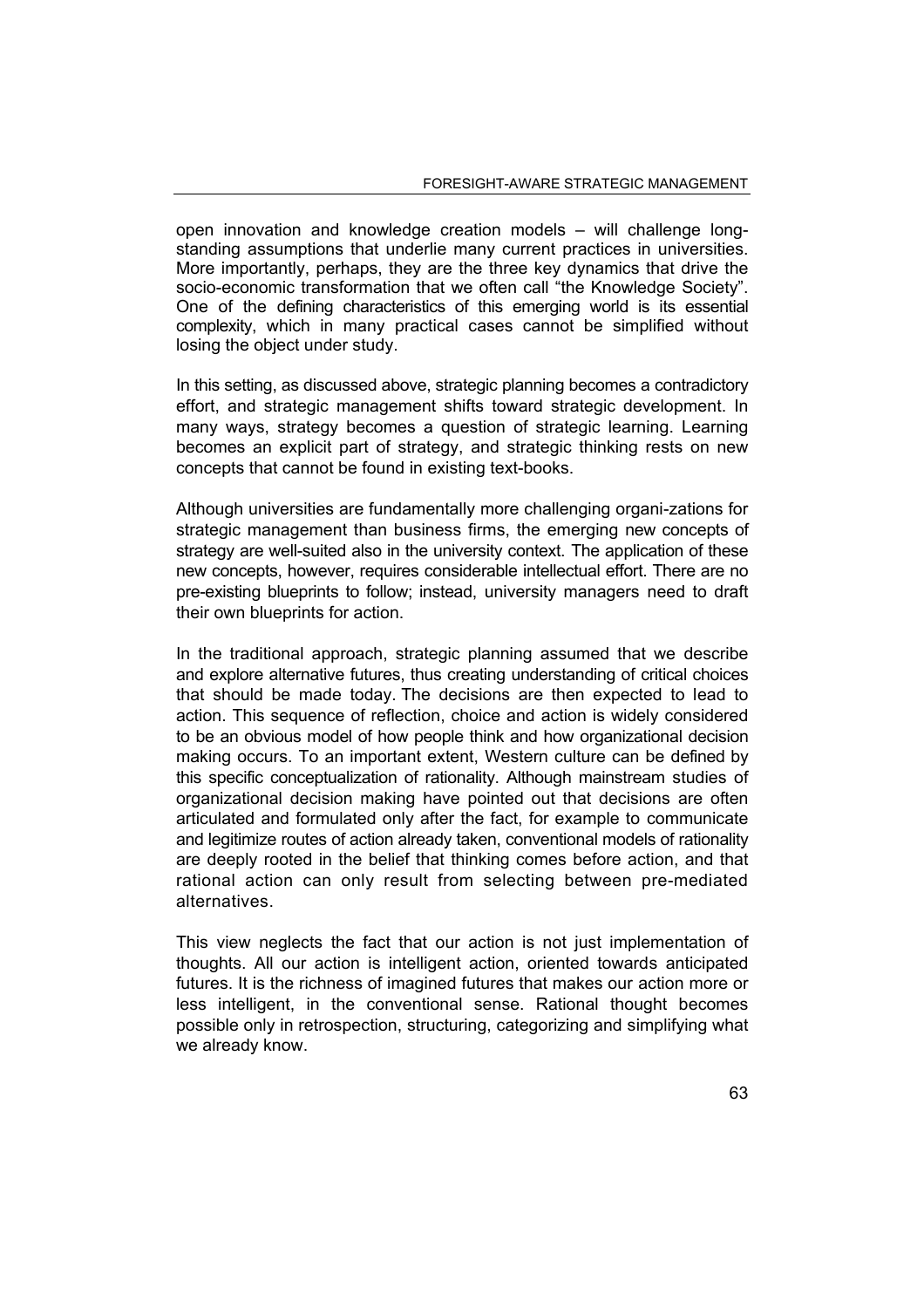In improvisation, thinking and action can not be separated in time. There is no obvious causal chain from thought to action. Instead, improvisational action is intelligent action that simultaneously expresses knowledge, skill and interpretation of the context of action. We rarely think what we say: instead, our speech expresses and articulates our thoughts. Yet, we speak using culturally embedded languages and utilize conceptual systems that allow us to make important distinctions.

The linear sequence of analysis, selection and action is today widely understood to be a highly interactive process. Yet, the underlying model remains linear. Our concepts of rationality, decision making and causality are tightly coupled, and it is not easy to revise any of these without changing the others. Indeed, this tight bundle of fundamental concepts has to an important extent defined how philosophers since Aristotle have understood the problems of ontology and epistemology.

These Western conceptualizations of rationality, knowledge, action, and cause and effect have been highly successful in practice. They have allowed us to simplify the world in ways that make repeatable and predictable interventions possible. They have allowed us to project a mechanistic picture on the world, thus facilitating mechanical interventions and interactions with it. As Henri Bergson noted more than a century ago, the human intellect simplifies the reality in ways that allow us to grasp it. Indeed, according to Bergson, that is why we have intellect. One expression of the collective force of the human intellect is the industrial society, where technology-enabled large-scale production now dominates value creation.

Yet, as Bergson also noted, this capability comes at a cost. The human mind has great difficulties in comprehending change, flow, and complexity that are the essential characteristics of living systems. Bergson's claim was that the human intellect can only operate if it reduces the world into a reality that lacks the essence of life and where the "durée" of biological life is replaced by a sequence of timeless ticks of a mechanical clock.

As a living process, human intelligence, however, still interacts with the complex world of change through action and instinct. Perhaps, therefore, we could say that improvisation, guided by intellect, knowledge, and educated instinct, can provide us a productive access route to the world of complexity. Improvisation provides the foundation for real-time strategic action. Foresight, in turn, generates the imagined futures that guide thinking, knowledge creation, competence development, and education. Together they make strategy possible in the emerging world.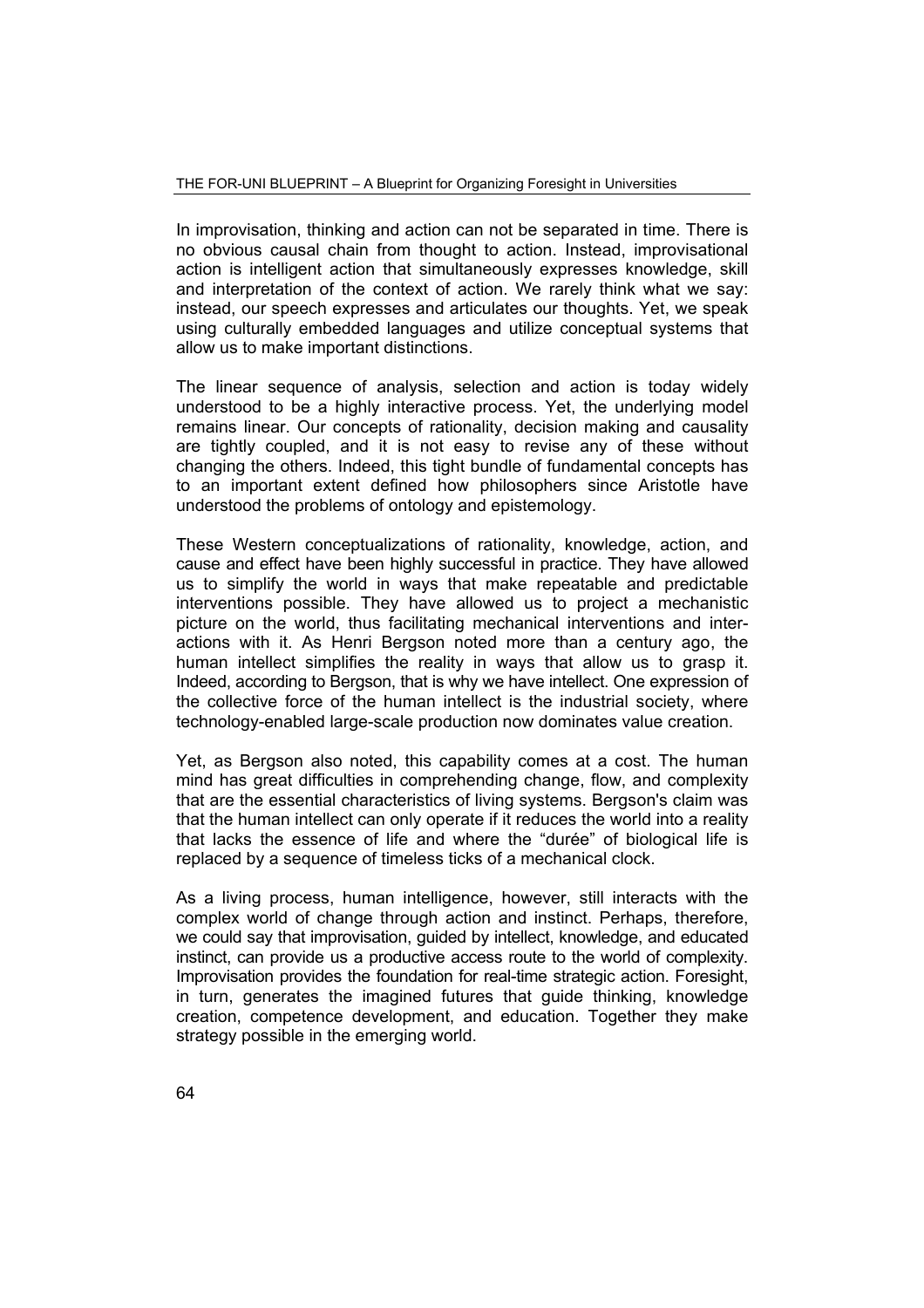### **6. WHICH ANTICIPATORY SYSTEM FOR UNIVERSITY FORESIGHT? A POSTSCRIPT**

# By RIEL MILLER<sup>33</sup>

*"The straight warp of necessity, not to be swerved from its ultimate course – its every alternating vibration, indeed, only tending to that; free will still free to ply her shuttle between given threads; and chance, though restrained it its play within the right lines of necessity, and sideways in its motions directed by free will, though thus prescribed to by both, chance by turns rules either, and has the last featuring blow at events".* 

Herman Melville, *Moby-Dick*

As the university changes and the society in which it functions also changes, there are people who ask the question: How *should* the university change? Generally, these people, some of whom feel responsible for what happens, want to answer this question because they want the university to serve a specific purpose. They believe that the university should change in ways that make for a better future for the university and, usually, for society as well. As a result, in order to think about how the university should change they need to think about what the future might be like. This is where foresight comes in and the question of which anticipatory system to use to think strategically about the future.

### 6.1. FORESIGHT

Foresight is an action. In its most general form, it is any kind of act that takes into account the future. This means that foresight is an activity, a process. It is an action that in one way or another uses the "reality" of time in our universe. In other words, foresight depends on the fact that, as far as we know, the present is a point, a special one that is stuck between a forever inaccessible past and an eventually accessible future. Now is special.

 $33$  Institut d'études politiques de Paris (France), email: rielm@yahoo.com.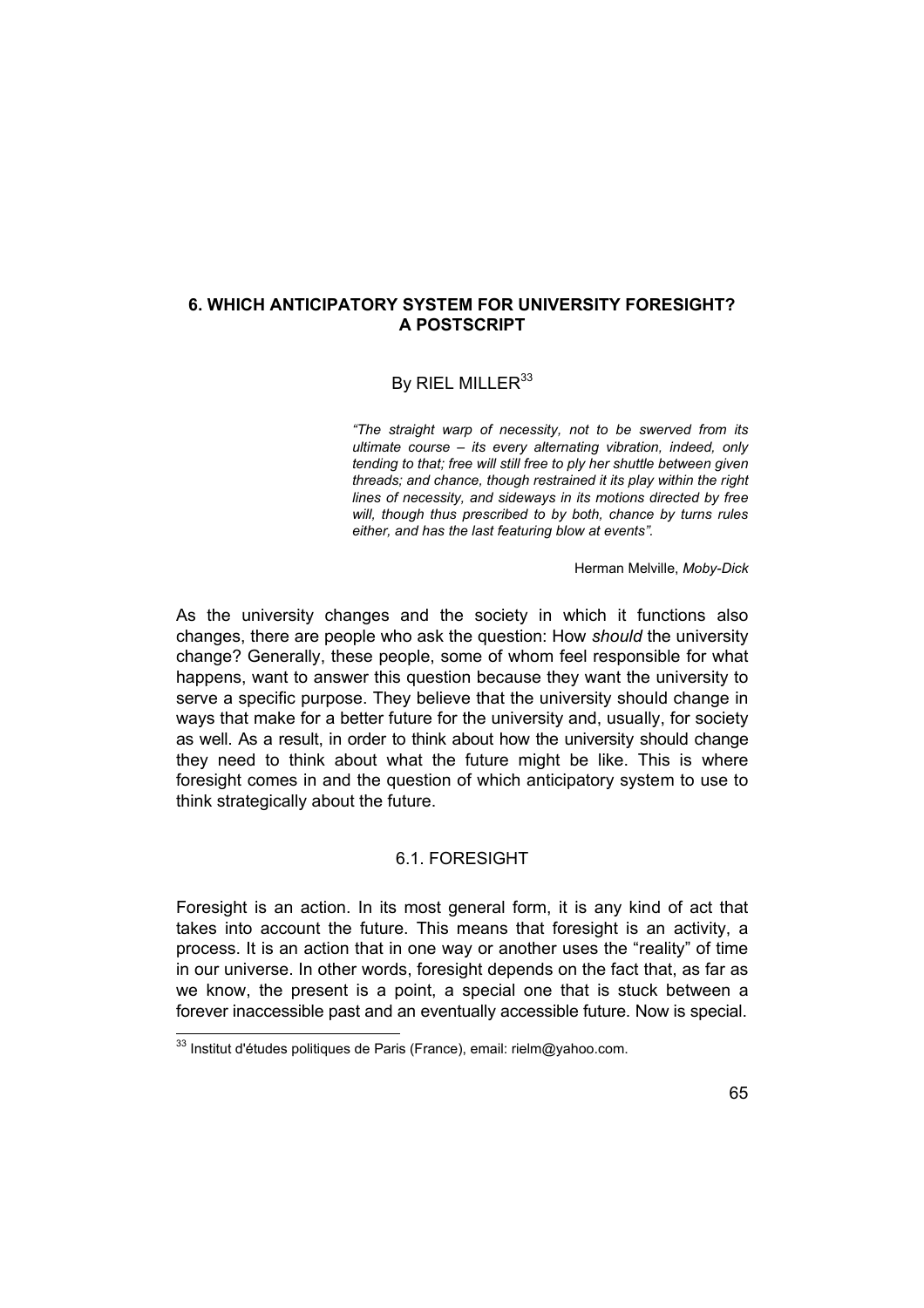Of course the past exists in the present in many different ways and so too does the future. There are differences and similarities in the way the past and future exist in the present. The past is with us in memories, both conscious and unconscious, and in all sorts of artifacts and phenomena, from monuments like the pyramids and literature to ideas like equality or "Arabic numerals". Past and future share the impossibility of (re)creating what did/will happen. From the now it is impossible to go backwards or forwards to "be there" since there is no there to *be* in. A photo or movie of the past are the past now.

The future is also from the past – mostly in two ways. First, when the future is created using the past as precedent. This is the past extrapolated into the future. Second, when the idea of the future is just taken from what was imagined in the past. This is what Barrows Dunham called "past futures." There are future futures, which are clearly unknowable now, but will exist when later on, in some future now, someone imagines the future. Strictly speaking none of these futures is really "the future" since it is either the past in the present or the present in the future but never the future in the present, since the future does not exist. In the end the past *is* the main way that the future exists in the now.

Where the future differs from the past is in that it has not existed. As a result, the only way to make the future "exist" is to imagine it. This is anticipation. Not all anticipation takes a conscious form, as Robert Rosen pointed out, trees anticipate by shedding leaves before winter and, as Juan Ferret argues in a recent Special Issue of Foresight, the entire universe anticipates because it is moving "in time". Both conscious and non-conscious forms of anticipation can be described as operating within systems that enable the act of foresight – "imagining" what does not yet exist.

### 6.2. ANTICIPATORY SYSTEMS

Anticipation is such a familiar activity that we often do not think about it. Look at the cartoon of Bugs watching Elmer depicted below, it is clear that the clever rabbit is many steps ahead of the plodding hunter. Bugs has a better anticipatory system than Elmer. A schematic representation of Bugs' anticipatory system can be reduced to a subject (S), in this case Bugs, a model (M) of Bugs, and an effector system (E), which in this example is Bugs' capacity (volition) to direct himself (S) to get out of his rabbit hole.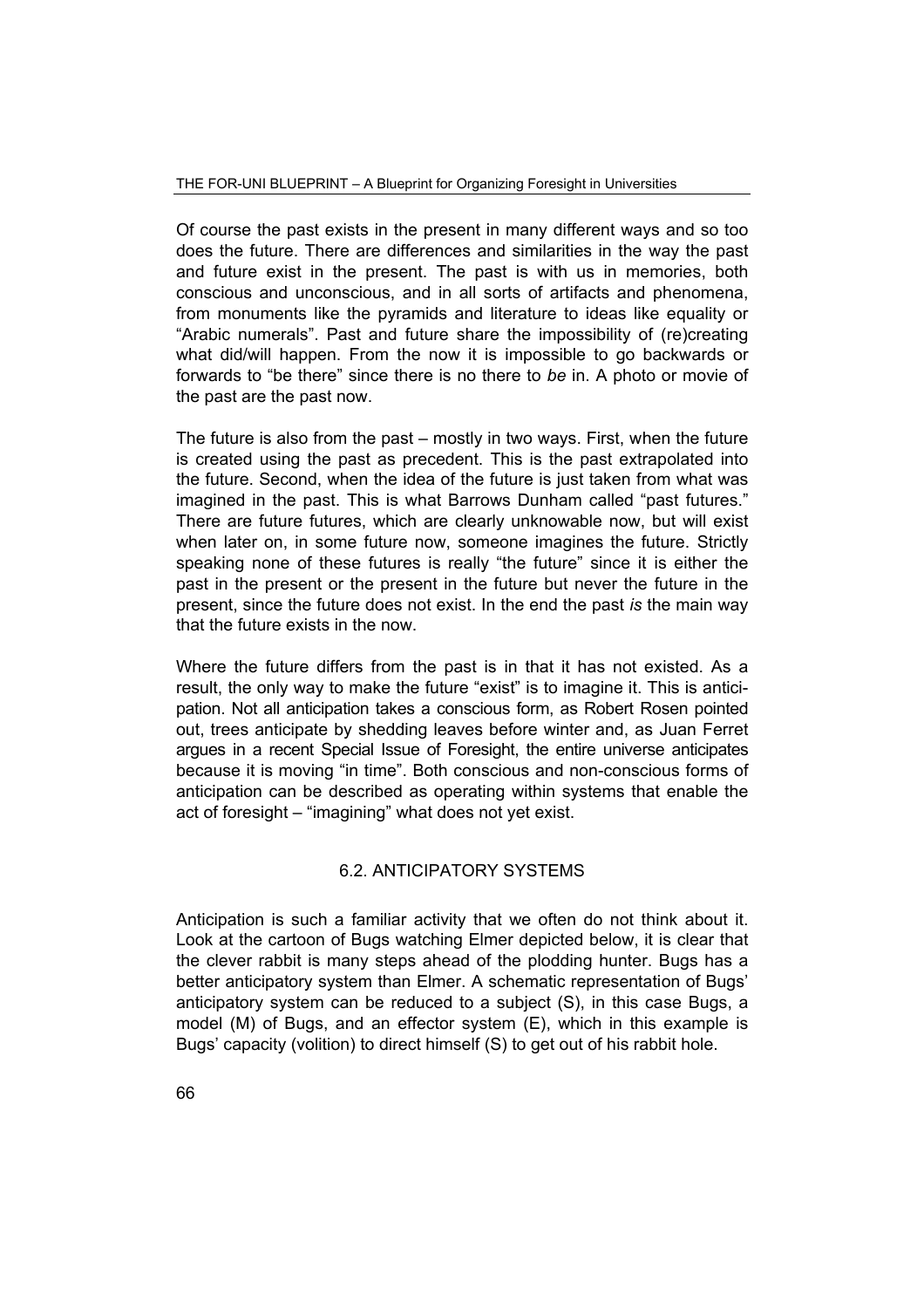The input, that gets the whole process going, is when Bugs hears Elmer coming. This sound is a source of information, data that is fed into  $M - a$ model of Bugs and his survival. The model allows Bugs to speed up time, to imagine a point in the future, a little story about what Elmer might do when he arrives at the rabbit hole. This imaginary, model-generated story of the future is then transmitted (1) to Bugs' effector system (E) leading to a decision and instructions (2) to Bugs' legs (S) to get him out of the burrow right pronto – the output being that the object system  $(S - Bugs)$  can then look at Elmer when he fires the shotgun into Bugs' burrow.

Bugs is not a machine and he doesn't think about the inputs, models, effectors, and outputs of his anticipatory system. He just does it. The drawing in Figure 6.1b is a simple depiction of an "anticipatory system", it compartmentalizes and sequences in ways that are much too neat, real anticipation is a much cloudier process, with a myriad of inputs and outputs, conscious and unconscious perceptions and motivations.



**Figure 6.1a.** Bugs Bunny outsmarting Elmer Fudd.

The fine print: The idea of anticipatory systems and the schematic illustration of how such systems work is useful for thinking through a part of the process whereby the future enters into our actions. Depicting anticipation in this mechanistic linear fashion need not deny that almost all of the inputs and outputs, as well as the attributes and "functioning" of the model and effector systems, are constructed and shaped (reflexively) by our ways of seeing and through interactions. Myths of good and evil spirits, ghosts and gods combine with instinctive fight or flight reflexes in ways that are layered on our internal and external rules of what is good or safe or dangerous.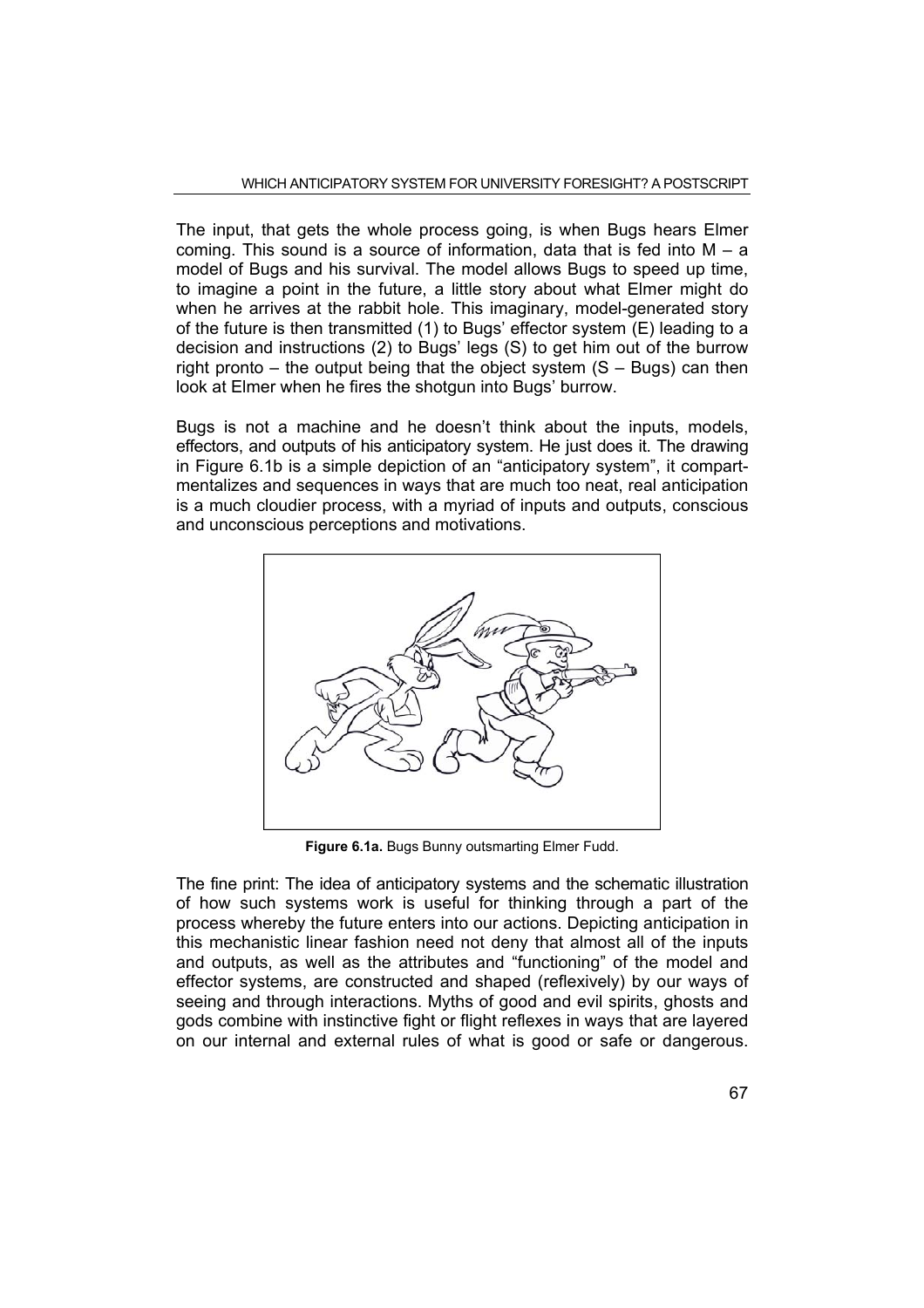THE FOR-UNI BLUEPRINT – A Blueprint for Organizing Foresight in Universities

What we do and how the future enters into it, is multi-faceted and can, if we make the effort, include a recognition of fundamental indeterminacy and the creative novelty of what happens.



**Figure 6.1b.** Robert Rosen's M-model in Rosen R., 1985, "Anticipatory Systems: Philosophical, Mathematical, and Methodological Foundations".

### 6.3. DISTINGUISHING ANTICIPATORY SYSTEMS BASED ON CATEGORIES OF THE FUTURE

One way to discern different kinds of anticipatory systems, or at least subsystems, is to consider differences in the objects being considered by the system. As a working hypothesis I offer three different kinds of potential of the present – that is, kinds of future that can be subjects of the act of foresight. Two of these categories of the potential of the present I call **contingency** and **optimization**. These two are quite familiar. Humans are fairly adept at using their anticipatory systems (models, effectors) to act on these two dimensions of the present. The third category is harder to pin down, and we have much less experience with "being" **exploratory**. It takes all three to see the rich potential of the present $34 -$  to be and become.

#### **6.3.1. Contingency**

Contingency futures are those aspects of the present that have the potential to happen due to an outside event. One can hope to prepare for or pre-empt a contingency future but the potential for it to happen is usually

 $\overline{a}$ 

 $34$  This is a way of connecting a multi-ontology reality with a multi-epistemology design for action. See Aaltonen, M. (2007), "The Third Lens: Multi-ontology sense making and strategic decision making", Ashgate.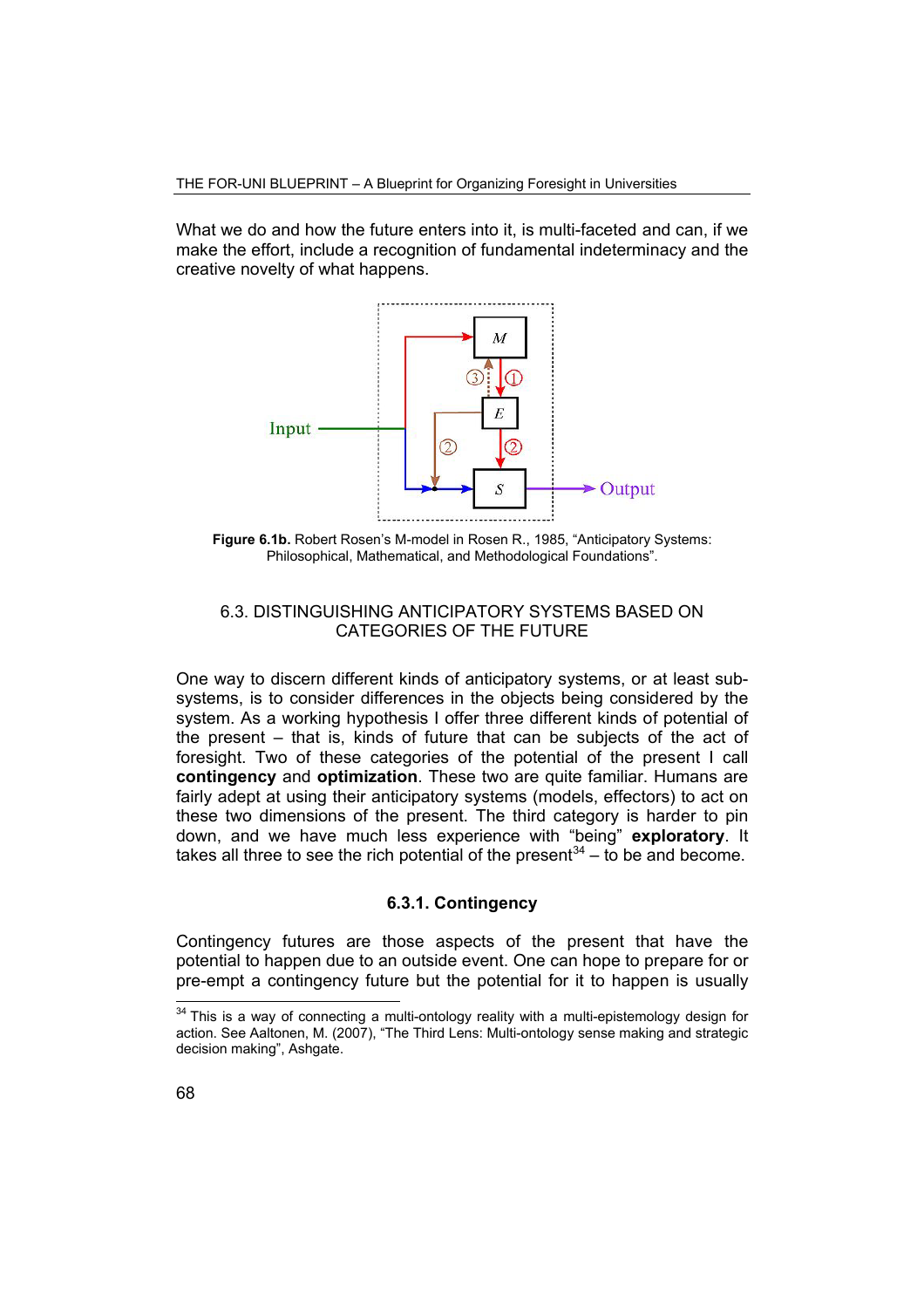not contingent on the phenomenon that is acted upon. This potential of the present exists in the dangers and opportunities posed by outside forces, like predators (tigers, cars), which, if you are not careful, can kill you and which also take the form of emergencies (wildcard events – high impact, low probability) such as a tsunami, an earthquake, pandemics or, alternatively, good things like winning the lottery or the chance discovery of a suddenly valuable resource (oil, gold, lithium) beneath desolate sands or jungle (good for income, bad for preserving a culture in an unchanged state).

Be it a tsunami or winning the lottery, contingency futures can be imagined and even calculated probabilistically. For instance, on average the chances of being hit by a sports utility vehicle while sitting in a Starbucks coffee shop are lower than if you are crossing the street. Although when I was in Berkley a few years ago an SUV did come flying through the door of the Starbucks coffee shop I was in, luckily causing only material damage. Still, statistics and odds, as any punter knows, are just informed guesses.

Yet, humans are fairly good at this kind of "approximation" story that helps us prepare for the unexpected outside force. Here again I have a personal anecdote about how my life was saved by a flight simulator. No, I didn't pilot a plane based on my experiences landing computer generated biplanes. Rather the pilot of the twin engine turbo-prop that I was in, on a stormy night in February heading out of Quebec City, explained after we had landed safely, that if he had not practiced in a flight simulator, just the week before, how to recover after losing an engine, none of us would have lived to tell the tale.

When it comes to the contingent potential of the present, games, simulations, practice adapting, openness, stockpiling general purpose tools, etc. are what serve us best.

## **6.3.2. Optimization**

Optimization futures are those aspects of the present that we believe can be "caused" to happen in the future through premeditation and planning, generally in circumstances where the rules and resources are assumed to be fixed.

Here the potential of the present is like a chess game. There are many permutations, different paths to the goal, but the ends, means and rules of play are given. Farmers that plant seeds in the ground with the expectation of harvesting a crop in the future know that there are many phenomena that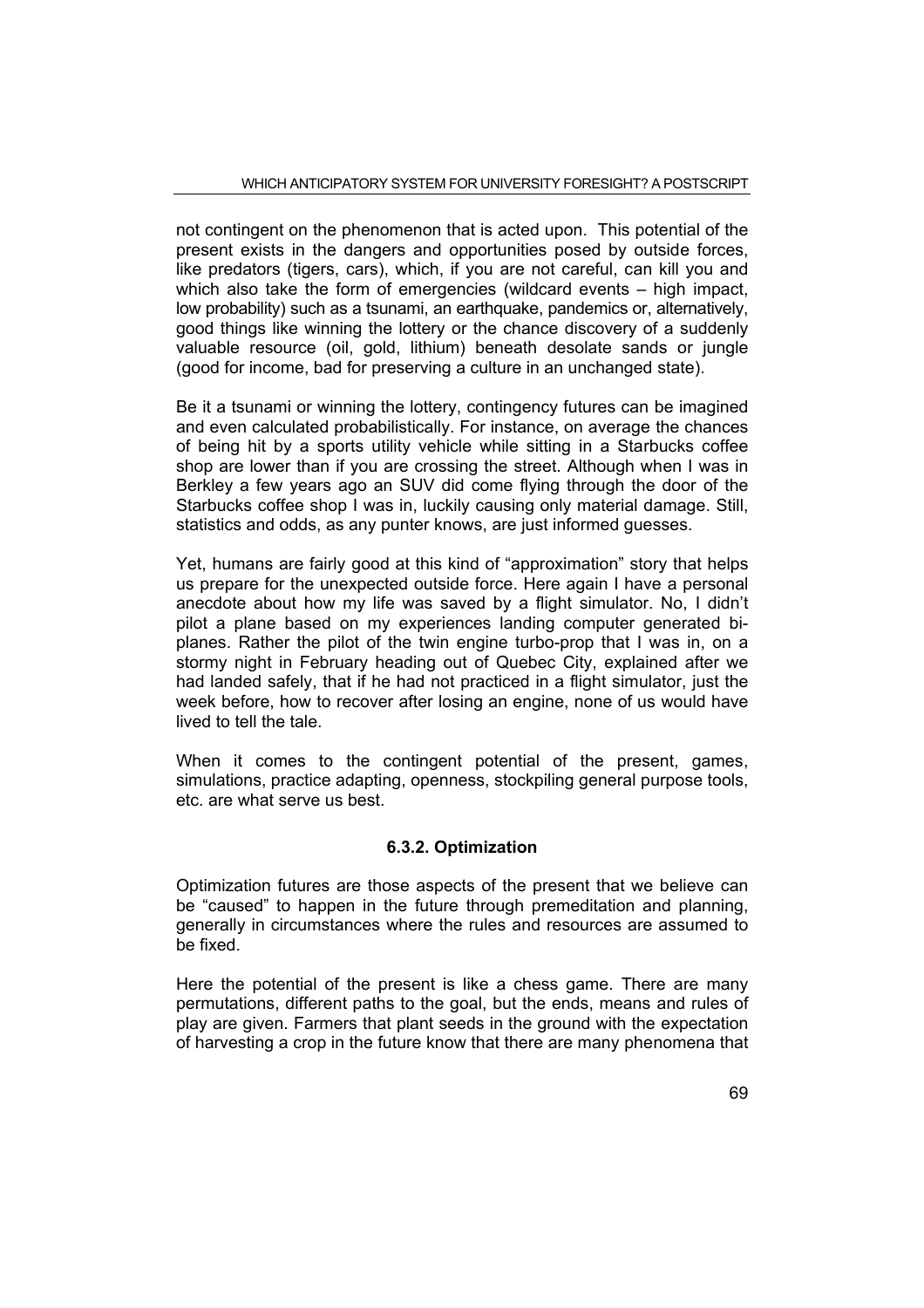can intervene, from locusts and war to perfect weather and enough hands for the harvest. They play the game, using their best know-how to get to the goal, while fully aware that it is not certain.

Of course it is well known that pursuing a plan (a path of action decided in the past) cannot take into account much of what happens, the messy and complex parts of reality that are continually reminding us that goals, rules and resources are all open to change. But generally speaking, if the end is deemed sufficiently important, like planting grain so that there will be food to eat later in the year, then proceeding as if things will go as planned is deemed acceptable and often necessary.

For much of human history the end (survival) justified the means, including ignoring new information arising out of change and even changes in the conditions of change. Indeed, as the recent financial crisis demonstrates, more effective optimization still matters (superior reform), Toyota beats General Motors in planning to produce cars, but at the same time the end of the automotive era signals that industrial organizations operate in a new context. The potential of the present goes beyond optimization.

Even for the most agile or flexible entity that displays strong resilience, able to sustain or preserve its "nature", the assumption that the goals, resources and rules are given fails to encompass the emergent, spontaneous and serendipitous attributes of reality as it assembles from moment to moment. This brings us to the third potential of the present category: explorationdiscovery.

### **6.3.3. Creation, Exploration, Discovery**

Exploratory futures are those aspects of the present that are not yet known but are created – invented, in one way or another, to reveal new patterns or to form part of the necessary, albeit not sufficient conditions for novelty. Exploration is about "seeing" the present differently because what one imagines in the future is different.

Novelty and discontinuity are the hallmarks of this dimension of the present – and in a way it only exists once it is seen. Unlike the *tromp l'oeil* image that is either a glass or two faces, depending on how you decide to look at it, these spontaneous phenomena are not just waiting to be discovered but must happen in that mysterious bang that is part inspiration, part legacy, part chance, and part mystery.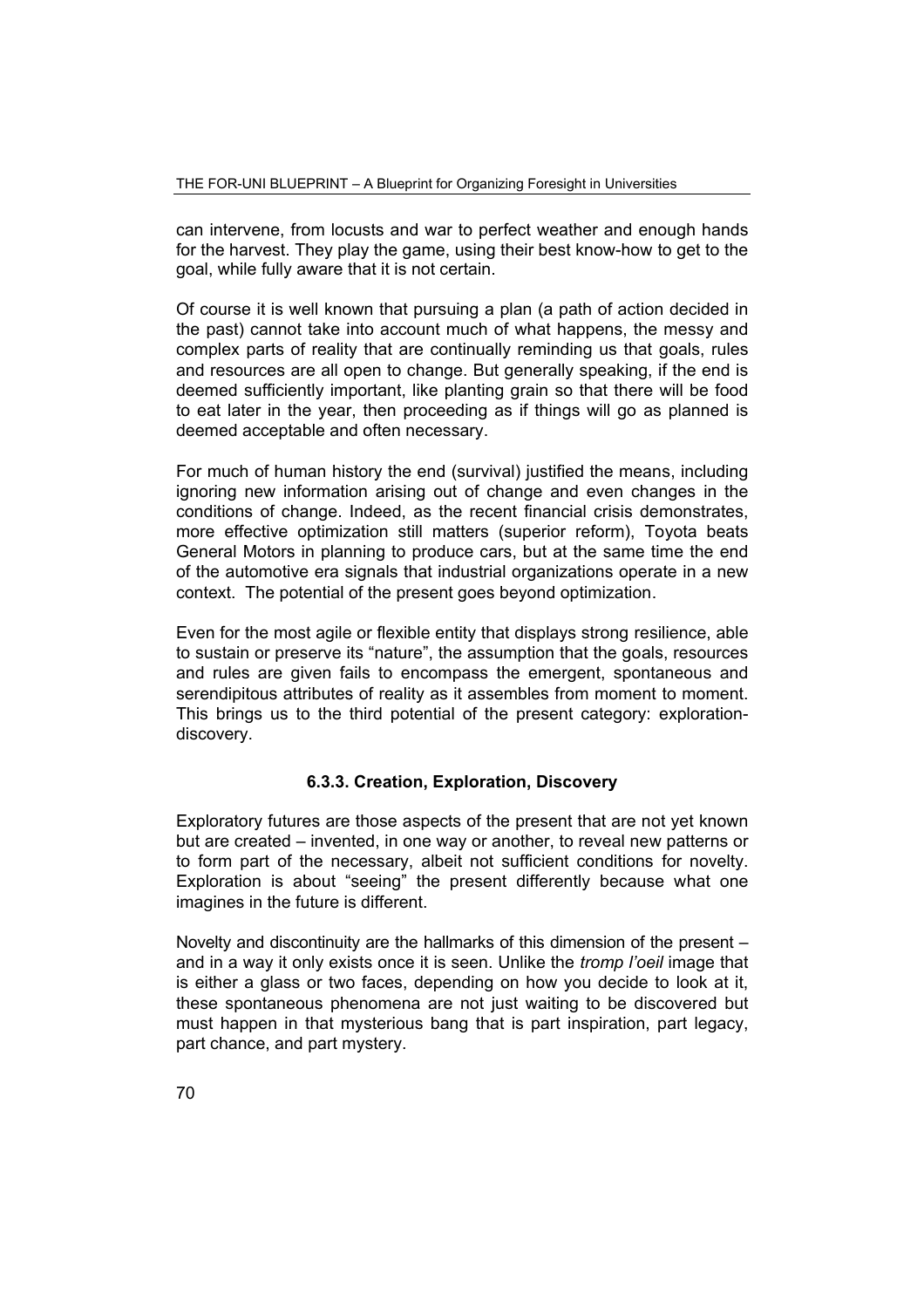Exploring the potential of the present is a delicate and ephemeral balancing act when compared to optimization or contingency. As intimated by Thomas Edison in his famous quote: "Genius is one percent inspiration and ninety-nine percent perspiration", explicit efforts to discover the potential of the present (without which it might not even come into existence) depend on the paradoxical, even contradictory task of building a scaffolding for the imagination.

The danger is that formal, preconceived sources of inspiration, intended to enable discovery, are all too often exactly what snuffs it out. By insisting and imposing the patterns, words, and ideas of the past on the present the non-existent cannot "bang" into existence. Exploration is not about the paths not taken, it is about the futures unimagined and hence the presents that never existed. No dance, no improvisation.

| "Dimension" of                                                                   | <b>Example</b>                                                                                              | Teleology   | Context                                                                                                                                                                                               | <b>Method</b>                                                         |
|----------------------------------------------------------------------------------|-------------------------------------------------------------------------------------------------------------|-------------|-------------------------------------------------------------------------------------------------------------------------------------------------------------------------------------------------------|-----------------------------------------------------------------------|
| the future                                                                       |                                                                                                             |             |                                                                                                                                                                                                       |                                                                       |
| Contingency $-$<br>Prepare for events<br>that are contingent<br>on other events. | Wildcard, lottery,<br>defined by the<br>capacity to react                                                   | Be prepared | Simple – an event which is<br>determinate (limited, specific<br>and definable).                                                                                                                       | Simulation, drill,<br>transparency,<br>communication,<br>adaptability |
| Optimization-<br>prepare for<br>purposeful action                                | Chess game, reform<br>process, climbing<br>mountains,<br>manufacturing a car,<br>going to the moon          | Known goal  | Known resources, known<br>rules, tries to defy complexity<br>through reduction and<br>imposition, the ends justify<br>the means.                                                                      | Planning,<br>probabilistic<br>scenarios                               |
| Exploration-<br>engage in<br>reconsidering the<br>anticipatory<br>assumptions    | Systemic emergence<br>- gaining wisdom,<br>societal<br>transformations –<br>from agriculture to<br>industry | Creativity  | Unknowable resources,<br>rules, values in a context with<br>emergent potential that is<br>hyper-complex, <i>i.e.</i> not only<br>uncertain but the<br>endogenous anticipatory<br>systems are emergent | Systemic disruption,<br>distancing, inside-<br>out and outside-in     |

### 6.4. WHAT IS FUTURES LITERACY?

Futures Literacy (FL) [36, 37], is a particular approach to building up an anticipatory system. FL is an overarching design framework that helps to guide the customisation of specific foresight methods at each step of the process in order to construct and then connect imaginative, analytically coherent strategic scenarios to policy options relevant to today's decision makers. The findings and methods of scientific research are the source of both the design principles and content of FL processes. FL is simultaneously an action-research methodology and a capacity building exercise.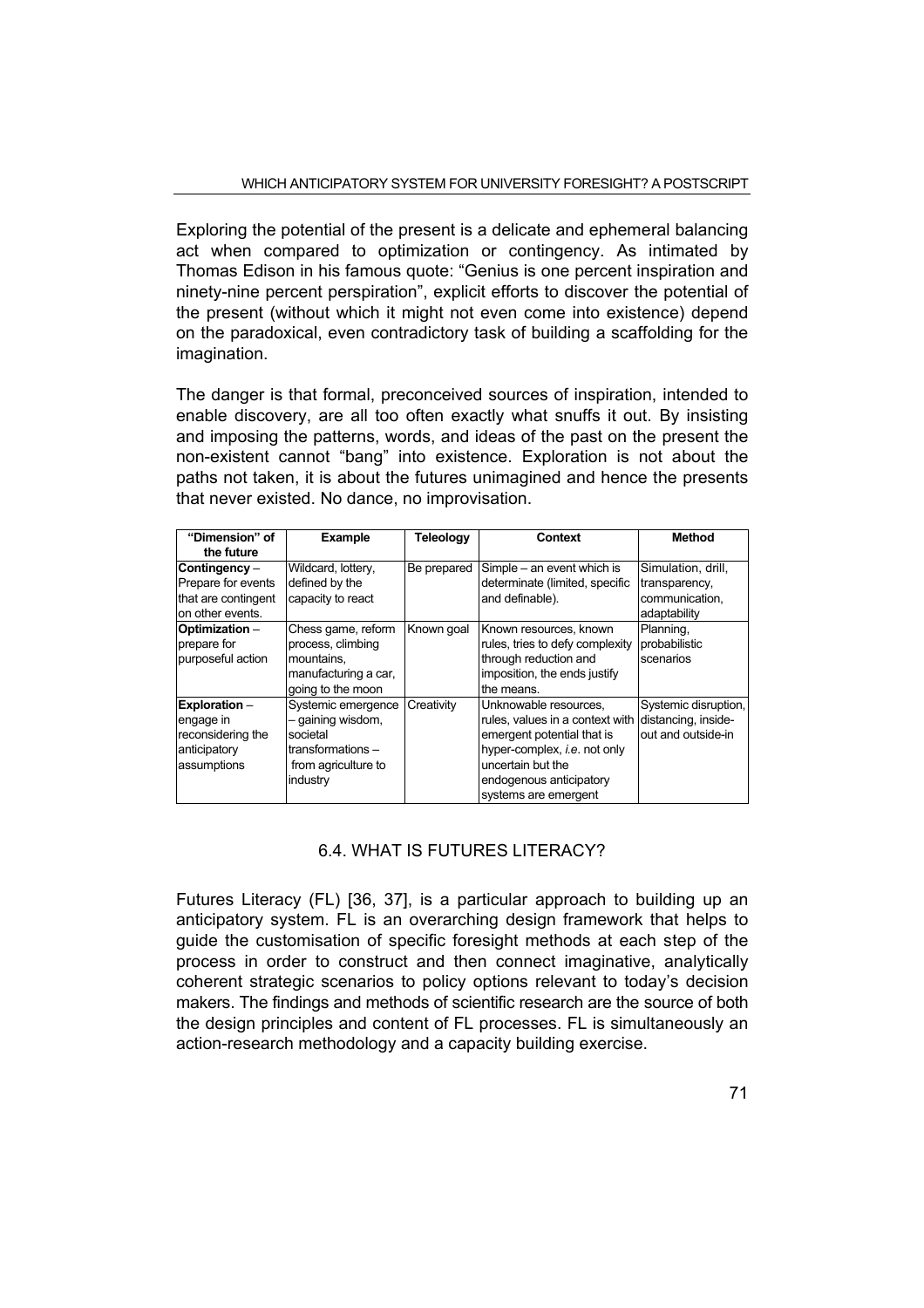### **6.4.1. Futures Literacy as Foresight Practice**

Futures literacy (FL), like alpha-numeric literacy, is a capacity. It is the capacity to develop and invent anticipatory assumptions. FL is a practical tool, like reading and writing, that enhances the way we use M, the model, in our anticipatory systems. A futures literate person is able to identify and distinguish the different forms of the potential of the present, just the way an accomplished reader can distinguish fiction from non-fiction, a detective story from a romance novel.

But what is fundamental about FL is that it anchors the future in the act of creating the present. FL only exists within multi-ontology being, a capacity of anticipatory systems to assess and invent the contingency, optimization and exploratory stories that are the simultaneous dimensions of the potential of the present. FL is done through structured conversations that bring disparate elements, depth and breadth of knowledge and information into a partially shared sensemaking framework.

Practicing and acquiring FL entails learning-by-doing processes that go through the typical phases of the learning curve. Level 1 is relatively easy; it calls for the development of a common discourse around values, expectations and, the subject of conversation. Many catalysts work for this discussion, including foresight tools like scenarios and "real-time" Delphi. Level 2 is the steep part of the learning curve and calls for "rigorous imagining", a structured process that combines analytical and creative framing of rich images of invented futures. Finally, Level 3 closes the circle, comparing and contrasting anticipatory assumptions with the expectations and aspirations revealed in Level 1 in order to clarify how the future enters into current choices – decisions now.

One way to learn how to be futures literate is to engage in a hybrid strategic scenario process that moves step-by-step through the three levels of FL [38, 39]. This approach uses a process of "rigorous imagining" – a learningby-doing, practical way to become "futures literate".

The HSS strategic conversation is divided into three phases:

- Level 1 Understanding Time, Expectations, Aspirations, and the Subject
- Level 2 Rigorous Imagining: Building a Dual Descriptive Frame (Narrative and Analytical) of the Subject and Constructing Creative Scenarios Within that Frame
- Level 3 Making Strategic Choices: Taking a New Look at Anticipatory Systems and Assumptions.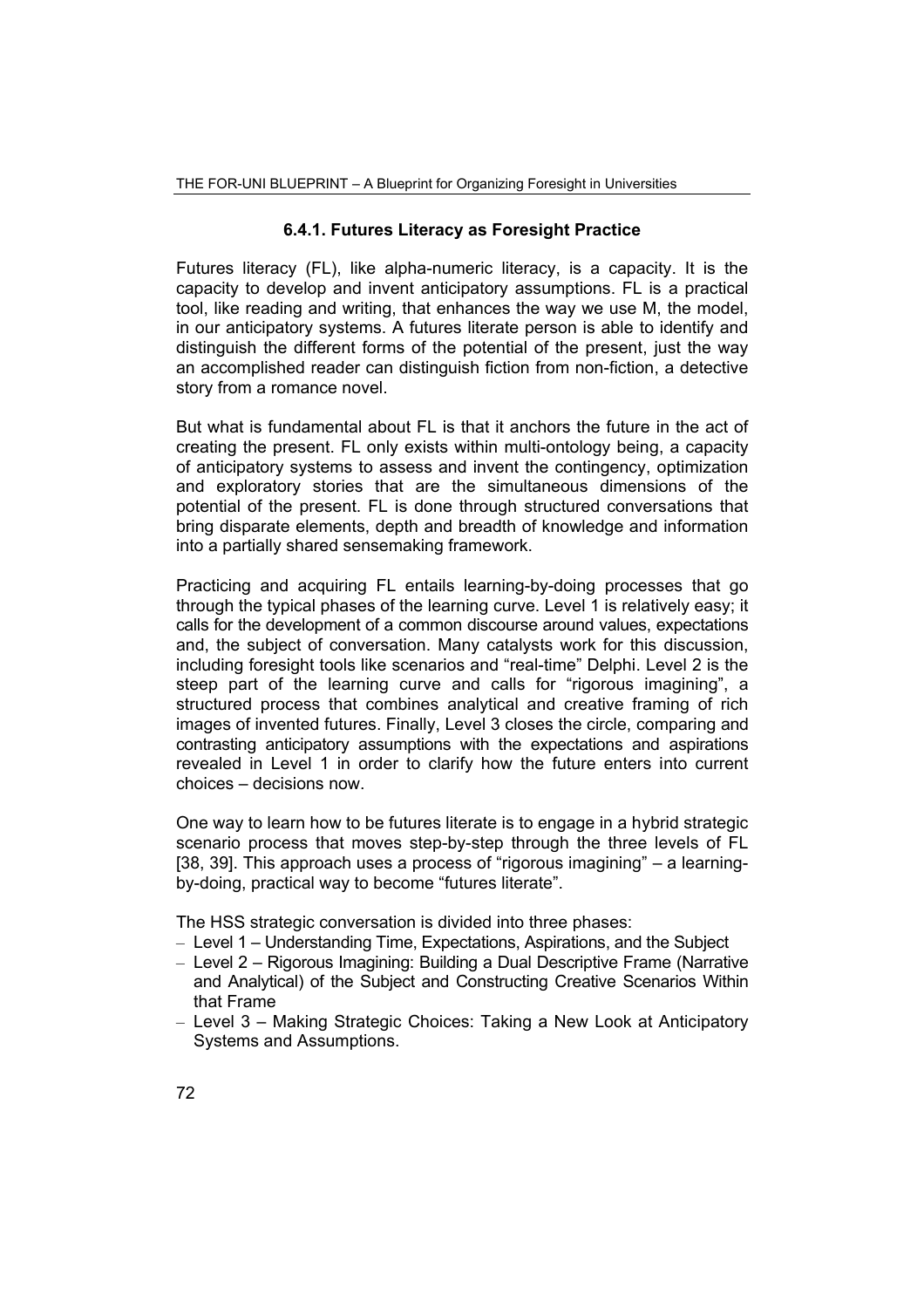An HSS process that develops FL and produces new strategic insights requires careful preparation and implementation. Many specific techniques can be used at each stage in the process, and the tools must be adapted to the context and task. That is why it is called "hybrid", the processes mixes many different specific ways of action-research and sense making. An HSS process can be done in one day or a year, depending on the depth and participatory requirements.

# 6.5. WHICH ANTICIPATORY SYSTEM TO USE?

At the moment, humans, particularly in technical-industrial societies, are largely interested in conscious anticipatory systems (even if we have our fair share of non- and unconscious ones too). Some people believe that this pre-occupation with knowingly anticipating is, at least up until now, a survival advantage. Regardless of whether that is true or not – certainly, hindsight and immodesty give the impression that conscious anticipation is useful –, today volitional and intentional anticipation are in a privileged position. We want (volition) to take the future into account when we act in order achieve certain objectives (intention). Another, very familiar term for this combination of volitional and intentional foresight is planning.

For many people and communities (organizations) the conscious act of planning, shaped by our motives and goals, is the dominant form of an anticipatory system. Indeed, at the moment – at least in most OECD countries – planning is largely how the future exists in the present. The apparent success of planning and its self-evident symbiosis with technoindustrial society makes it easy to reduce anticipatory systems and foresight to planning. However, for a variety of reasons this hegemony is under siege. The changing context of our times appears to be altering the effectiveness of anticipatory systems, how we engage in foresight. The attributes of this changed context, in no particular order, can be described very briefly as follows:

First, perhaps most rooted in intentionality, is the generally accepted desire to respect, even encourage diversity and self-expression. This declared right to "liberty" is accompanied for the lucky and most powerful few by a genuine liberation from the imperatives of necessity. This is the second attribute of the present that renders the authoritarian requirements of planning less self-evidently justifiable on the grounds that the ends (survival) justify the means (obedience). The third is a more subtle enabler, the accumulation of knowledge – theoretical and practical – that embraces and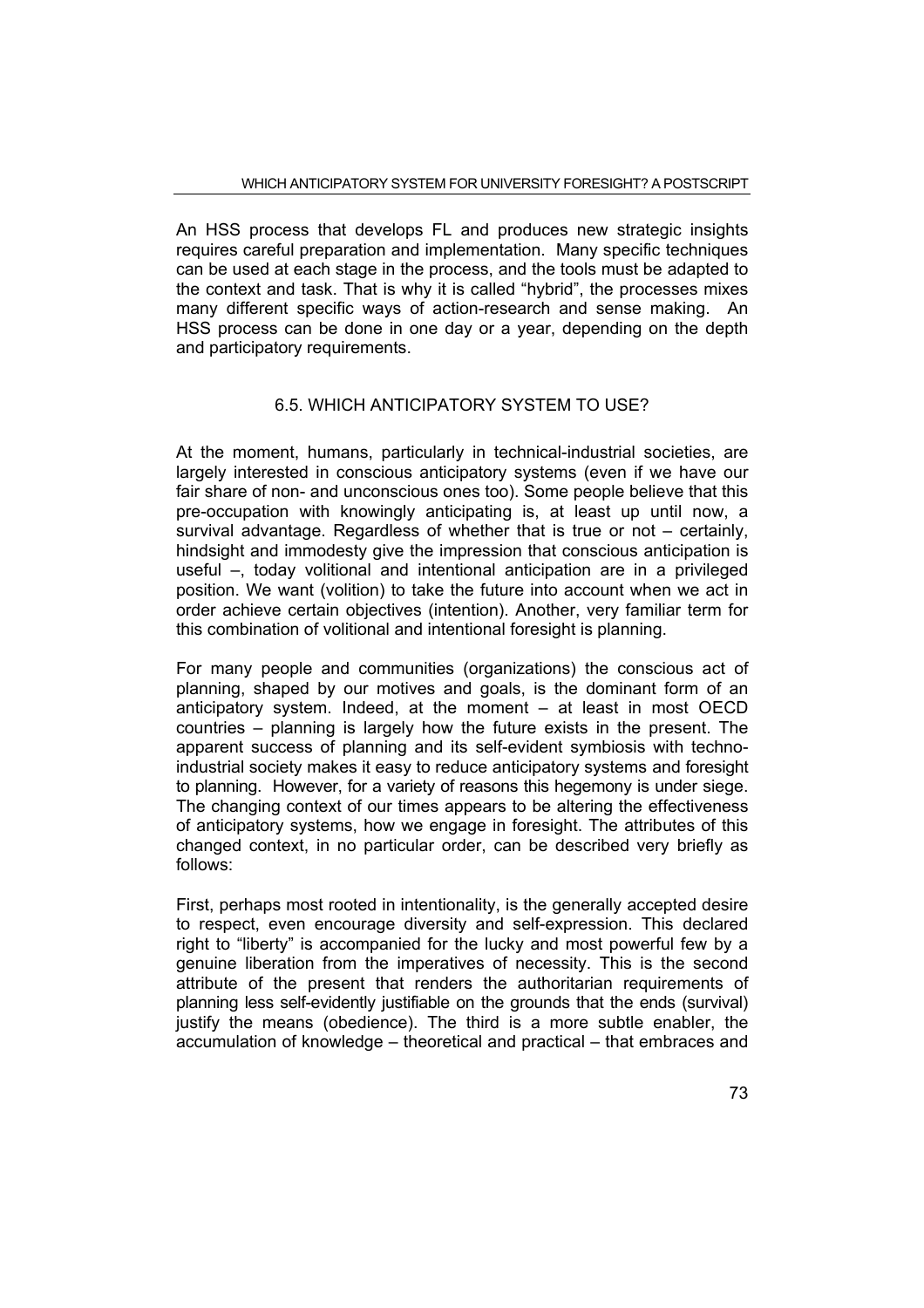begins to make sense of the discrepancies and outright contradictions of what happens. Complexity and unorder, in Dave Snowden's words, challenge determinacy as an all encompassing rationality of the universe. As Ilya Prigogine puts it, "the past no longer determines the future". Fourth and last, bent to the diversity and creativity of being and becoming, our tools – like mobile phones and the Internet – are starting to operationalize the spontaneous.

As experience builds confidence, we let go of both the will to certainty and our acceptance of passivity, the dominance of planning as *the* anticipatory system is giving way. What might replace it? We may be in the midst of discovering a new kind of swirling multi-dimensional future as potential of the present – a futures literate world. Or as fear runs rampant and survival reasserts the use of any means to reach given ends planning could be restored to its past glory. Of course it is impossible to say what will happen, the future is unknowable. What can be discerned, in the present, are some emergent traces of both endogenous and exogenous change in anticipatory systems. In part the identification of these new systems is an act of creation, consistent with the invitation of a non-planning anticipatory system to embrace the spontaneous emergence of genuine novelty. But part is also about identifying new attributes and new patterns within existing systems, or potentially parts of new systems, which are already present around us but remain obscure, either hidden by the filters of the dominant paradigm or just too nonsensical to be noticed.

The following sections of this chapter describe a few ways of distinguishing the attributes of anticipatory systems without knowing the exact boundaries between those changes that belong to endogenous versus exogenous systemic change. Readers are invited to assess and imagine the boundaries, relationships, and meaning themselves.

# 6.6. CONTEXT MAKES A DIFFERENCE: MORE OR LESS CONTINGENCY, OPTIMIZATION AND EXPLORATION

Not all moments in the life of a person, an organization, or a community are the same. There are times when the necessity of survival or ideology or chance either allow or impose simplification. When the goal is, for whatever reason, taken as given – surviving a pandemic or producing a given product, with fixed resources and accepted rules, then even if the situation is complicated the appropriate approach is one of simplification, simulation and comprehensive analysis. So a computer can eventually beat the best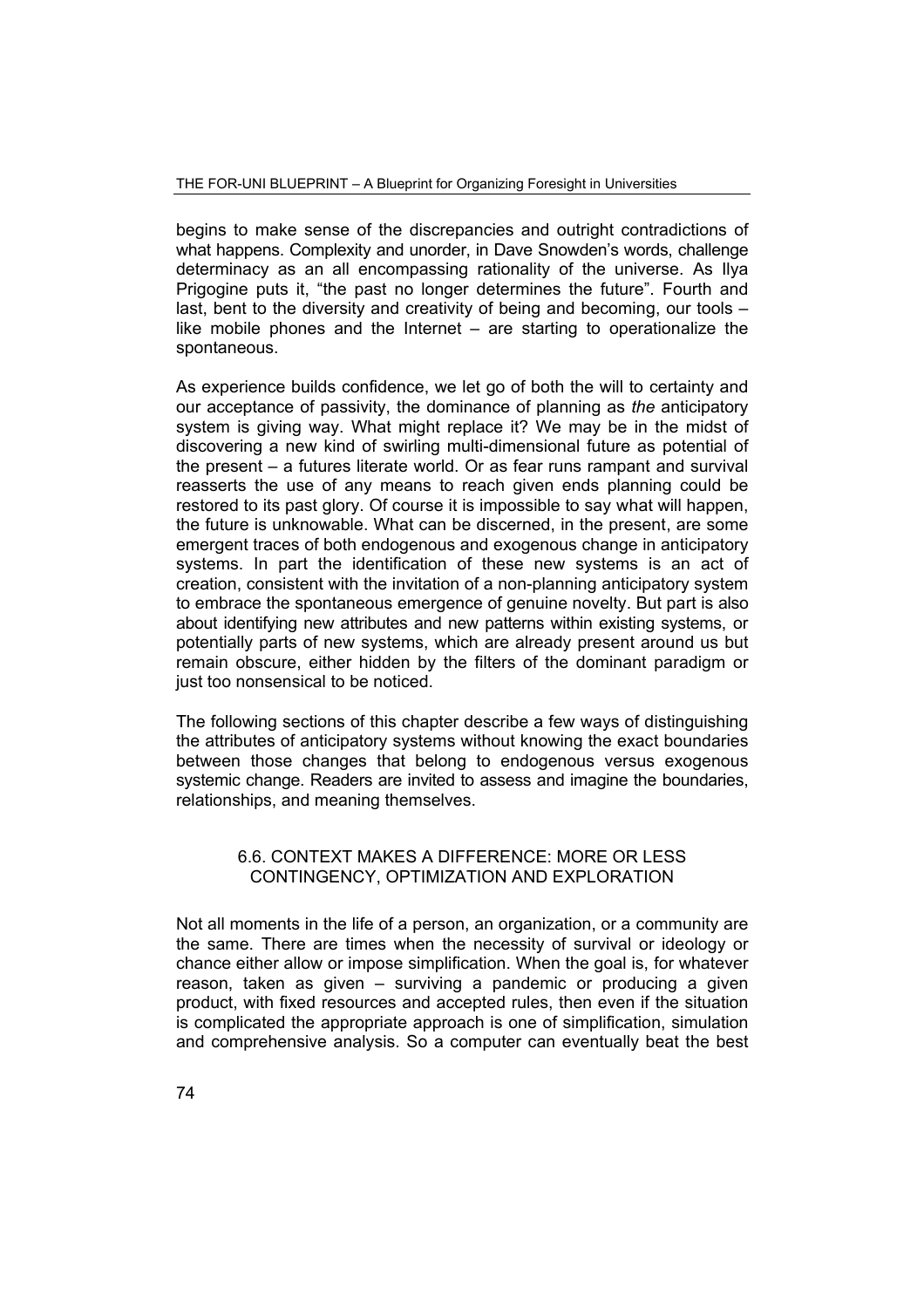human chess player – the goal was clear, the resources set, the rules unalterable – and the computer could simulate millions of solutions per second in order to ultimately find the best one and win.

But many situations cannot and should not be reduced to a given goal, fixed resources and set rules. Much of the world around us is fundamentally indeterminate and so is most of what we care about, like what happens to a person over the course of their life or the path a society actually ends up taking. Spontaneity, giving rise to its mercurial progeny chance, has the final say at events, as Melville pointed out in the quote from Moby-Dick cited at the outset. Accepting the complexity of much of our world, particularly when the immediate question of survival is not constraining our willingness to let go, and choosing openness, particularly when it corresponds to our values, puts the burden on exploration.

Knowing when to think about the potential of the present and in what way is not just a luxury, the moment when we say "oh what the heck, let's be open minded". It is a necessity if we are not to confuse and destroy our desire to be free and creative.

# 6.7. HISTORY: VALUES AND MEANS – LOCATING AN EXPLORATORY LEARNING SOCIETY

As the human desire and capacity to embrace complexity changes then so too does the mix of ways of thinking about the potential of the present. For decision making this is a fundamental question: what is the context for the decision? Is it a context where the organizational solution, the manageability is high or low? Are the actors and tools predetermined, invariable – the man is an employed worker in a factory using a given machine, a lathe, to produce what he is told to produce. Or is there a margin for co-creation, the openness of not knowing, discovering, inventing and transforming the man, the factory, the lathe, into something previously unimagined? In this context the world becomes ambiguous and reflexive; it is emergent and undetermined.

This does not mean that all of reality becomes so open, or that we can do without all layers of necessity and hierarchical management. The world around us is a mixture, an assemblage of contexts that coalesce moment by moment, swirling in clouds with different degrees of inertia and spontaneity, different durations and densities, different weights and degrees of connectedness. Into this mixture comes human volition; our desire to bring values and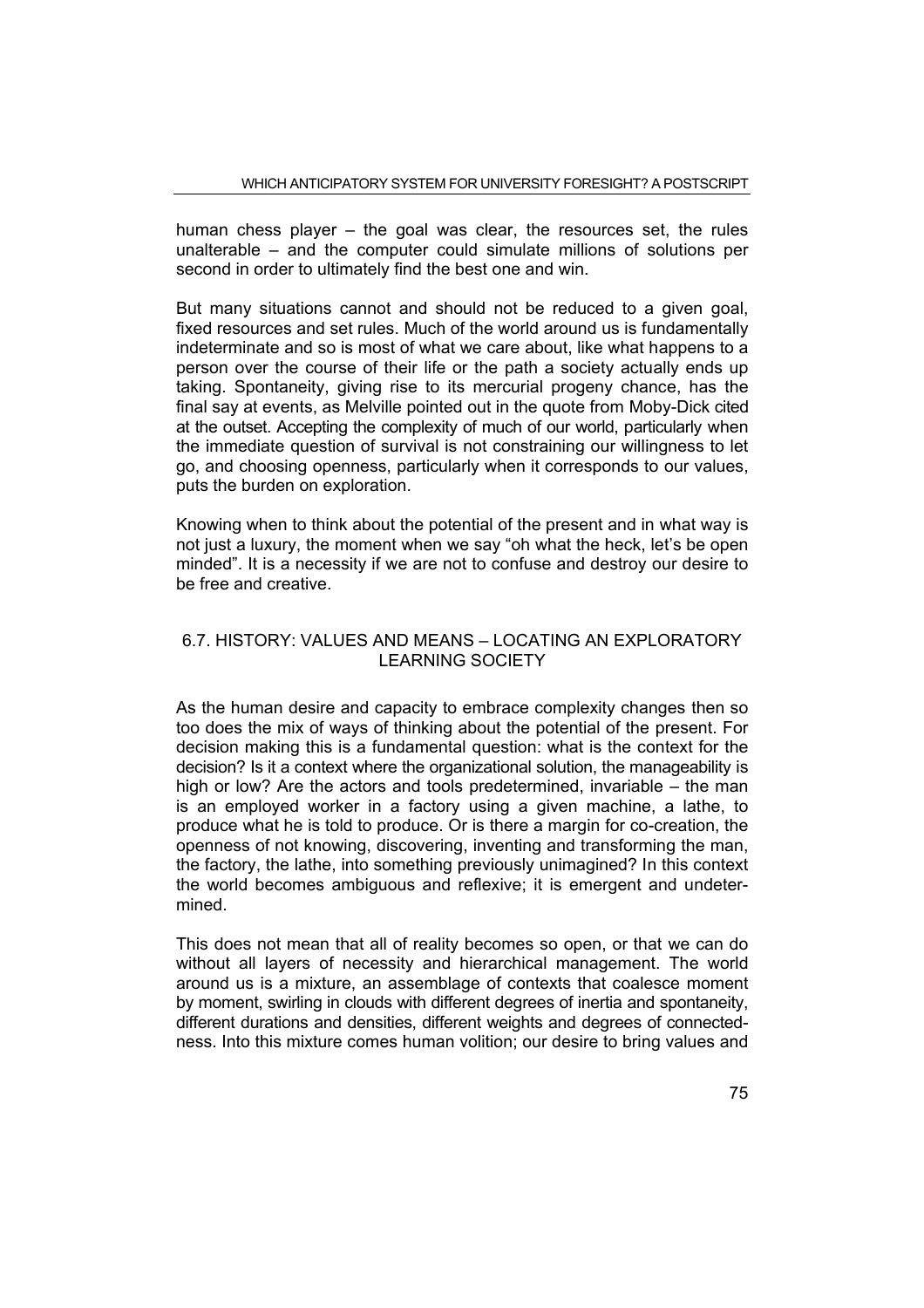rigor to our complex reality. For a long time, particularly in the industrialized parts of the earth, we have been pretentious and successful, imposing our will on a pliable environment that is indifferent to our designs. Optimization and hierarchy worked well, the top-down flow of power – from conception to execution, from preconceived goals with fixed resources and set rules to implementation – prevailed.

Taking a different approach, one that does not abandon the aspiration of living according to our values and searching systematically for the "best" solutions, calls for a more heterarchical, exploratory way. A capacity to put learning, and the banal creativity with which every human is gifted, into practice by inventing stories that are able to discover and include spontaneity. A learning society where the gradual, almost always hard-fought school of experience puts wisdom at the core of being. One way to help make this doable is to build up our anticipatory systems by cultivating Futures Literacy. One way for universities to take on the challenge of thinking about the future would be to develop FL.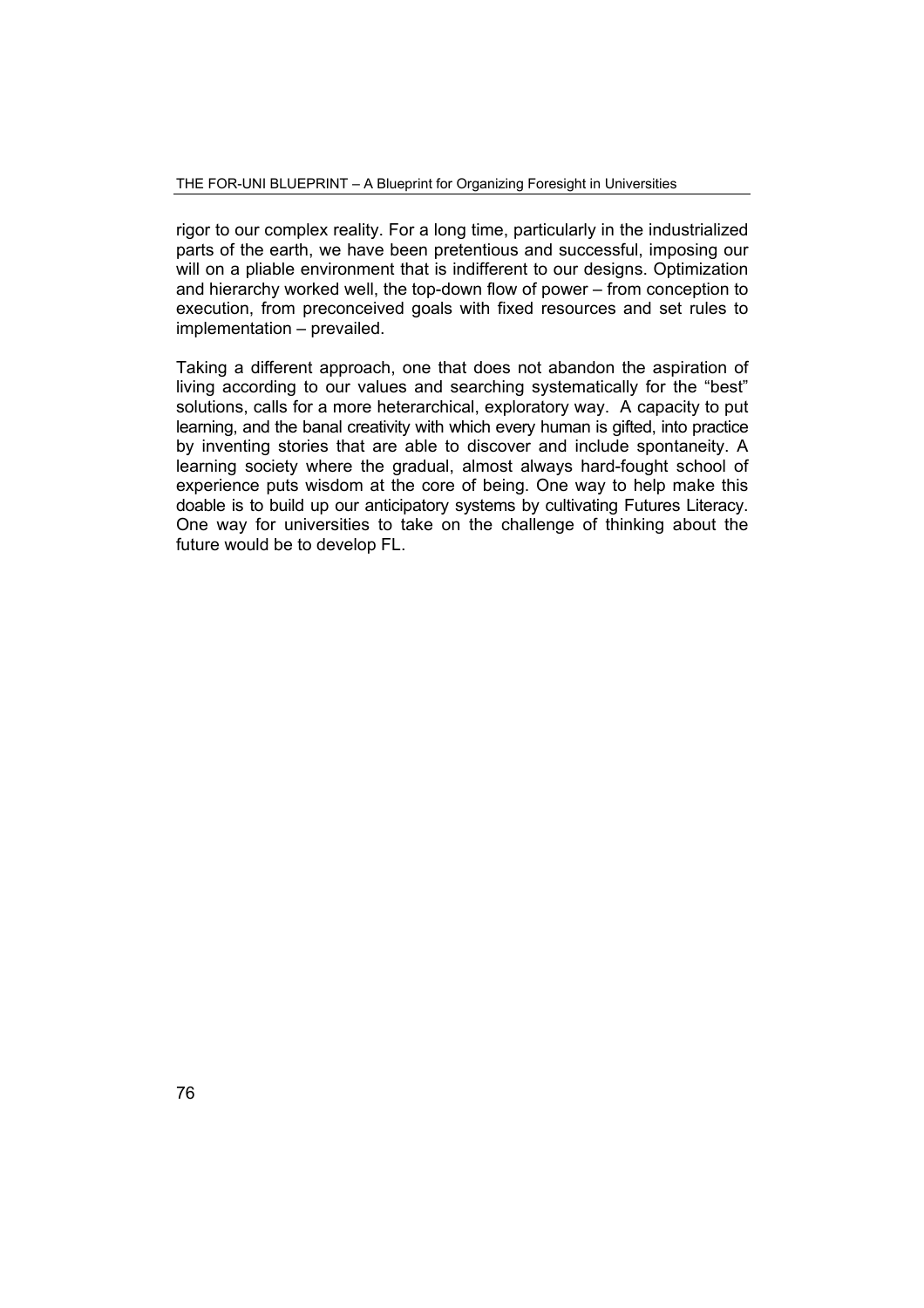# **REFERENCES**

ALAIN MICHEL "Main Challenges Facing the Future of Higher Education"

- 1. Vincent-Lancrin, S. (2007), Larsen, K., "L'enseignement supérieur transnational", *Futuribles*, no 333; OECD (2009), "Higher Education to 2030", "Globalisation", vol. 2, Paris.
- 2. "The Bologna Process: a mid-term review" (September 2004), *European Journal of Education (EJE)*, vol. 39, Blackwell; Kehm, B. (2007), "L'enseignement supérieur en Europe: évolutions récentes et perspectives", *Futuribles*, no 333.
- 3. "The Search for Quality in the European Higher Education Area", *European Journal of Education (EJE),* (December 2008), vol. 43, Wiley-Blackwell.
- 4. Tuomi I. (2007), "Learning in the Age of Networked Intelligence", in Carneiro R., Gordon J., Leicester G., and Michel A., Futures of Learning – A Compelling Agenda, *European Journal of Education (EJE),* vol. 42, Blackwell.
- 5. Hinton C., Miyamoto K., Della Chiesa B. 2008, "Brain Research, Learning and Emotions: implications for education research, policy and practice", *European Journal of Education (EJE)*, vol. 43, Wiley-Blackwell.
- 6. Michel A. (2001), "Schools for an Emerging New World", in *"What schools for the Future?"* OECD.
- 7. Vincent-Lancrin, S. (2004), "Building Future Scenarios for Universities and Higher Education: an International Approach", *Policy Futures in Education*, vol. 2, pp. 245–262. Lefrere P. (2007), "Competing Higher Education Futures in a Globalising World", *European Journal of Education (EJE)*, vol. 42, Issue 2, Blackwell.
- 8. Cytermann J-R (2009), "Vers un classement européen des universités", *Administration et éducation*, no 121.
- 9. Aghion P., (2010), "L'excellence universitaire: leçons des expériences internationales", interim report presented to the French Minister of Higher Education and Research on 26 January 2010. Can be consulted online: http://www.enseignementsup-recherche.gouv.fr.

PIERRE ROSSEL "Looking for Inspirational Studies"

- 10. Saritas, O. (2006), "Systems Thinking for Foresight" (PhD thesis), University of Manchester, Manchester.
- 11. Wajeeh, E., Micceri, T. (1998), "Environmental Scanning for the University: its Roles and Contents" Proceedings of the  $38<sup>th</sup>$  Annual Forum of the Association for Institutional Research, Minneapolis, Minnesota, May 17–20, 1998.
- 12. Caldwell, R. (1988), "Foresight: Definition and Need for Arizona Universities". US Department of Education/ The Educational Resource Information Center.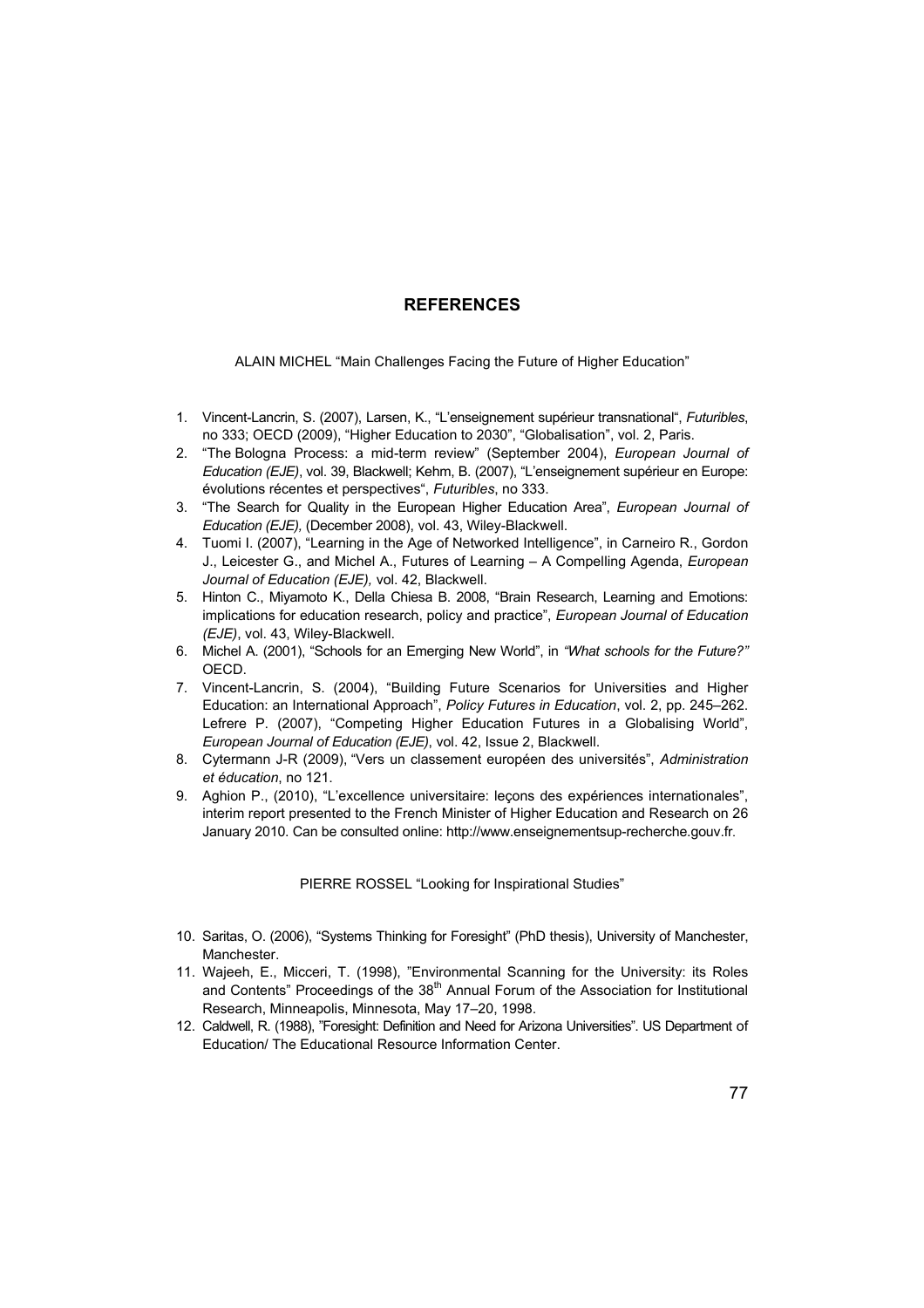#### THE FOR-UNI BLUEPRINT – A Blueprint for Organizing Foresight in Universities

- 13. Ginkel, J.A. (1997), "The Futures of Universities : from a European Perspective", presented at the Symposium on The Future of Universities, Dec. 5<sup>th</sup>, 1996, Santiago, Chile.
- 14. Schoen, A. (2006), "Future of the EU University: Preliminary design for a Foresight Exercise". Paper presented at the "Second International Sevilla seminar on Futureoriented Technology Analysis, Impact of FTA on Policy and Decision-making, Sevilla, 28–29 September 2006.
- 15. Georghiou, L., Harper J.C. (2006), "Foresight on Higher Education." Anchor Paper presented at the "*Second International Sevilla seminar on Future-oriented Technology Analysis, Impact of FTA on Policy and Decision-making"*, Sevilla, 28–29 September 2006. This paper is particular supported by a foresight exercise carried out in Malta on the future of Higher and Further Education, lead by Jennifer Harper (2005–2006).
- 16. Havas, A. (2008), "Futures for Universities in a Multi-level Structure: a Methodological Experiment", *Technological Forecasting and Social Change*, 2008, vol. 75, issue 4, pp. 558–582.

#### ILKKA TUOMI "Foresight-Aware Strategic Management"

- 17. Tuomi I. (2000),"Data is more than knowledge: implications of the reversed knowledge hierarchy to knowledge management and organizational memory", *Journal of Management Information Systems* 6, no. 3 pp 103–117.
- 18. Bowker, G. (2005), "Memory Practices in the Sciences", Cambridge, Mass.: MIT Press.
- 19. Collins, H. M., and Evans R. (2007), *Rethinking Expertise*, University of Chicago Press, Chicago.
- 20. Knorr Cetina, K. (1999), "Epistemic Cultures: How the Sciences Make Knowledge*"*, Cambridge, MA: Harvard University Press.
- 21. Brown J.S., Duguid, P., (2001), "Knowledge and organization: a social-practice perspective" *Organization Science* 12, no 2 pp. 198–213.
- 22. Polanyi, M. (1998), "Personal Knowledge: Towards a Post-Critical Philosophy", London: Routledge.
- 23. Marshall, Alfred (1890), "Principles of Economics, vol. 1", Macmillan, London.
- 24. Hayek, F.A. (1973), "Law, Legislation and Liberty: vol. 1, Rules and Order", Chicago, IL: Routledge & Kegan Paul.
- 25. Langlois, R.N., and P.L. Robertson (1995), "Firms, Markets, and Economic Change: A Dynamic Theory of Business Institutions", Routledge, Oxford.
- 26. Tuomi I. (2000). "Data is more than knowledge: implications of the reversed knowledge hierarchy to knowledge management and organizational memory", *Journal of Management Information Systems* 6, no. 3 pp.103–117.
- 27. Tuomi I. (2001), "Internet, innovation, and open source: actors in the network", *First Monday* 6, no. 1–8 January 2001,http://firstmonday.org/htbin/cgiwrap/bin/ojs/index.php/ fm/article/ viewArticle/824/733.
- 28. Engeström, Y (1996), "Non scolae sed vitae discimus: toward overcoming the encapsulation of school learning" in "An Introduction to Vygotsky", ed. H. Daniels, pp. 151–170 Routledge, London.
- 29. Tuomi, I. (2007), "Learning in the age of networked intelligence", *European Journal of Education (EJE)*, 42, no 2, pp. 235–54.
- 30. Leydesdorff, L. and Etzkowitz, H. (1996),"Emergence of a triple helix of university-industrygovernment", *Science and Public Policy,* 25, pp. 195–203.
- 31. Leydesdorff, L. (2000), "The Triple Helix: an evolutionary model of innovations" *Research Policy* 29, no 2, pp 243–55.